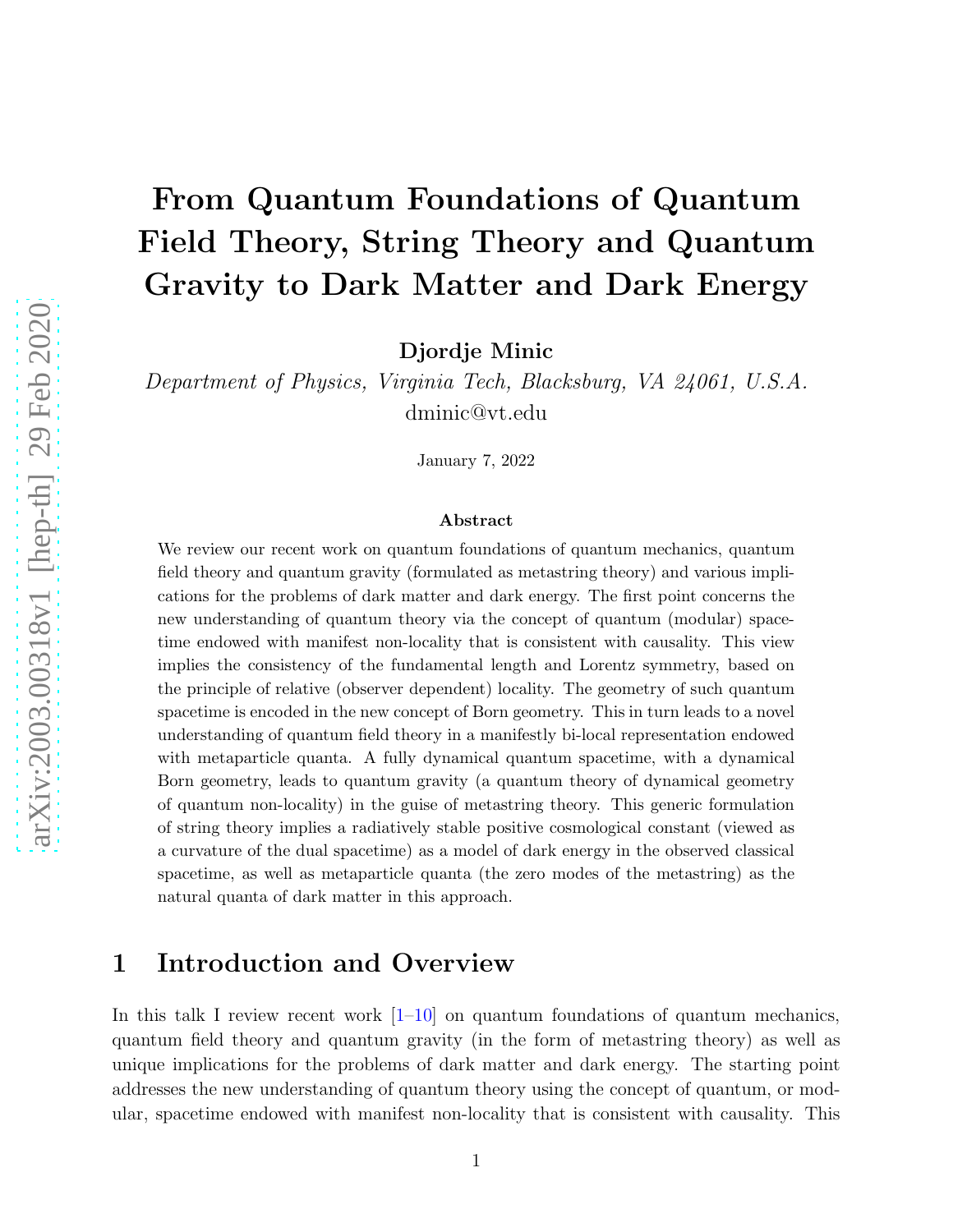view implies the consistency of the fundamental length and Lorentz symmetry, based on the principle of observer based, or relative, locality. The geometry of such quantum spacetime is encoded in the new concept of Born geometry. This leads to a new understanding of quantum field theory in a manifestly bi-local representation endowed with metaparticle quanta. A fully dynamical quantum spacetime (a dynamical Born geometry) leads to a theory of quantum gravity in the form of metastring theory (a robust quantum theory whose geometry is the Born geometry of quantum non-locality). This generic formulation of string theory implies a radiatively stable positive cosmological constant (dark energy) [\[11\]](#page-29-1) in the observed classical spacetime and metaparticle quanta (the zero modes of the metastring) representing the natural quanta of dark matter  $|12|$  (correlated to dark energy and visible matter).

The logic of our story is very similar to the path that leads from the Minkowski geometry of special relativity via relativistic non-gravitational field theory to a dynamical spacetime of general relativity. In our case we start with a hidden geometry in quantum theory (Born geometry) and proceed to its dynamical implementation in quantum gravity (formulated as a metastring theory) with implications for quantum field theory (formulated in a way that takes into account the hidden Born geometry) with implications for the observed world: metaparticles as dark matter quanta, and dark energy emerging from the geometry of the dual spacetime. In some sense this story is a sharpening of the modern approaches to nonperturbative quantum physics [\[13\]](#page-29-3), using a simple but crucial insight about a completeness of quantum kinematics of discretized physical systems [\[14\]](#page-29-4).

In particular, in [\[5\]](#page-29-5) we have shown that any quantum theory is endowed with a generic quantum polarization associated with modular spacetime [\[4\]](#page-29-6). The generic polarization manifestly realizes quantum non-locality (associated with quantum superposition principle) that is consistent with causality, and reveals a novel underlying geometry structure, that we call Born geometry [\[1,](#page-28-0) [2\]](#page-28-1), which unifies symplectic, orthogonal and conformal geometries. Born geometry turns out to be fundamental in a particular quantum theory that consistently propagates in this geometry - this turns out to be string theory formulated in a generalizedgeometric and intrinsically non-commutative, doubled, form (that we call metastring theory) [\[3,](#page-29-7) [6](#page-29-8)[–8\]](#page-29-9). The zero modes of the metastring define a new concept, called metaparticle, that explicitly realizes the geometry of modular spacetime [\[9\]](#page-29-10), and that could be considered as an explicit prediction of the modular representation of quantum theory. The metaparticle [\[10\]](#page-29-0) is associated with a modular generalization of quantum fields which can be viewed as low energy remnants of metastring fields.

Note that from this new viewpoint  $[1-10]$  quantum gravity is essentially defined as "gravitization of the quantum", that is, as a theory of a dynamical Born geometry (for more on Born geometry, see  $(15)$ . As such it incorporates the concept of Born reciprocity  $(16)$  as a covariant implementation of T-duality, the fundamental relation between short and long distance physics in string theory, as well as the new idea of relative (or observed dependent) locality [\[17\]](#page-29-13).

In the first part of this talk we describe the hidden quantum spacetime geometry under-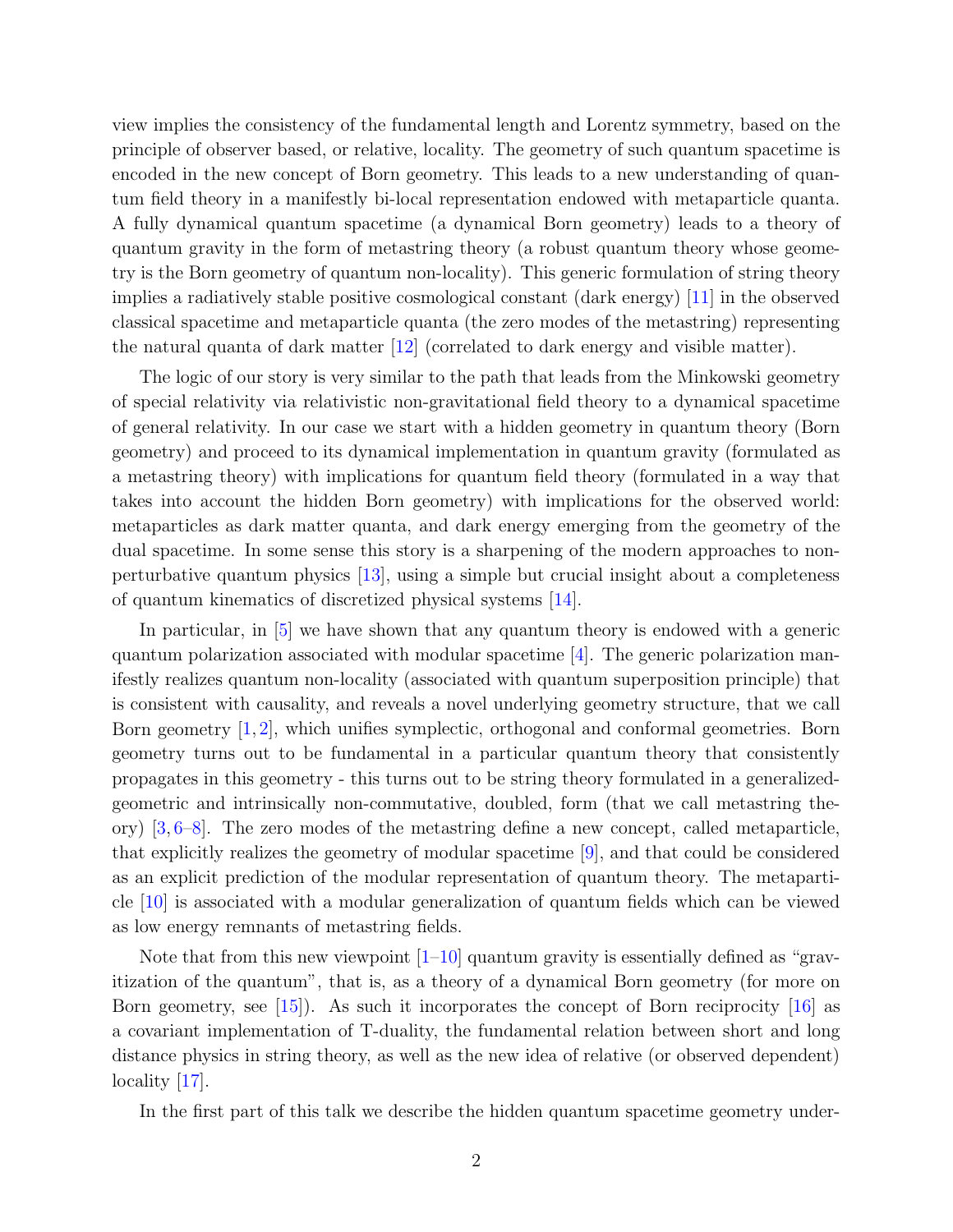lying the generic representation of quantum theory, including quantum field theory (which renders the generic modular representation manifestly non-local) and then in the second part we find that the same (and, in general, dynamical) geometric structure underlies metastring theory, a manifestly T-duality covariant formulation of string theory, viewed as a consistent theory of quantum gravity and matter. Thus quantum gravity "gravitizes" the quantum spacetime geometry. Finally, in the last part we discuss a robust effective description of such a theory of quantum gravity at long distance that leads to a non-commutative (yet covariant) effective field theory, with metaparticle quanta, as implied by an intrinsic non-commutativity of closed string theory, and we discuss some of its natural consequences for the problems of dark energy and dark matter.

## 2 Quantum theory from quantum spacetime

The fundamental reason for the existence of modular polarizations in quantum theory can be seen as follows [\[5\]](#page-29-5): If one imagine that a quantum system is formulated on a lattice (as assumed in the modern (Wilsonian) non-perturbative approaches [\[13\]](#page-29-3)), then a theorem due to Zak [\[14\]](#page-29-4) states that a complete set of quantum numbers needed to describe any quantum system would require both quantum numbers associated with the lattice and its inverse. This is easy to see by realizing that non-commuting Hermitian operators, such as coordinates and momenta,  $[q, p] = i\hbar$ , when exponentiated, together with the appropriate lattice spacing a and its inverse  $\frac{2\pi\hbar}{a}$ , commute, that is,  $[\exp(\frac{i}{\hbar}q\frac{2\pi\hbar}{a}$  $\frac{\pi\hbar}{a}$ , exp $(\frac{i}{\hbar}pa)$ ] = 0. Such unitary observables were labeled as "modular" by Aharonov [\[18\]](#page-29-14), and have also appeared in other discussions of the fundamental issues in quantum theory [\[19\]](#page-29-15). Note that these variables are purely quantum, in the sense that their formal  $\hbar \to 0$  limit is singular. Also, even their commutators are zero, the associated Poisson brackets are non-zero, as these are unitary (phase) variables. Finally, the classical limit is defined by starting with a modular formulation and defining an appropriate "extensification" [\[5\]](#page-29-5). Thus, in principle, there are many consistent classical limits (as suggested by the consistent history approach to quantum theory [\[20\]](#page-29-16)). As we shall in what follows these purely quantum variables will appear in the context of quantum field theory as well.

So we are instructed to look at a complete set of unitary operators (as opposed to a complete set of Hermitian operators). Let us look at the simplest example of the  $q$  and  $p$ operators. The commuting subalgebra of the original non-commuting  $|q, p| = i\hbar$  algebra, can be completely described by self-dual lattices (endowed with the natural symplectic form  $(\omega)$  coming from the commutator bracket). These in turn represent a discretization of a phase space (in general fully covariant) defined by q and p and when lifted to the original non-commutative algebra, require extra data associated with the lift that is described by a doubly orthogonal  $(O(d, d))$ , where d denotes the spacetime dimension) metric  $\eta$  (a symmetric counterpart of the antisymmetric  $\omega$ , associated with  $Sp(2d)$  transformations). Finally, in order to define the vacuum state on this self-dual lattice, we need a conformal structure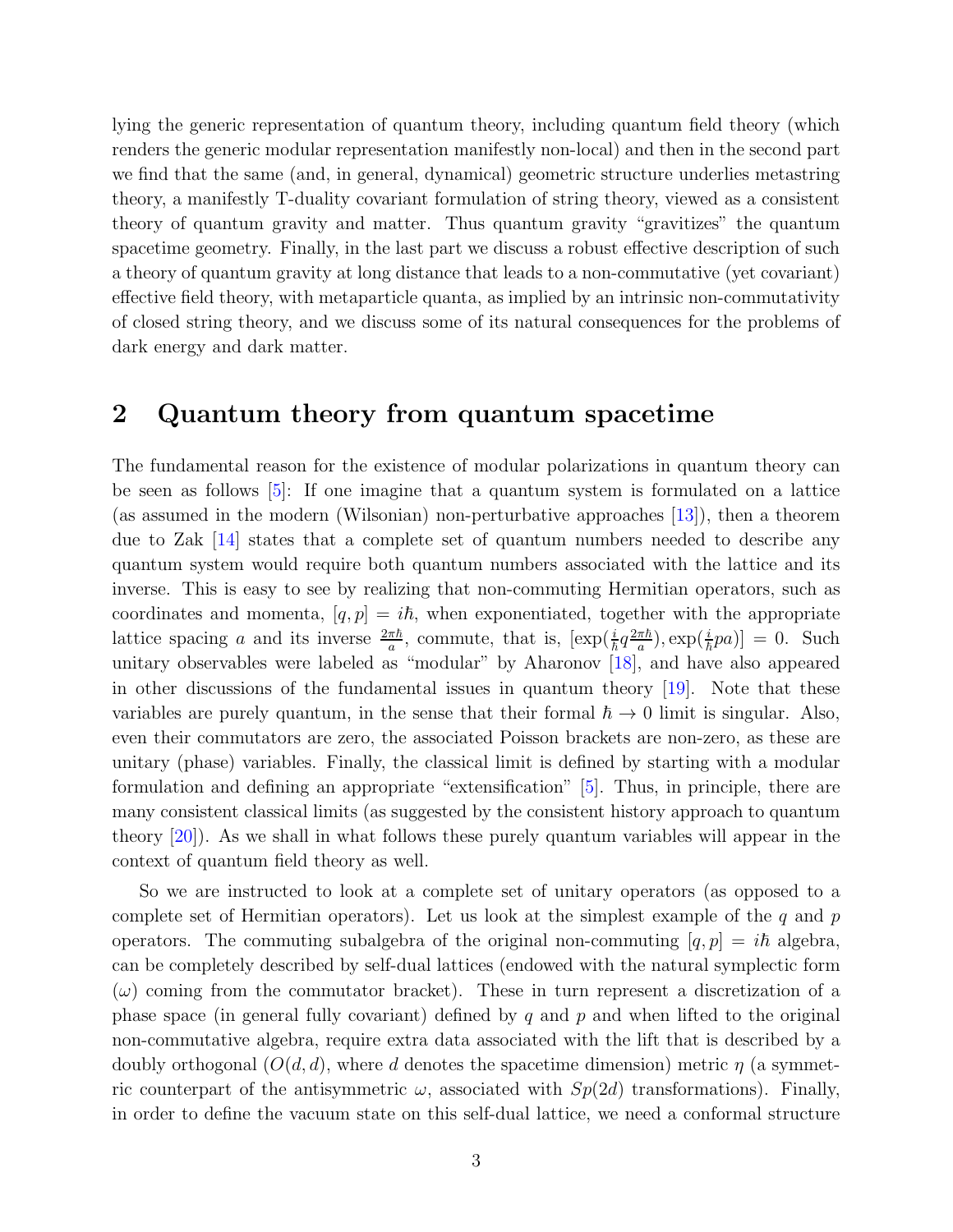$O(2, 2(d-1))$  [\[5\]](#page-29-5). This triplet of structures define what we call Born geometry [\[1,](#page-28-0) [2\]](#page-28-1) associated with the modular representation of quantum theory [\[5\]](#page-29-5), which naturally captures quantum non-locality that is consistent with causality, given the quantum nature of the unitary operators and the fact that the triple intersection of  $Sp(2d)$ ,  $O(d, d)$  and  $O(2, 2(d-1))$ , gives the Lorentz group [\[6\]](#page-29-8).

We now formalize these insights about the hidden quantum spacetime geometry of quantization [\[5\]](#page-29-5), which will, perhaps surprisingly, take us all the way to quantum gravity in the guise of an intrinsically non-commutative formulation of string theory. We start with the Heisenberg (or Weyl-Heisenberg) group, which is generated, on the level of the corresponding algebra, by the familiar position  $\hat{q}^a$  and momentum  $\hat{p}_b$  operators:

$$
[\hat{q}^a, \hat{p}_b] = i\hbar \delta^a_b. \tag{1}
$$

It will be convenient to introduce a length scale  $\lambda$  and a momentum scale  $\epsilon$ , with  $\lambda \epsilon = \hbar$ . Then, let us introduce the following notation  $\hat{x}^a \equiv \hat{q}^a/\lambda$ ,  $\hat{\tilde{x}}_a \equiv \hat{p}_a/\epsilon$ , with  $[\hat{x}^a, \hat{\tilde{x}}_b] = i\delta^a_b$ . Even more compactly let us suggestively write

$$
\mathbb{X}^{A} \equiv (x^{a}, \tilde{x}_{a})^{T}, \quad [\hat{\mathbb{X}}^{a}, \hat{\mathbb{X}}^{b}] = i\omega^{AB}, \tag{2}
$$

with  $\frac{1}{2}\omega_{AB}dX^{A}dX^{B} = \frac{1}{\hbar}dp_{a}\wedge dq^{a}$ , where  $\omega_{AB} = -\omega_{BA}$  is the canonical symplectic form on phase space  $\mathcal{P}$ . The Heisenberg group  $H_{\mathcal{P}}$  is generated by Weyl operators [\[21\]](#page-29-17) (K stands for the pair  $(\tilde{k}, k)$  and  $\omega(\mathbb{K}, \mathbb{K}') = k \cdot \tilde{k}' - \tilde{k} \cdot k'$ 

$$
W_{\mathbb{K}} \equiv e^{2\pi i \omega(\mathbb{K}, \mathbb{X})}.
$$
\n(3)

These form a central extension of the translation algebra

$$
W_{\mathbb{K}}W_{\mathbb{K}'} = e^{2\pi i \omega(\mathbb{K}, \mathbb{K}')}W_{\mathbb{K} + \mathbb{K}'}.
$$
\n<sup>(4)</sup>

The projection  $\pi : H_{\mathcal{P}} \to \mathcal{P}$  (where  $\pi : W_{\mathbb{K}} \to \mathbb{K}$ ) defines a line bundle over  $\mathcal{P}$  (in principle a covariant phase space of quantum probes). In this formulation, states are sections of degree one

$$
W_{\mathbb{K}'}\Phi(\mathbb{K}) = e^{2\pi i \omega(\mathbb{K}, \mathbb{K}')} \Phi(\mathbb{K} + \mathbb{K}').
$$
\n(5)

In this language, geometric quantization means to take a Lagrangian  $L \in \mathcal{P}$ , so that states descend to square integrable functions on L.

A Lagrangian submanifold L is a maximally isotropic subspace L with  $\omega|_L = 0$ , and thus  $\{\partial/\partial q^a\} \in T\mathcal{P}$  defines a Lagrangian submanifold, or "space". (Indeed,  $\omega(\partial/\partial q^a, \partial/\partial q^b) = 0.$ ) This can be understood as a classical characterization of space (and in the covariant context, of spacetime), as a "slice" of phase space. How about a purely quantum characterization of space? We claim that quantum theory reveals a new notion of quantum space (and, more covariantly, a new notion of quantum spacetime).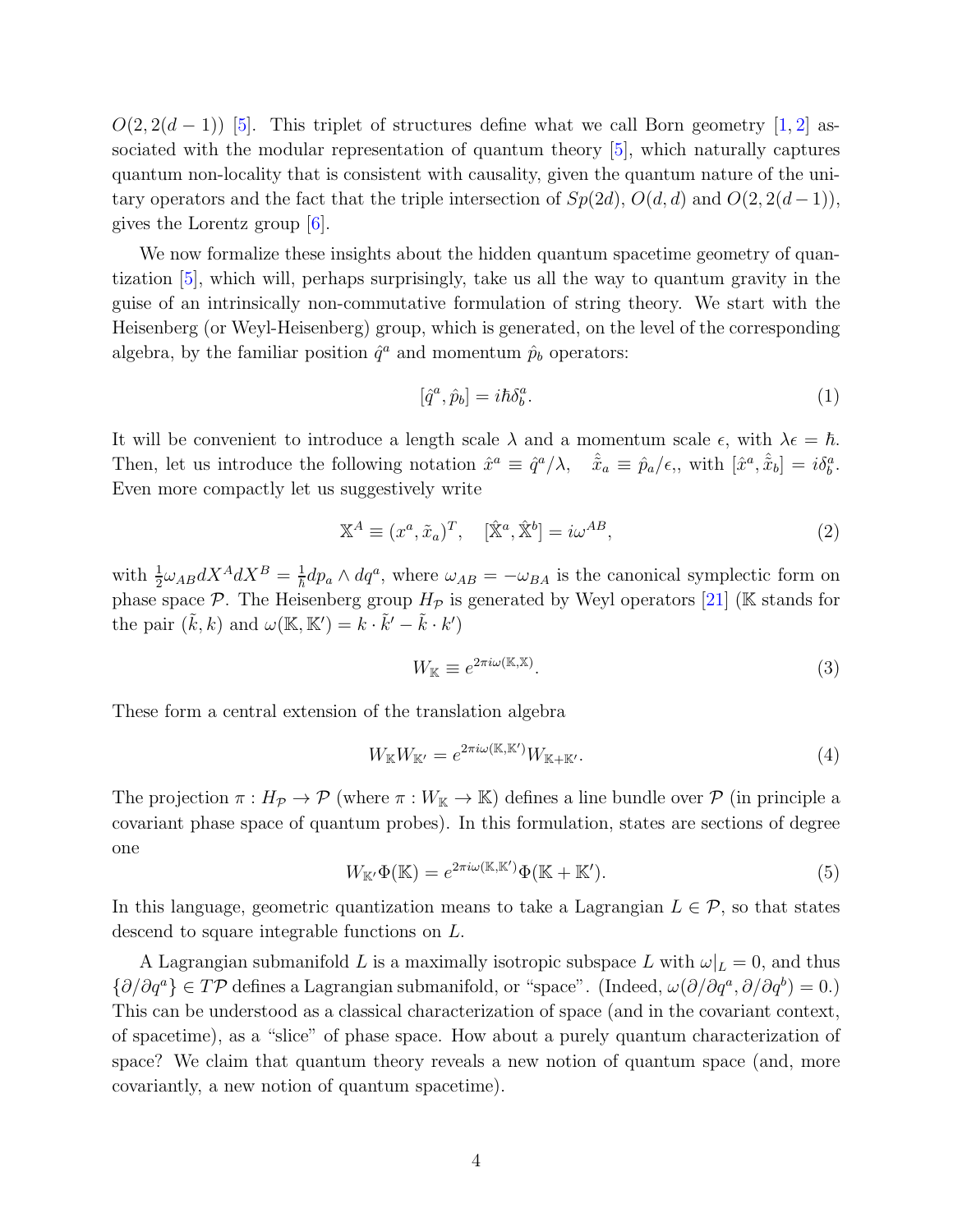Note that for space-like separations the operators of a local quantum field theory commute. Thus in order to understand the meaning of quantum spacetime (quantum Lagrangian), we need to look at a maximally commuting subalgebra of the Heisenberg algebra and the representation that diagonalizes it. Thus, borrowing from notions of noncommutative algebra and non-commutative geometry [\[22\]](#page-30-0) (such as the theorem of Gelfand-Naimark [\[23\]](#page-30-1)), we can say that a Lagrangian submanifold is a maximally commutative subgroup of the Heisenberg group. If we accept this notion of a Lagrangian, then the quantum regime is very different from the classical regime. In particular the vanishing Poisson bracket  $\{f(q), g(p)\}\$  requires either f or g to be constant. However, the vanishing commutator  $[f(\hat{q}), g(\hat{p})] = 0$  requires only that the functions be commensurately periodic

$$
e^{i\alpha \hat{p}} e^{i\beta \hat{q}} = e^{i\hbar \alpha \beta} e^{i\beta \hat{q}} e^{i\alpha \hat{p}}, \quad \alpha \beta = 2\pi/\hbar. \tag{6}
$$

What is interesting here is that similar considerations led Aharonov to introduce modular variables to describe purely quantum phenomena, such as interference [\[24\]](#page-30-2).

#### 2.1 Modular variables

Modular variables are described in great detail in the very insightful book by Aharonov and Rohrlich  $[24]$ , where one can find detailed bibliography on this subject<sup>[1](#page-4-0)</sup>. The fundamental question posed there was as follows: how does one capture interference effects (due to the fundamental linearity of quantum theory) in terms of Heisenberg operators? For example, what are the quantum observables that can measure the relative phase responsible for interference in a double-slit experiment? No polynomial functions of the operators  $\hat{q}$  and  $\hat{p}$ can detect such phases, but operators that translate in space, such as  $e^{iR\hat{p}/\hbar}$ , do. Thus the modular variables denoted  $\left[\hat{q}\right]$  and  $\left[\hat{p}\right]$ , which are defined modulo a length scale R (the slit spacing being a natural choice), play a central role, where

$$
[p]_{2\pi\hbar/R} = p \mod (2\pi\hbar/R), \qquad [q]_R = q \mod (R). \tag{7}
$$

The shift operator  $e^{iR\hat{p}/\hbar} = e^{iR[\hat{p}]/\hbar}$  shifts the position of a particle state (say an electron in the double-slit experiment) by a distance R and is a function of the modular momenta<sup>[2](#page-4-1)</sup>. These modular variables (the main examples being the Aharonov-Bohm and Aharonov-Casher phases [\[24\]](#page-30-2)) satisfy non-local operator equations of motion. For example, given the Hamiltonian,  $\hat{H} = \hat{p}^2/2m + V(\hat{q})$ , the Heisenberg equation of motion for the shift operator is,

$$
e^{-iR\hat{p}/\hbar} \frac{d}{dt} e^{iR\hat{p}/\hbar} = -\frac{iR}{\hbar} \left( \frac{V(\hat{q} + R) - V(\hat{q})}{R} \right). \tag{8}
$$

Modular variables are fundamentally non-local in a non-classical sense, since we see here that their evolution depends on the value of the potential at distinct locations. Remarkably,

<sup>&</sup>lt;sup>1</sup>See also [\[18,](#page-29-14) [19\]](#page-29-15).

<span id="page-4-1"></span><span id="page-4-0"></span><sup>&</sup>lt;sup>2</sup>There is a very close similarity here to the Galois quantum theory discussed in  $[25]$ .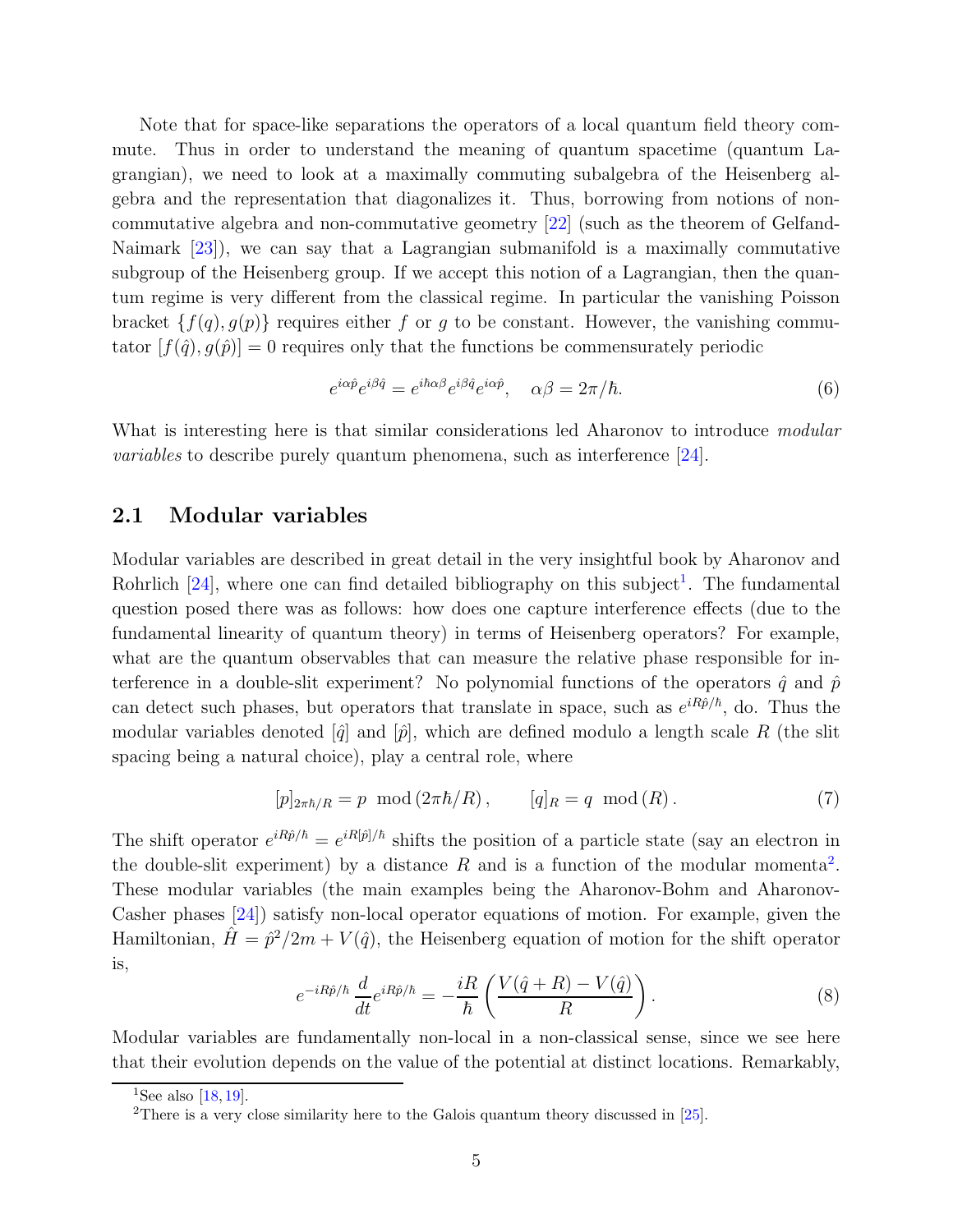thanks to the uncertainty principle, this dynamical non-locality does not lead to a violation of causality [\[24\]](#page-30-2). One of the characteristic features of these variables is that they do not have classical analogues; indeed, the limit  $\hbar \to 0$  of  $[p]_{h/R}$  is ill-defined. Also modular variables capture entanglement of continuous  $q$ ,  $p$  variables.

Note that modular variables are, in general, covariant and, also, contextual<sup>[3](#page-5-0)</sup>. In other words, they carry specific experimental information, such as the length R between the twoslits. However, in the context of quantum gravity such scales are automatically built in, and the contextuality is in principle removed. Also, the fundamental dynamical equations for modular variables are non-local in quantum gravity because of the presence of the fundamental length.

When exponentiated (i.e. when understood as particular Weyl operators), the modular variables naturally commute. In other words, given  $[x^a, \tilde{x}_b] = \frac{i}{2\pi} \delta_b^a$ , the following commutator of modular operators vanishes [\[5\]](#page-29-5)

$$
[e^{2\pi ix}, e^{2\pi i\tilde{x}}] = 0.
$$
\n<sup>(9)</sup>

Thus a quantum algebra of modular variables possesses more commutative directions than a classical Poisson algebra, because the Poisson bracket of modular variables does not vanish,  $\{e^{2\pi ix}, e^{2\pi i \tilde{x}}\}\neq 0.$ 

Here we make a historical note  $[26]$ : The above non-local equations of motion were essentially written by Max Born, in the very first paper which used the phrase "Quantum Mechanics" in its title, in 1924, one year before the Heisenberg breakthrough paper. Actually, Heisenberg crucially used Born's prescription of replacing classical equations by the corresponding difference equations, in order to derive what we now call the canonical commutation relations (properly written by Born and Jordan) from the Bohr-Sommerfeld quantization conditions.[4](#page-5-1)

#### 2.2 Modular spacetime and Born geometry of quantum theory

Returning to the subject of quantum Lagrangians, notice that the quantum Lagrangian is analogous to a Brillouin cell in condensed matter physics. The volume and shape of the cell are given by  $\lambda$  and  $\epsilon$  (i.e.  $\hbar$  and  $G_N(\alpha')$ ) The uncertainty principle is implemented in a subtle way: we can specify a point in modular cell, but if so, we can't say *which* cell we are in.

<span id="page-5-0"></span><sup>&</sup>lt;sup>3</sup>Aharonov and collaborators have pushed the logic associated with modular variables to argue for a new kind of weak measurements of such non-local variables that capture the superposition principle of quantum theory. Similarly, Aharonov and collaborators argue for a time symmetric formulation of quantum theory [\[24\]](#page-30-2).

<span id="page-5-1"></span><sup>&</sup>lt;sup>4</sup>Note that the above discrete operatorial (Born-Heisenberg-Jordan) equations of motion for modular variables can be generalized to other quantum systems [\[27\]](#page-30-5). Also, the appearance of the "covariant hidden spacetime  $\tilde{x}$ " bears some similarity to the Koopman-von-Neumann theory [\[28\]](#page-30-6).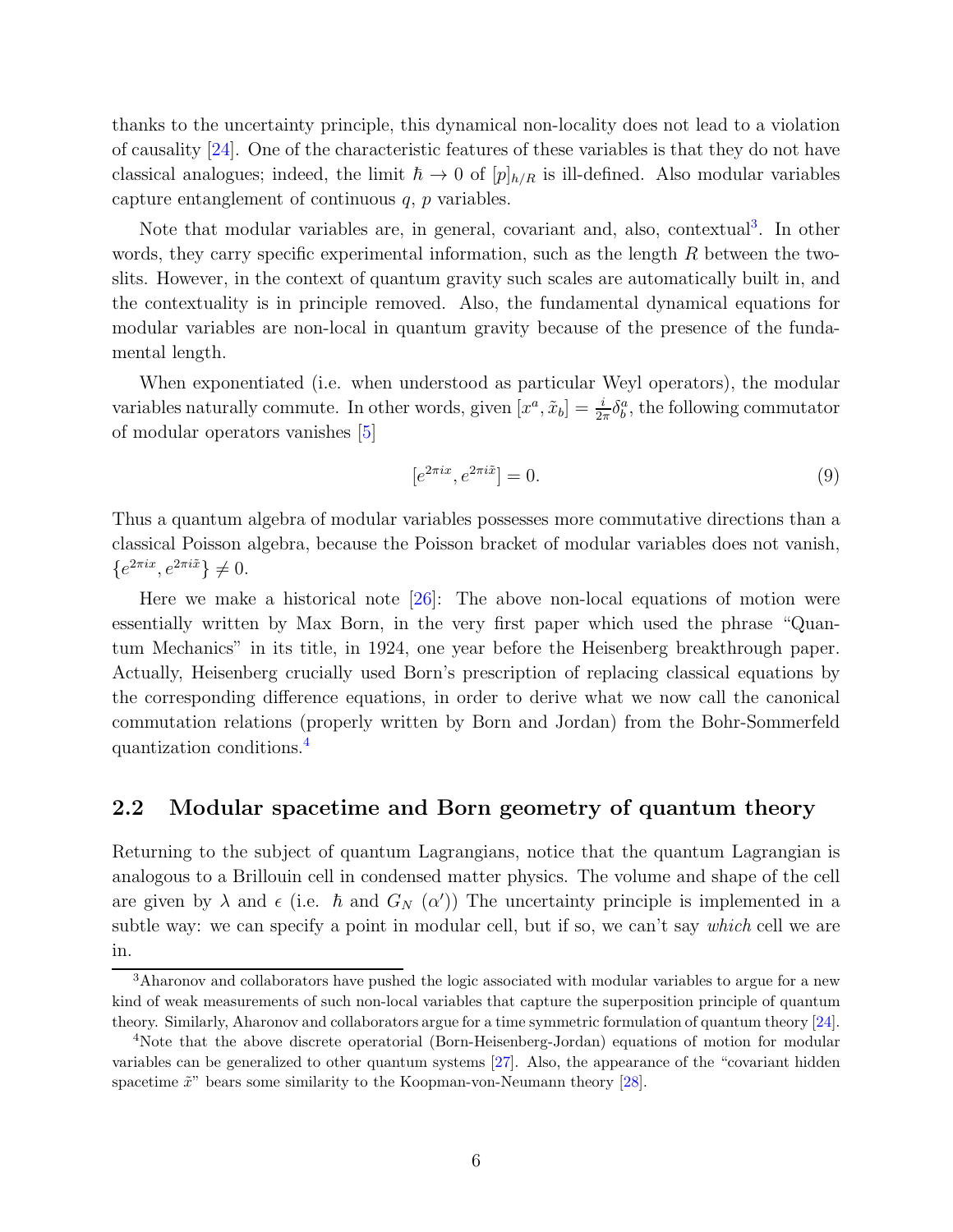This means that there is a more general notion of quantization [\[5\]](#page-29-5), beyond that of geometric quantization. Instead of selecting a classical polarization  $L$  (the arguments of the wave function, or the arguments of a local quantum field) we can choose a *modular polar*ization. In terms of the Heisenberg group all that is happening is that in order to have a commutative algebra, we need only

$$
\omega(\mathbb{K}, \mathbb{K}') \in 2Z, \quad W_{\mathbb{K}}W_{\mathbb{K}'} = e^{2\pi i \omega(\mathbb{K}, \mathbb{K}')}W_{\mathbb{K} + \mathbb{K}'} = W_{\mathbb{K}'}W_{\mathbb{K}'}.
$$
\n(10)

This defines a lattice  $\Lambda$  in phase space  $\mathcal P$ . Finally, we specify a "lift" of the lattice from the phase space  $P$  to the Heisenberg group  $H_P$ .

Maximally commuting subgroups  $\Lambda$  of the Heisenberg group correspond to lattices that are integral and self-dual with respect to  $\omega$  [\[29\]](#page-30-7). Given  $W_{\lambda}$  where  $\lambda \in \Lambda$  there is a lift to  $\Lambda$ which defines "modular polarization"

$$
U_{\lambda} = \alpha(\lambda)W_{\lambda},\tag{11}
$$

where  $\alpha(\lambda)$  satisfies the co-cycle condition

$$
\alpha(\lambda)\alpha(\mu)e^{\pi i\omega(\lambda,\mu)} = \alpha(\lambda + \mu), \quad \lambda, \alpha \in \Lambda.
$$
 (12)

One can parametrize a solution to the co-cycle condition by introducing a symmetric bilinear from  $\eta$  and setting (with  $\eta(\mathbb{K}, \mathbb{K}') = k \cdot \tilde{k}' + \tilde{k} \cdot k'$ .)

$$
\alpha_{\eta}(\lambda) \equiv e^{i\frac{\pi}{2}\eta(\lambda,\lambda)}.\tag{13}
$$

Finally, when we choose a classical Lagrangian L, there is a special state that we associate with the vacuum: it is translation invariant (which in our context can be interpreted as "empty space"). In modular quantization there is no such translation invariant state (because of the lattice structure). The best we can do is to choose a state that minimizes an "energy", which requires the introduction of another symmetric bilinear form, that we call, again suggestively,  $H$ . This means, first, that we are looking for operators such that

$$
[\hat{\mathbb{P}}_A, \Phi] = \frac{i}{2\pi} \partial_A \Phi, \qquad \Phi(\hat{\mathbb{X}} + \lambda) = \Phi(\hat{\mathbb{X}}), \tag{14}
$$

where the modular observables  $\Phi(\hat{X} + \lambda) = \Phi(X)$  are generated by the lattice observables  $U_{\lambda}$  with  $\lambda \in \Lambda$ . Translation invariance would be the condition  $\mathbb{P}|0\rangle = 0$ . Since this is not possible, the next natural choice is to minimize the translational energy. Therefore we pick a positive definite metric  $H_{AB}$  on  $P$ , and we define [\[5\]](#page-29-5)

$$
\hat{E}_H \equiv H^{AB} \hat{\mathbb{P}}_A \hat{\mathbb{P}}_B,\tag{15}
$$

and demand that  $|0\rangle_H$  be the ground state of  $\hat{E}_H$ . This is indeed the most natural choice and it shows that we cannot fully disentangle kinematics (i.e., the definition of translation generators) from dynamics. In the Schrödinger case, since the translation generators commute,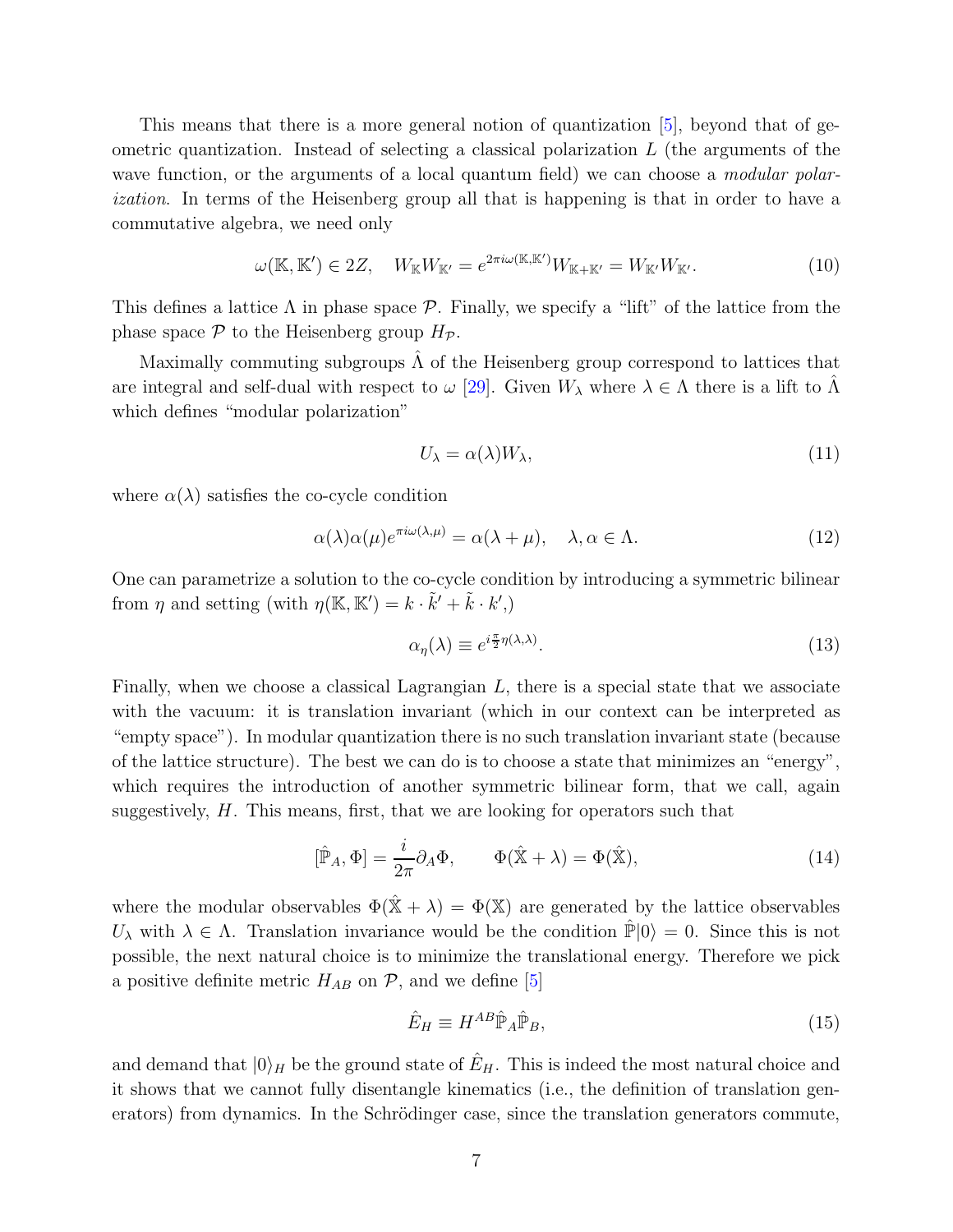the vacuum state  $E|0\rangle = 0$  is also the translation invariant state and it carries no memory of the metric  $H$  needed to define the energy. In our context, due to the non-commutativity of translations, the operators  $\hat{E}_H$  and  $\hat{E}_{H'}$  do not commute. As a result the vacuum state depends on H, in other words  $|0\rangle_H \neq |0\rangle_{H'}$ , and it also possesses a non-vanishing zero point energy.

Thus, modular quantization involves the introduction of three quadratic forms  $(\omega, \eta, H)$ , i.e. what we call *Born geometry*  $[1, 2]$  $[1, 2]$  $[1, 2]$ , which underlies the geometry of modular variables.

As we will see, in the context of metastring theory, a choice of polarization is a choice of a spacetime within  $P$  but the most general choice is a *modular polarization* that we have discussed above. From the foundational quantum viewpoint Born geometry  $(\omega, \eta, H)$  arises as a parametrization of such quantizations, which results in a notion of quantum spacetime, that we call modular spacetime. In particular, a one dimensional (1d) modular line is a two dimensional (2d) torus that is compact and not-simply connected. Finally, large spacetimes of canonical general relativity (and its extensions, like string theory) result as a "many-body" phenomenon, through a process of tensoring (entanglement) of unit modular cells, that we refer to as "extensification" [\[5\]](#page-29-5).

In particular, the symplectic structure  $\omega$  found in  $ds_{\omega}^2 = \frac{1}{2}$  $\frac{1}{2}\omega_{AB}d\mathbb{X}^{A}d\mathbb{X}^{B} = \frac{1}{\hbar}dp_{a}\wedge dq^{a},$ is encoded in the canonical Heisenberg commutator between  $q^a$  and  $p_a$ . The generalized, quantum, metric H comes from the Born rule in quantum theory  $ds_H^2 = H_{AB} dX^A dX^B =$  $\frac{1}{\hbar} \Big( \frac{dq_a dq^a}{G_N}$  $\frac{d_{a}dq^{a}}{G_{N}} + G_{N}dp_{a}dp^{a}$ ). For weak gravity, this metric reduces to the spacetime metric (where spacetime can be viewed as a slice of phase space). Due to gravity's extreme weakness, we only see spacetime metric at low energies. (The ratio  $\epsilon/\lambda$  defines a tension; if this is identified with  $c^3/G_N$ , it is enormous,  $\sim 10^{32} kg/sec$ .) Therefore, in this formulation the usual dynamical spacetime metric is the low energy leftover of the quantum metric. Finally, the polarization (or locality metric)  $\eta$  encodes the distinction between spacetime-like and energy-momentum-like aspects of phase space (and in this sense it defines an analog of the "causal" structure in phase space)  $ds_{\eta}^2 = \eta_{AB} dX^A dX^B = \frac{2}{\hbar} dp_a dq^a$ . This new metric captures the essence of relative locality - when  $\eta$  is constant we have absolute locality. Curving  $\eta$  also means "gravitizing the quantum". In general all three elements of Born geometry,  $\omega$ ,  $\eta$  and H are dynamical and curved in metastring theory, as we will discuss in what follows.

Also, we have that the Lorentz group (in  $D$  spacetime dimensions) lies at the intersection of the symplectic, neutral and doubly orthogonal groups [\[5\]](#page-29-5),

$$
O(1, d-1) = Sp(2d) \cap O(d, d) \cap O(2, 2(d-1)),
$$
\n(16)

which sheds new light on the origin of quantum theory through compatibility of the causal (Lorentz) structure and non-locality captured by the discreteness of quantum spacetime. This also captures the role of relative (observer-dependent) locality [\[17\]](#page-29-13) needed to resolve the apparent contradiction between discreteness of quantum spacetime and Lorentz symmetry.

Let us end this discussion of quantum mechanics by a few comments regarding the Stonevon Neumann theorem [\[30\]](#page-30-8) which asserts that all representations of the Heisenberg group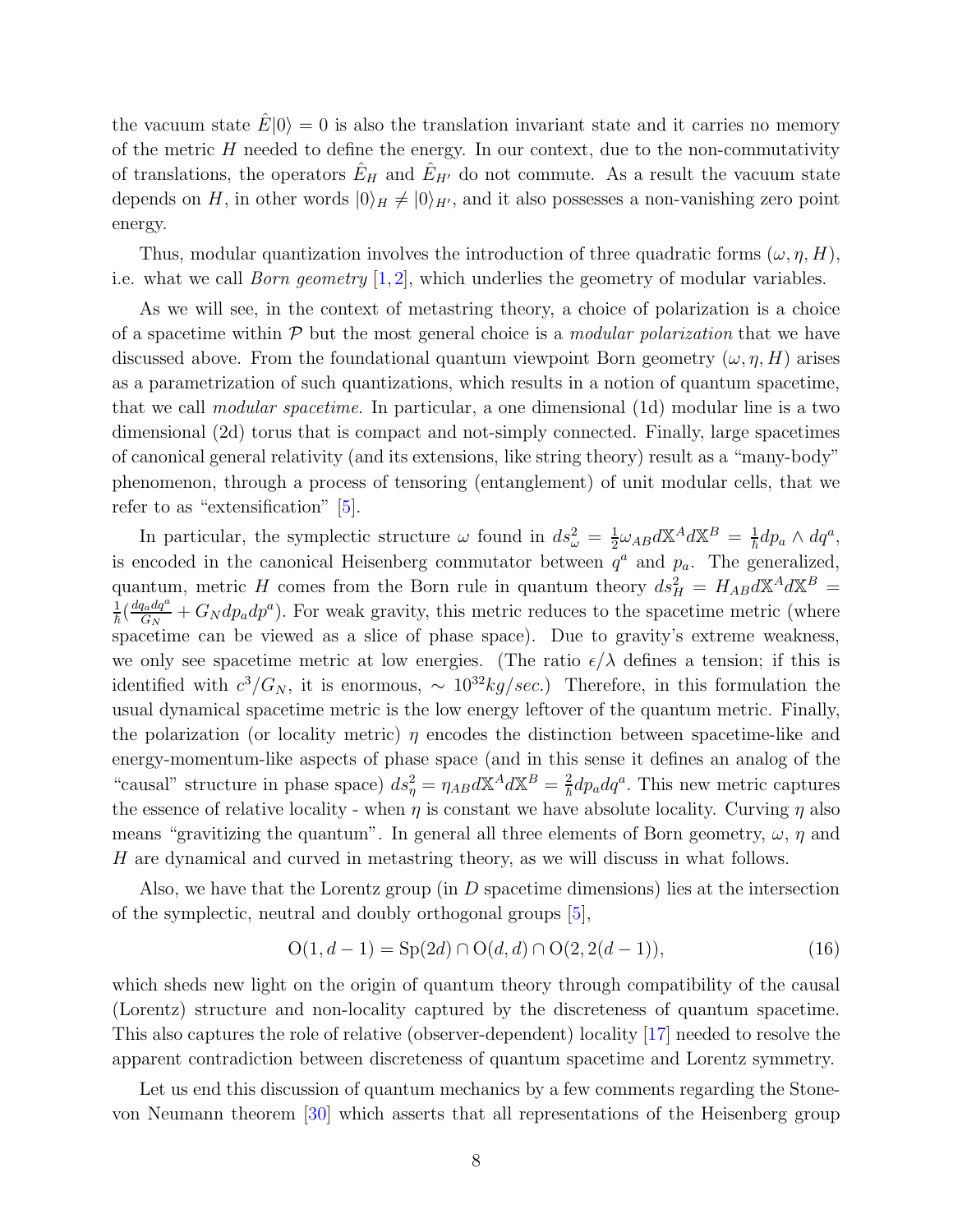are unitarily equivalent. Normally, we think of this as a choice of basis in phase space (a choice of polarization or classical Lagrangian), and all such choices are related by Fourier transform. Similarly, one can pass from a classical polarization (such as the Schrödinger representation) to a modular polarization via the Zak transform [\[14\]](#page-29-4) (see section 3). Note that, there is a connection on the line bundle over phase space that has unit flux through a modular cell. (This is very similar to Integer Quantum Hall effect.) A modular wave function is quasi-periodic

$$
\Psi(x+a,\tilde{x}) = e^{2i\pi a\tilde{x}}\Psi(x,\tilde{x}), \quad \Psi(x,\tilde{x}+\tilde{a}) = \Psi(x,\tilde{x}).
$$
\n(17)

The quasi-periods correspond to the tails of an Aharonov-Bohm [\[31\]](#page-30-9) potential attached to a unit flux. In particular, vacuum states must have at least one zero in a cell, which leads to theta functions (the Zak transforms of Gaussians). Note that from the point of modular polarization, the familiar Schrödinger polarization is just a singular limit<sup>[5](#page-8-0)</sup>.

## 3 Quantum field theory and quantum spacetime

Now we make some general comments about quantum field theory in the modular form, following the general modular formulation of any quantum theory. (Later we will discuss how such a formulation of quantum field theory comes emerges from quantum gravity at large distances.) This new modular polarization of quantum field theory reveals new structures and sheds new light on both the short distance (UV) and long distance (IR) physics of quantum fields, and the new definition of the continuum limit of quantum field theories which is self-dual with respect to the UV and IR properties (resembling some crucial properties of non-commutative field theories [\[32\]](#page-30-10). In particular, the modular representation of quantum field theory introduces dual "electric" and "magnetic" variables, which are in general, noncommuting. This general message extends our results in the context of the 2d conformal field theory formulation of string theory in which the explicit non-commutativity of such "electric" and "magnetic" variables has been explicitly demonstrated [\[7,](#page-29-18) [8\]](#page-29-9).

The general modular representation can be defined in terms of the Zak transform of a Schrödinger representation (given in terms of wave functions). Given a square normalizable wave function  $\psi(x)$  (where  $x \equiv q/a$  and  $\tilde{x} \equiv p/b$ , and where  $ab = 2\pi\hbar$ ) belonging to a Hilbert space, one defines the modular representation as the following lattice Fourier transform (or Zak transform)

$$
\psi_a(x,\tilde{x}) \equiv \sqrt{a} \sum_n e^{-2\pi i n \tilde{x}} \psi(a(x+n)). \tag{18}
$$

Note that if  $\psi(x)$  is a Gaussian, its Zak transform, the modular  $\psi_a(x, \tilde{x})$  is given by the

<span id="page-8-0"></span><sup>5</sup> This discussion can be also extended to a path integral formulation in modular polarization as done by Yigit Yargic in his Perimeter Scholars International master thesis work under Laurent Freidel.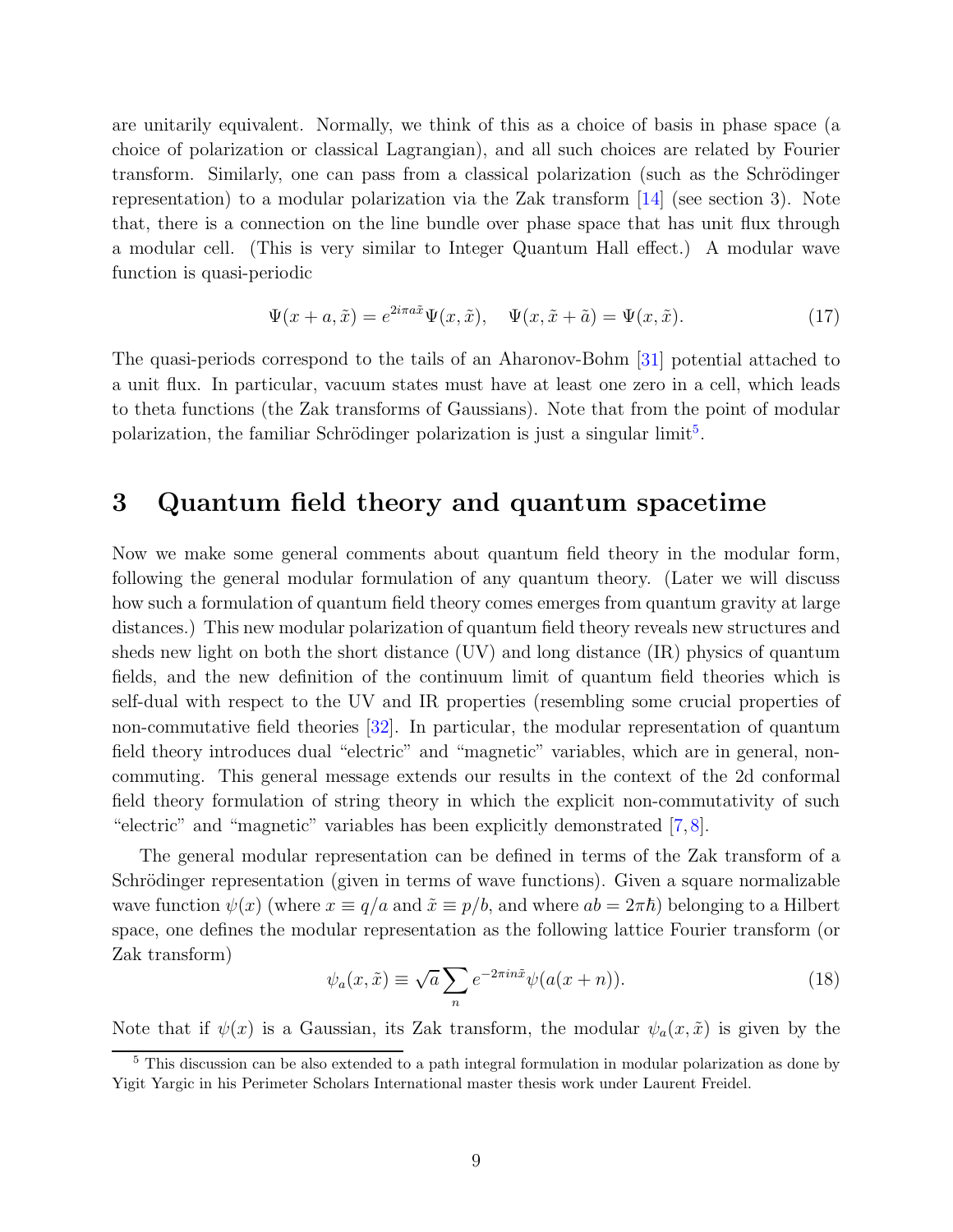doubly-period theta function associated with the lattice. (The inverse Zak transform

$$
\Phi(x+n) \equiv \frac{1}{\sqrt{a}} \int_0^1 d\tilde{x} e^{2\pi i n \tilde{x}} \Phi_a(a^{-1}x, \tilde{x}), \qquad (19)
$$

illustrates that the usual Schrödinger representation is really singular, and thus not generic.)

Now, if one second quantizes  $\psi(x)$  one naturally ends up with a quantum field operator  $\phi(x)$ . Similarly, the second quantization of the modular  $\psi_a(x, \tilde{x})$  would lead to a modular quantum field operator  $\phi(x, \tilde{x})$ 

$$
\phi(x) \to \phi(x, \tilde{x}). \tag{20}
$$

Note that the usual wave functional approach to quantum field theory (defined in terms of functionals  $\Psi[\phi(x)]$  should be now defined in terms of wave functionals of modular fields  $\Psi[\phi(x, \tilde{x})]$ , where the fields  $\phi$  and their duals  $\phi$  in general do not commute, and thus the wave functional can be still chosen to be a functional of  $\phi$  in a very particular polarization. However, now we have more freedom in the general modular polarization. Thus the dual momenta p and  $\tilde{p}$  (to x and  $\tilde{x}$  respectively) lead, via the canonical minimal coupling prescription, not only to the usual fields  $\phi$  but also to their duals  $\phi$  (see section 5). This procedure defines the modular polarization of quantum field theory in terms of the functional Zak transform of the original wave functional

$$
\Psi[\phi(x)] \to \Psi[\phi(x,\tilde{x}), \tilde{\phi}(x,\tilde{x})]. \tag{21}
$$

For example, the Gaussian wave functionals with non-trivial momentum kernels (such as the ones found in the context of non-trivial interacting theories like  $2+1$  and  $3+1$  dimensional compact QED [\[33\]](#page-30-11) as well as  $2+1$  and  $3+1$  dimensional Yang Mills theory [\[34\]](#page-30-12) would be mapped into functional theta functions.

Once again, we can understand this new view of continuum quantum field theory as a sharpening of the canonical picture of a quantum field theory formulated on a lattice (as assumed in the modern, Wilsonian, non-perturbative approaches [\[13\]](#page-29-3)), and a theorem due to Zak [\[14\]](#page-29-4) which states that a complete set of quantum numbers needed to describe any quantum system would require both quantum numbers associated with the lattice and its inverse. Thus, in general, before we take a naive continuum limit, we need to work with the full set of quantuum spacetime data, represented by the lattice and its dual (spacetime and its dual) as well as fields and dual fields.

On the level of the path integral formulation (the open path integral defines the above wave functional in terms of boundary data), one would have to work with an explicit formulation of quantum field theory in terms of ("electric") quantum fields  $\phi(x, \tilde{x})$  and their ("magnetic") duals  $\tilde{\phi}(x, \tilde{x})$ 

$$
\int \, ^\omega D\phi(x,\tilde{x}) D\tilde{\phi}(x,\tilde{x})'' e^{\frac{i}{\hbar}S_{chiral}[\phi(x,\tilde{x}),\tilde{\phi}(x,\tilde{x})]}.
$$
 (22)

There is no overcounting here, because the action will turn out to be chiral. So even though one has formally doubled the number of variables, the chiral nature of the theory, keeps the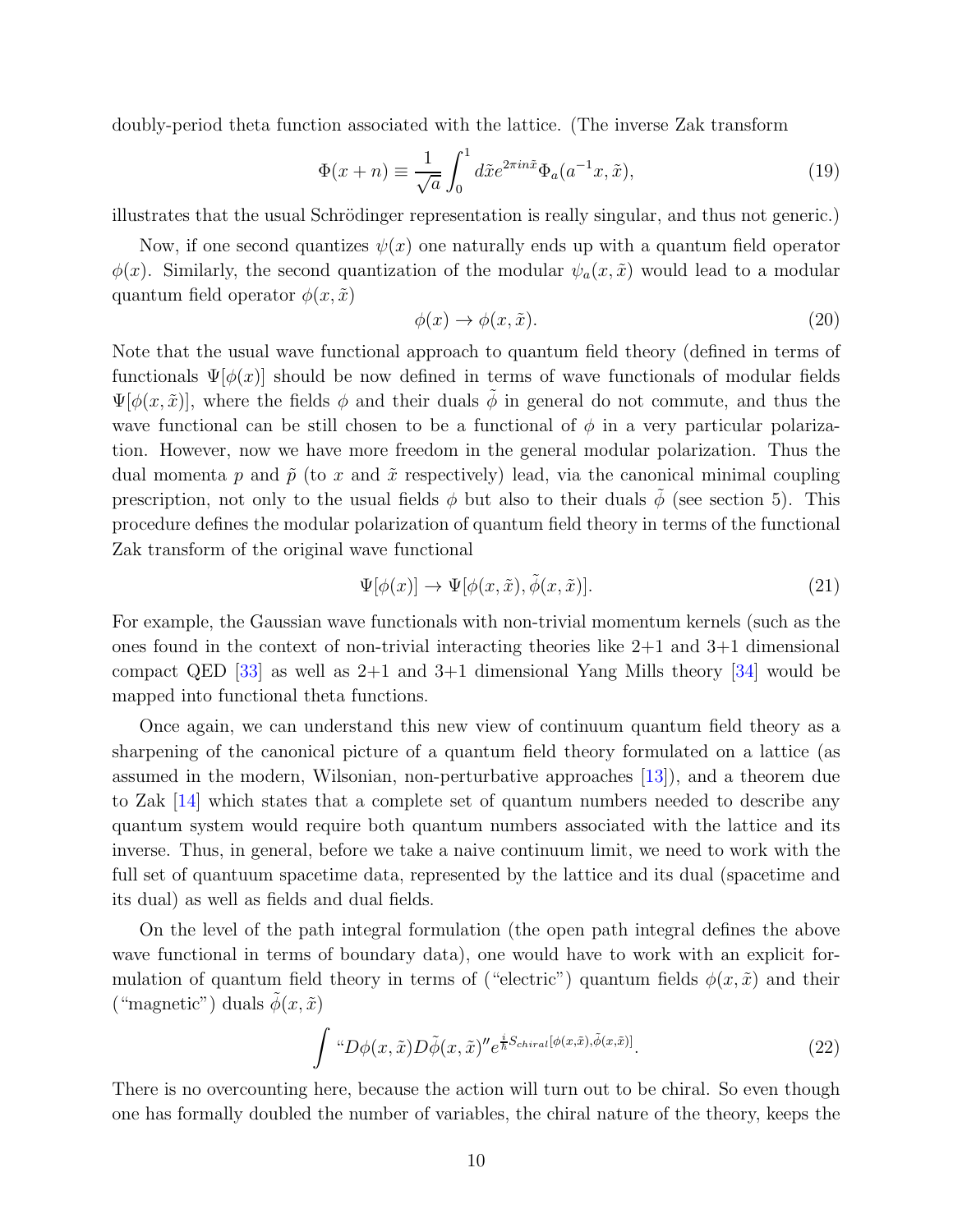total number of degrees of freedom the same as in the purely electric formulation. Similarly the measure of the path integral takes into account the chiral nature of this formally doubled formulation of quantum field theory. That is why the doubled measure is written under the quotation marks. By formally introducing the doublet  $\mathbb{Z} = (\phi(x, \tilde{x}), \tilde{\phi}(x, \tilde{x}))$ , we can write this doubled path integral as

$$
\int (D\mathbb{Z})_{chiral} e^{\frac{i}{\hbar}S_{chiral}[\mathbb{Z}]}.
$$
\n(23)

As usual, this formulation has to be properly regulated, but now, with two cut-offs, with the continuum limit defined in a symmetric, self-dual way with respect to the double RG flows thus resembling non-commutative field theory [\[32\]](#page-30-10), albeit with full spacetime covariance. This new insight on quantum field theory should be important not only in the context of quantum non-locality in quantum field theory, but also in the realms of strong coupling and deep infrared.

## 4 Quantum gravity and dynamical quantum spacetime

The unexpected outcome of our research on the foundations of quantum mechanics and quantum field theory is that this fundamental quantum geometry of quantum theory can be realized in the context of metastring theory, where this quantum geometry is "gravitized" (i.e. dynamical). At the classical level, metastring theory  $[1-10]$  can be thought of as a formulation of string theory in which the target space is doubled in such a way that Tduality acts linearly on the coordinates. This doubling means that momentum and winding modes appear on an equal footing. We refer to the target space as a phase space since the metastring action requires the presence of a background symplectic form  $\omega$ . The metastring formulation also requires the presence of geometrical structures that generalize to phase space the spacetime metric and the B-field (where the B-field originates from the symplectic structure  $\omega$ ). In fact, in the metastring we have not one but two notions of a metric. The first metric  $\eta$  is a neutral metric that defines a bi-Lagrangian structure and allows to define the classical spacetime as a Lagrangian sub-manifold<sup>[6](#page-10-0)</sup> — more precisely, the classical spacetime is defined as a null subspace for  $\eta$  which is also Lagrangian for  $\omega$ . The second metric H is a metric of signature  $(2, 2(D-1))$  that encodes the geometry along the classical spacetime (of dimension  $D$ ) as well as the transverse energy-momentum space geometry. In this formulation, T-duality exchanges the Lagrangian sub-manifold with its image under  $J = \eta^{-1}H$ . Classical metastring theory is defined by the following action [\[3\]](#page-29-7) which realizes the above comments about quantum field theory in the modular polarization for the special

<span id="page-10-0"></span><sup>&</sup>lt;sup>6</sup>We remind the reader that in symplectic geometry, a Lagrangian subspace is a half-dimensional submanifold of phase space upon which the symplectic form pulls back to zero. In simple terms, a Lagrangian submanifold might be the subspace coordinatized by the q's within the phase space coordinatized by q's and  $p$ 's.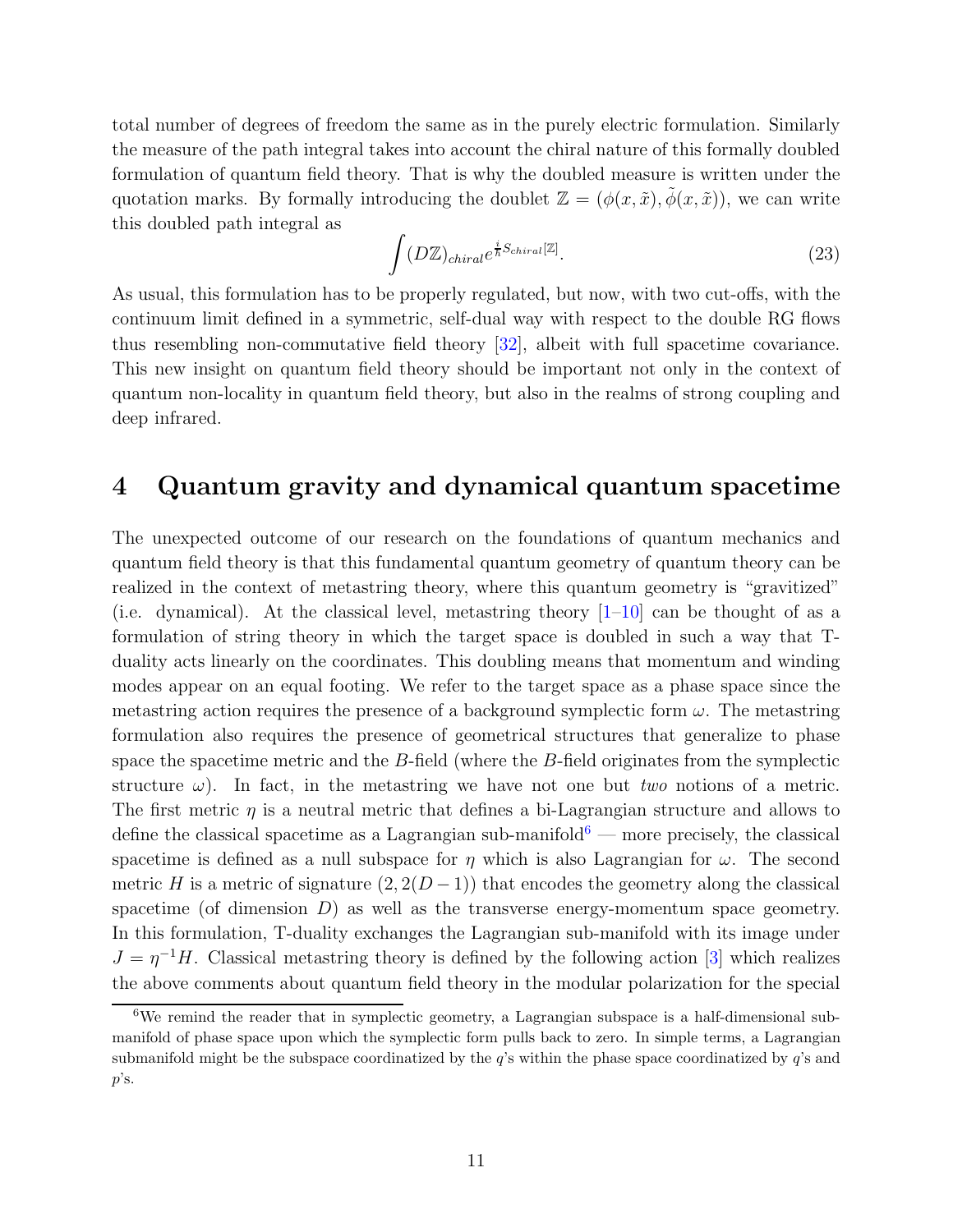case of a two-dimensional world-sheet quantum field theory[7](#page-11-0)

$$
\hat{S} = \frac{1}{4\pi} \int_{\Sigma} d^2 \sigma \left( \partial_{\tau} \mathbb{X}^A (\eta_{AB} + \omega_{AB}) (\mathbb{X}) \partial_{\sigma} \mathbb{X}^B - \partial_{\sigma} \mathbb{X}^A H_{AB} (\mathbb{X}) \partial_{\sigma} \mathbb{X}^B \right), \tag{24}
$$

where  $\mathbb{X}^A$  are dimensionless coordinates on phase space and the fields  $\eta$ ,  $H, \omega$  are all dynamical (i.e., in general dependent on X) phase space fields. In the context of a flat metastring we have constant  $\eta_{AB}$ ,  $H_{AB}$  and  $\omega_{AB}$ 

$$
\eta_{AB} \equiv \begin{pmatrix} 0 & \delta \\ \delta^T & 0 \end{pmatrix}, \quad H_{AB} \equiv \begin{pmatrix} h & 0 \\ 0 & h^{-1} \end{pmatrix}, \quad \omega_{AB} = \begin{pmatrix} 0 & \delta \\ -\delta^T & 0 \end{pmatrix}, \tag{25}
$$

where  $\delta^{\mu}_{\nu}$  is the d-dimensional identity matrix and  $h_{\mu\nu}$  is the d-dimensional Lorentzian metric, T denoting transpose.

In view of our general comments regarding the modular polarization (quantum spacetime polarization) in quantum field theory, the metastring sheds new light on some old questions regarding the continuum limit of string theory [\[36\]](#page-30-13) as well as the Wilsonian approach to string theory [\[37\]](#page-30-14). In the metastring formulation [\[3\]](#page-29-7) it is convenient, as suggested by the double field formalism [\[38\]](#page-31-0), to introduce dimensionless coordinates  $\mathbb{X}^A \equiv (X^\mu/\lambda, P_\mu/\varepsilon)^T$  on phase space<sup>[8](#page-11-1)</sup>, or equivalently,  $\mathbb{X}^A \equiv (x^a, \tilde{x}_a)^T$ , where  $\lambda$  and  $\epsilon$  represent the fundamental spacetime and energy-momentum scales. Here  $\hbar = \lambda \epsilon$  and  $\alpha' = \frac{\lambda}{\epsilon}$  $\frac{\lambda}{\epsilon}$ . Given a pair  $(H, \eta)$  it is natural to consider the operator  $J \equiv \eta^{-1}H$ . The consistency of string theory requires J to be a chiral structure, that is, a real structure  $(J^2 = 1)$  compatible with  $\eta$ , implying that J is an  $O(D, D)$  transformation (realizing generalized T-duality in target space). These three structures, the symplectic  $Sp(2D)$   $\omega$ , the  $O(D, D)$   $\eta$  and the  $SO(2, 2(D-1))$  H, define the new concept of Born geometry [\[1–](#page-28-0)[5\]](#page-29-5) (see also [\[15\]](#page-29-11)) which unifies the complex geometry of quantum theory with the metrical geometry of general relativity and the symplectic geometry of canonical Hamiltonian dynamics [\[40\]](#page-31-1). Note that in the phase space formulation the local phase space coordinates X are quasiperiodic  $X^A(\sigma + 2\pi) = X^A(\sigma) + \Delta^A$ , where  $\Delta^A$  is the corresponding quasiperiod (which either vanishes for the canonical Polyakov string or is given by the winding number in the usual treatment of T-duality on compact spaces).

The worldsheet formulation of the metastring is chiral. Thus, even though the fields are doubled the central charges (left and right) are  $c<sub>L</sub> = c<sub>R</sub> = D$  and we still have  $D = 26$ for criticality. The metastring is not manifestly invariant under the worldsheet Lorentz transformations and it contains monodromies  $\mathbb{X}^A(\sigma+2\pi) = \mathbb{X}^A(\sigma)+\Delta^A$ . The usual Polyakov string can be obtained by integrating out the dual  $\tilde{X}$ , for constant  $\eta$  and H backgrounds, and by supposing that the monodromies are in the kernel of  $(\eta - \omega)$ . T-duality is implemented in target space by the action of the chiral J operator  $(J \equiv \eta^{-1}H, J^2 = 1)$ :  $\mathbb{X} \to J(\mathbb{X})$ .

The target space of the metastring is not spacetime, but, to first order, a chiral phase space  $\mathcal P$  equipped by the symplectic structure  $\omega$ , and the bilagrangian structure, and in

<span id="page-11-0"></span> $7$ See also [\[35\]](#page-30-15).

<span id="page-11-1"></span><sup>8</sup> See also [\[39\]](#page-31-2) as an early example of a phase space formulation of string theory (and thus of relative, observer-dependent, locality in string theory).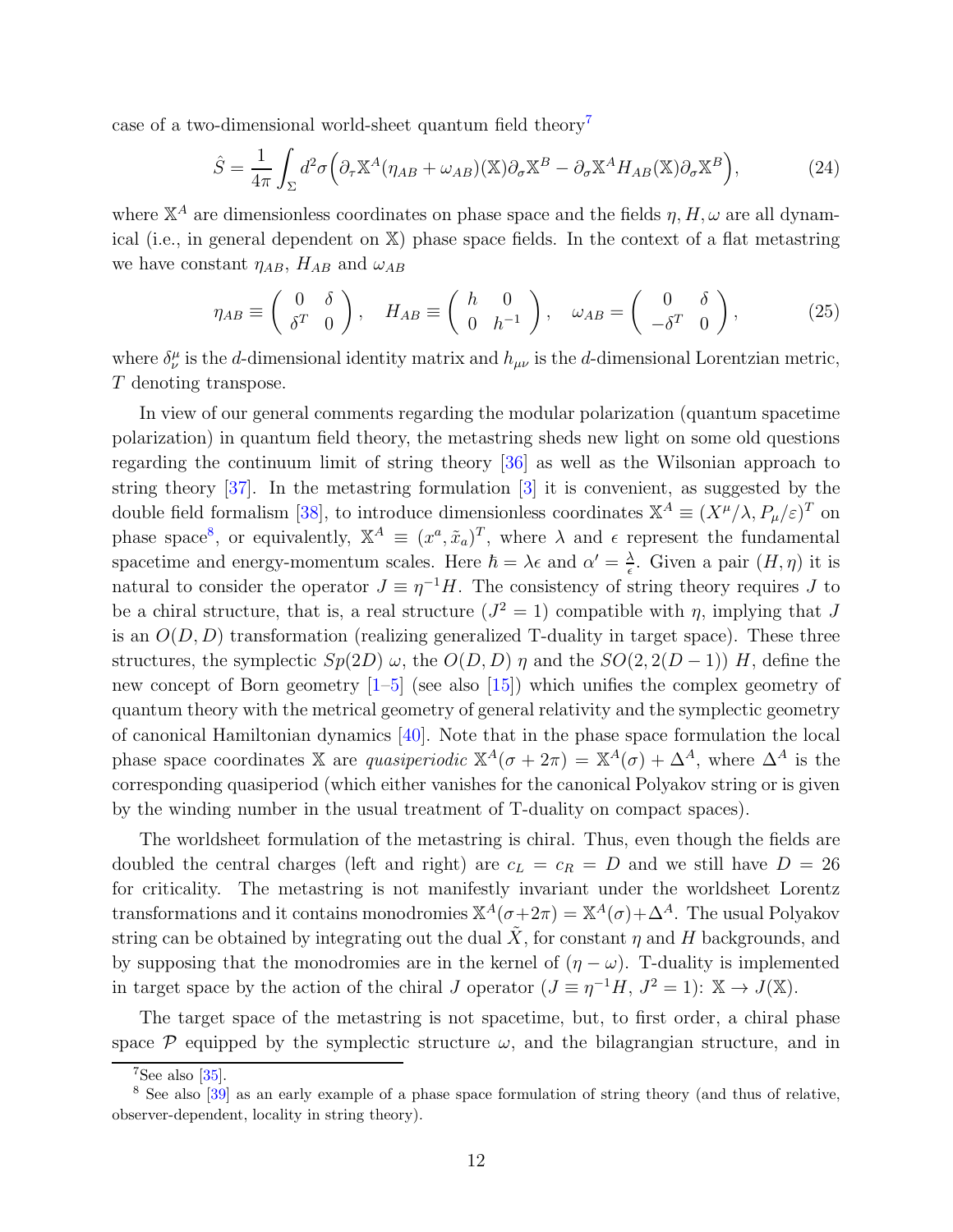particular, the polarization metric  $\eta$  which relates to the symplectic connection of the Fedosov deformation quantization [\[41\]](#page-31-3) and thus leads to the star product of deformation quantization, and finally, the quantum  $H$  metric which relates to the complex structure in the context of geometric quantization [\[42\]](#page-31-4), leading to the concept of Hilbert spaces. This classical Born geometry implements the ideas of Born duality in string theory [\[1,](#page-28-0) [2\]](#page-28-1).

The classical equations of motion of the metastring  $\partial_{\tau} \mathbb{X}^A - (J \partial_{\sigma} \mathbb{X})^A = 0$ , implies the relation between momenta and monodromies  $2\pi P = J(\Delta)$ . There is soldering between worldsheet null coordinates  $\sigma^{\pm} \equiv \sigma \pm \tau$  and the chiral target space structure  $\partial_{\pm} \mathbb{X}^{A} - (P_{\pm} \mathbb{X})^{A} = 0$ , where the chiral projector is defined as  $2P_{\pm} = (1 \pm J)$ . This allows us to liberate the left geometry from the right geometry (which is reminiscent of twistor theory). The careful anal-ysis of the metastring action [\[3\]](#page-29-7) shows that its symplectic form is  $\Omega = \frac{1}{4\pi} \int \delta \mathbb{X}^A \eta_{AB} \nabla_{\sigma} \delta \mathbb{X}^B$ , where  $\nabla$  is the generalized Fedosov connection found in the Fedosov deformation quantization approach [\[41\]](#page-31-3).

Also, the operator product expansion of the metastring vertex operators  $V_k = \epsilon_k e^{i\mathbb{K}\mathbb{X}},$ (i.e. modular variables) lead to the restriction of  $K$  on a double Lorentzian integral lattice  $\Gamma$ , that by modular invariance, must be self-dual. These exist in  $D = 2mod(8)$ , and are unique. Criticality gives a very unique lattice  $\Gamma = \Pi_{1,25} \times \Pi_{1,25}$ . This fact, in turn, leads to the large symmetry structure found by Borcherds in the study of the monstrous moonshine  $[43]$ <sup>[9](#page-12-0)</sup>.

As already noted, the metastring is chiral. This requires the introduction of a preferred worldsheet time coordinate which is fundamentally Lorentzian  $[3]^{10}$  $[3]^{10}$  $[3]^{10}$ . How can this be consistent with modular invariance? The answer is given by employing the Giddings-Wolpert-Krichever-Novikov construction [\[46\]](#page-31-6): given a Riemann surface, provided a choice of local coordinates around punctures is labeled by one scalar, there exists a unique Abelian differentional e with imaginary periods. The real part of this Abelian differential is the modular invariant time  $\tau = Re(e)$ . The zeros of e represent interaction points where the worldsheet Lorentzian cones double. Cutting the Riemann surface along the real trajectory of e we obtain a string decomposition of the surface. The Nakamura graphs [\[47\]](#page-31-7) encode this decomposition and give a very effective cell decomposition of moduli space. Thus Nakamura graphs are the natural Feynman diagrams for closed strings  $[48]^{11}$  $[48]^{11}$  $[48]^{11}$ .

<span id="page-12-0"></span> $^{9}$ For a string theory related discussion, see [\[44\]](#page-31-9).

<span id="page-12-1"></span><sup>&</sup>lt;sup>10</sup>See also Witten's treatment of Feynman's *i* prescription in string theory, which requires doubling of Xs and the Lorentzian world-sheet, as required by metastring theory [\[45\]](#page-31-10).

<span id="page-12-2"></span><sup>&</sup>lt;sup>11</sup> Note that the metastring is bosonic, and that supersymmetry (and the superstring) can be viewed as emergent from this more fundamental formulation (see [\[49\]](#page-31-11)). In some sense, fermions can be viewed as defects in modular spacetime. The bosonic degrees of freedom associated with quanta of interactions can be viewed as deformations of modular spacetime cells.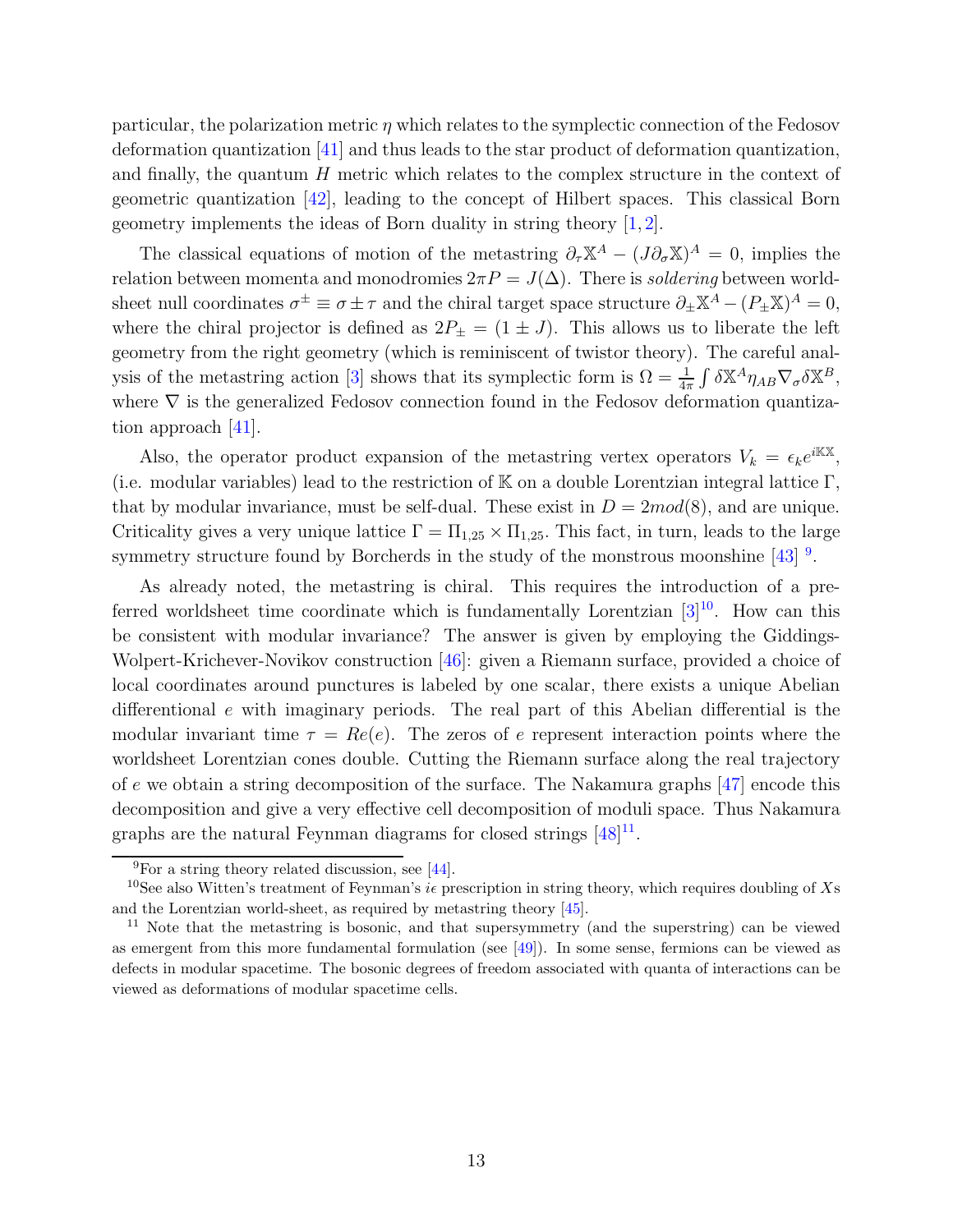#### 4.1 Non-commutativity in quantum gravity/metastring theory

The metastring formulation points to an unexpected fundamental non-commutativity of closed string theory, that we address in what follows. It is well established [\[50\]](#page-31-12) that the structure of the zero mode algebra of the compactified closed string depends on a lattice of momenta  $(\Lambda, 2\eta)$  which is integral and self-dual with respect to a neutral metric: a so-called Narain lattice  $[51]$ . In  $[1-8]$  we have refined this structure and we have shown that in fact the kinematical structure of the string zero modes depends on a para-hermitian lattice: a triple  $(\Lambda, \eta, \omega)$ , where  $\Lambda$  is a subgroup of  $\mathbb{R}^{2d}$  that describes the lattice of wave-covectors  $\lambda \mathbb{K}$ , with  $\lambda$  the string length,  $\eta$  is a neutral metric, a symmetric bilinear form of signature  $(d, d)$ , and  $\omega$  is an invertible two-form. This structure needs to satisfy two compatibility conditions: first, the lattice  $\Lambda$  is assumed to be integral with respect to the para-hermitian structure, i.e.,  $(\eta \pm \omega)(\lambda \mathbb{K}, \lambda \mathbb{K}') \in \mathbb{Z}$ , for  $\lambda \mathbb{K}, \lambda \mathbb{K}' \in \Lambda$ . Second, the metric  $\eta$  and the 2-form  $\omega$  must be compatible, in the sense that  $\eta^{-1}\omega := K$  is a product structure, that satisfies the condition  $K^2 = 1$ .

These two conditions are a consequence of mutual locality on the worldsheet (i.e. worldsheet causality). It is clear that if  $(\Lambda, \eta, \omega)$  is a para-hermitian lattice, then  $(\Lambda, 2\eta)$  is a Narain lattice, so the kinematical structure that we highlight is a refinement of the usual one. The extra information is contained in the 2-form  $\omega$ . This form does not enter expressions for the spectrum or the partition function and this why it is usually ignored. It does enter however crucially in the definition of the vertex operator algebra and parameterizes what is usually referred to as a cocycle. The role of  $\omega$  is to promote the zero mode double space  $\mathcal{P} \simeq \mathbb{R}^{2d}$ dual to  $\mathbb{R}[\Lambda]$  to the status of phase space: P should be viewed as a symplectic manifold. At the quantum level, both geometrical structures  $\eta$  and  $\omega$  enter in the commutation relations of string operators.  $\omega$  controls the non-commutativity of the zero-modes while  $\eta$  controls the non-commutativity of the string oscillator modes. This can be seen if one introduces a double notation for the string coordinate  $\mathbb{X}(\sigma)$  that includes the string map X and its dual X. The string commutation relations, were derived in  $[7, 8]$  $[7, 8]$ 

$$
[\mathbb{X}^{A}(\sigma), \mathbb{X}^{B}(\sigma')] = 2i\lambda^{2} \left[ \pi \omega^{AB} - \eta^{AB} \theta(\sigma - \sigma') \right],
$$
\n(26)

where  $\theta(\sigma)$  is the staircase distribution, i.e., a solution of  $\theta'(\sigma) = 2\pi\delta(\sigma)$ ; it is odd and quasi-periodic with period  $2\pi$ .

Following standard practice, all indices are raised and lowered using  $\eta$  and  $\eta^{-1}$ . The momentum density operator is given by  $\mathbb{P}_A(\sigma) = \frac{1}{2\pi\alpha'} \eta_{AB} \partial_\sigma \mathbb{X}^B(\sigma)$  and the previous commutation relation implies that it is conjugate to  $\mathbb{X}^{\overline{A}}(\sigma)$ . The two-form  $\omega$  appears when one integrates this canonical commutation relation to include the zero-modes, the integration constant being uniquely determined by worldsheet causality. Denoting by  $(\hat{\mathbb{X}}, \hat{\mathbb{P}})$  the zero mode components of the string operators  $\mathbb{X}(\sigma)$  and  $\mathbb{P}(\sigma)$  we simply have that

$$
[\hat{\mathbb{P}}_A, \hat{\mathbb{P}}_B] = 0, [\hat{\mathbb{X}}^A, \hat{\mathbb{P}}_B] = i\hbar \delta^A{}_B, [\hat{\mathbb{X}}^A, \hat{\mathbb{X}}^B] = 2\pi i \lambda^2 \omega^{AB}.
$$
 (27)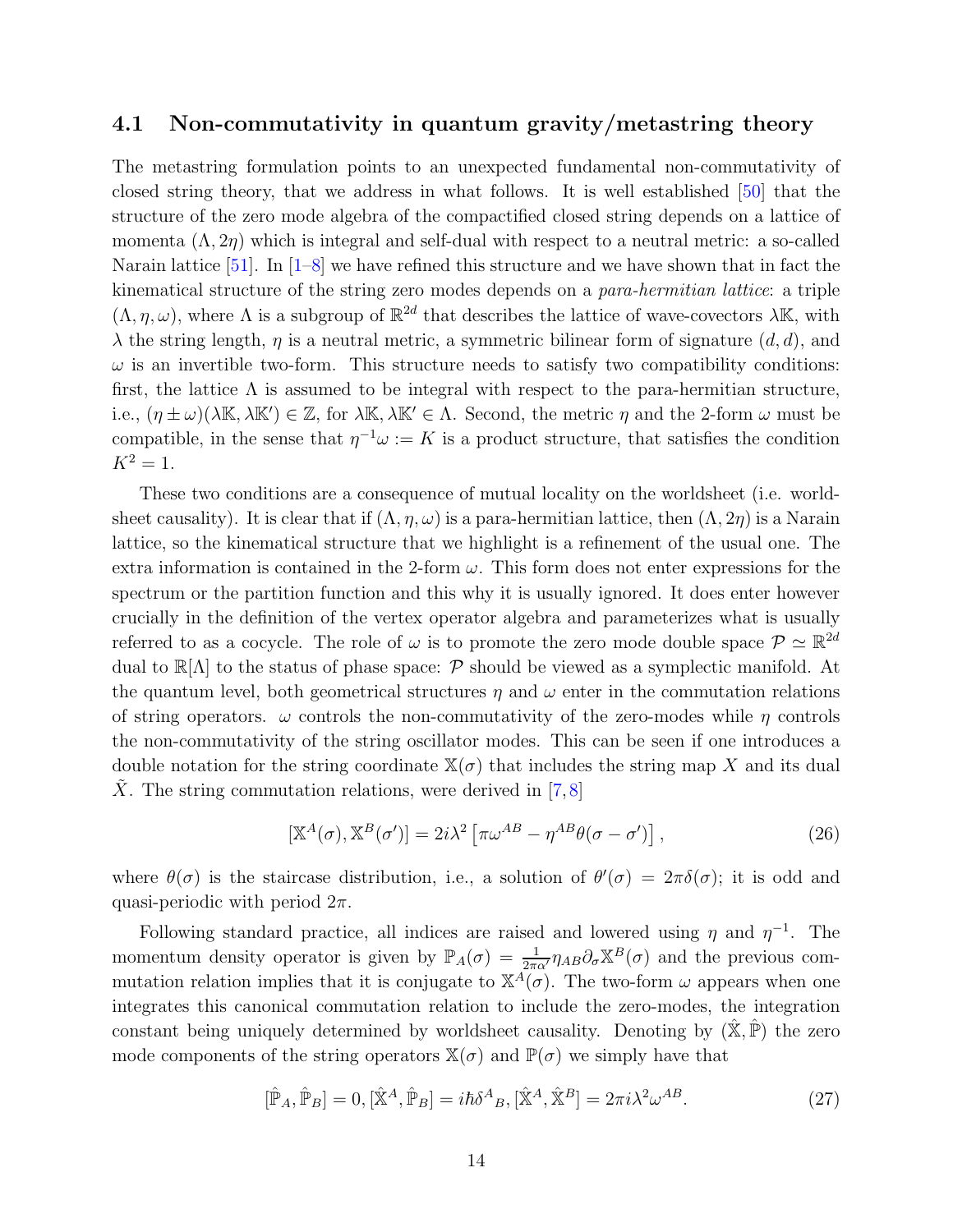This is a deformation of the doubled Heisenberg algebra involving the string length  $\lambda$  as a deformation parameter.

So far we have assumed that the background is trivial, with the fields  $(\eta, \omega)$  constant and given by  $\eta(\mathbb{K},\mathbb{K}')=k \cdot \tilde{k}'+\tilde{k} \cdot k'$ , and  $\omega(\mathbb{K},\mathbb{K}')=k \cdot \tilde{k}'-\tilde{k} \cdot k'$ . As shown in [\[7\]](#page-29-18), we can turn on non-trivial backgrounds encoded into  $\omega$  by changing the  $O(d, d)$  frame  $\mathbb{X} \to O\mathbb{X}$ . This change of frame preserves  $\eta$  but transforms  $\omega$ . Any constant  $\omega$  can be obtained this way. Since  $\omega$  has an interpretation as the symplectic form on the space of X's, modifying  $\omega$ affects the commutation relations<sup>[12](#page-14-0)</sup>  $[\hat{\mathbb{X}}^A, \hat{\mathbb{X}}^B] = 2\pi i \lambda^2 \Pi^{AB}$ ,, with  $\Pi^{AB}\omega_{BC} = \delta^A{}_C$ , where we have introduced the Poisson tensor  $\Pi = \omega^{-1}$ .

For instance, under a constant B-field transformation  $\mathbb{X} = (x^a, \tilde{x}_a) \mapsto (x^a, \tilde{x}_a + B_{ab}x^b),$ the trivial symplectic form  $\omega(\mathbb{K}, \mathbb{K}') = k \cdot \tilde{k}' - \tilde{k} \cdot k'$  is mapped onto  $\omega(\mathbb{K}, \mathbb{K}') = k_a \tilde{k}'^a - k'_c$  $a<sub>a</sub> \tilde{k}^a$  –  $2B_{ab}\tilde{k}^a\tilde{k}^{\prime b}$ , and the commutators read

$$
[\hat{x}^a, \hat{x}^b] = 0, \qquad [\hat{x}^a, \hat{\tilde{x}}_b] = 2\pi i \lambda^2 \delta^a{}_b, \qquad [\hat{\tilde{x}}_a, \hat{\tilde{x}}_b] = -4\pi i \lambda^2 B_{ab}.
$$
 (28)

We see that the effect of the B-field is to render the dual coordinates non-commutative (and that the B-field originates from the symplectic structure  $\omega$ ). More generally, we can parameterize an arbitrary  $O(d, d)$  transformation as  $g = e^{\hat{B}} \hat{A} e^{\hat{\beta}}$ , where  $\hat{A} \in GL(d)$  and  $e^{\hat{B}} = \begin{pmatrix} 1 & 0 \\ B & 1 \end{pmatrix}$  and  $e^{\hat{\beta}} = \begin{pmatrix} 1 & \beta \\ 0 & 1 \end{pmatrix}$  are nilpotent.  $e^{\hat{B}}$  is the B-field transformation discussed above, and is associated with the usual B-field deformation in string theory. We note that the transformation of  $(x^a, \tilde{x}_a)$  given above does not modify  $x^a$ , and thus fields that depend only on  $x^a$  are unmodified. The  $\beta$ -transformation on the other hand corresponds to the map  $(x^a, \tilde{x}_a) \mapsto (x^a + \beta^{ab} \tilde{x}_b, \tilde{x}_a)$ . Equivalently, it has the effect of mapping the symplectic structure to  $\omega(\mathbb{K}, \mathbb{K}') = k_a \tilde{k}'^a - k'_c$  $\tilde{k}_a^{\tilde{k}^a}+2\beta^{ab}k_ak_b^{\prime}$  $b<sub>b</sub>$ , and yields commutation relations

$$
[\hat{x}^a, \hat{x}^b] = 4\pi i \lambda^2 \beta^{ab}, \qquad [\hat{x}^a, \hat{\tilde{x}}_b] = 2\pi i \lambda^2 \delta^a{}_b, \qquad [\hat{\tilde{x}}_a, \hat{\tilde{x}}_b] = 0. \tag{29}
$$

Dramatically, the coordinates that are usually thought of as the spacetime coordinates have become themselves non-commutative. Since this is the result of an  $O(d, d)$  transformation, we know that it can be thought of in similar terms as the B-field; these are related by Tduality. We are familiar with the B-field background because we have, in the non-compact case, a fixed notion of locality in the target space theory. However, in the non-geometric β-field background, we do not have such a notion of locality but we can access it through T-duality<sup>[13](#page-14-1)</sup>.

<span id="page-14-0"></span><sup>&</sup>lt;sup>12</sup>The algebraic structure that we are working with here has an analogy in electromagnetism in the presence of monopoles. In that analogy, the string length becomes the magnetic length, and the form  $\omega$  becomes the magnetic field. Another analogy occurs in quantum Hall liquids, the algebra being the magnetic algebra of the lowest Landau level.

<span id="page-14-1"></span><sup>&</sup>lt;sup>13</sup>Note that the dilaton can be understood as coming from the volume of phase space (see  $[52]$ ). In general, for varying B-backgrounds we encounter non-associativity as well [\[53\]](#page-31-15), and the proper closure of such non-commutative and non-associative structure is ensured by the equations of motion for the data of Born geometry, that is, the generalized Einstein equations.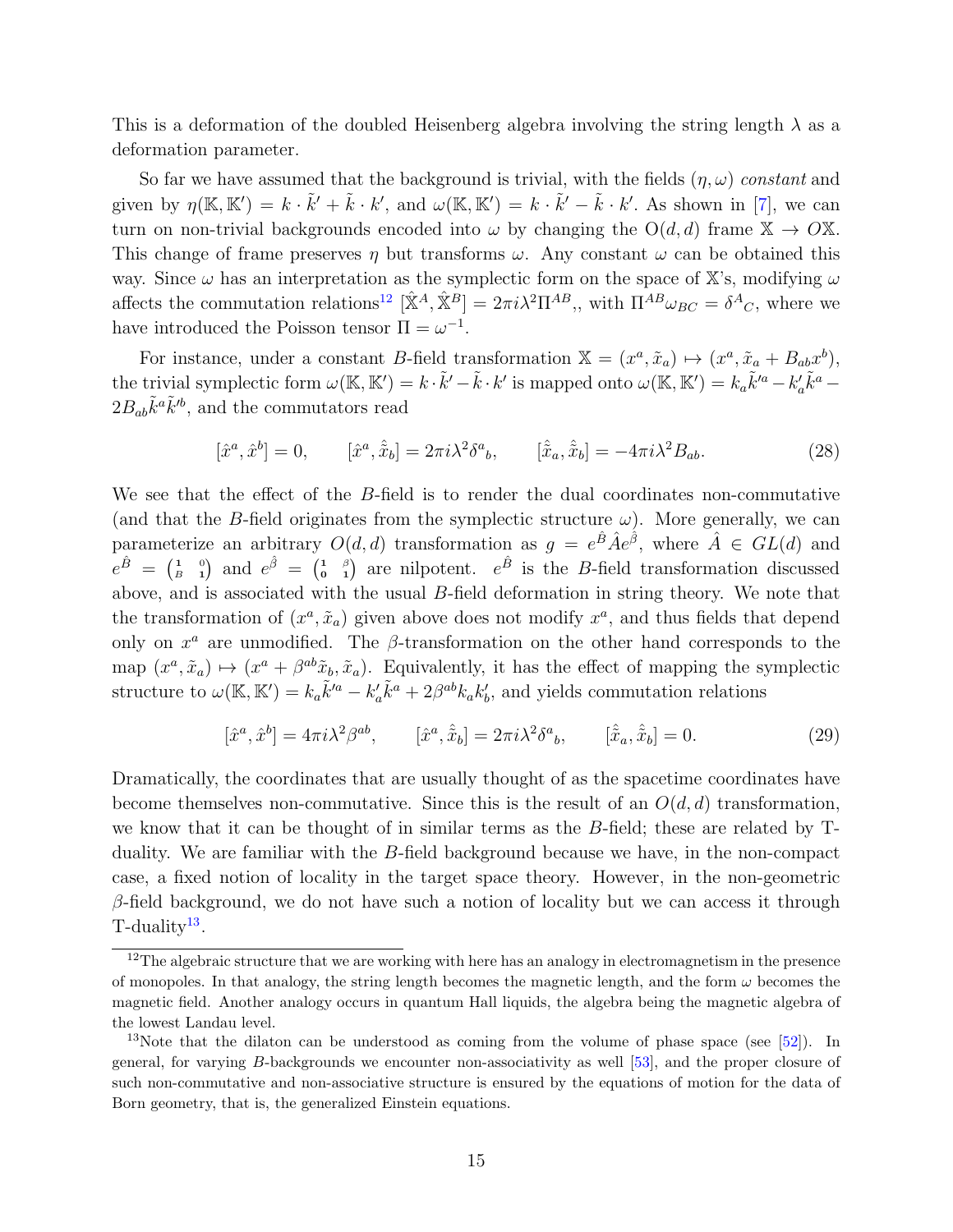We note that this intrinsic non-commutativity of string theory can be also explicitly illustrated via a simple closed string product, equivalent to the splitting-joining interaction of the pants diagram, that respects this non-commutativity and is covariant with respect to T-duality [\[8\]](#page-29-9). This offers new insights on the relationship between closed and open strings, and the non-perturbative formulation of closed string theory in terms of open strings and even more fundamental (and non-commutative) partonic degrees of freedom. Given the mechanism of tachyon condensation in the open string sector [\[54\]](#page-31-16) and this fundamental relation between open and closed strings, we expect that a similar solution of the "tachyon problem" should exist in the closed string sector as well.

### 4.2 Non-perturbative formulation of quantum gravity

Let us recapitulate: How does the metastring approach  $[1-10]$  $[1-10]$  compare to the usual view of string theory? From the classic textbook treatment of string theory [\[50\]](#page-31-12) we know that there exists a fundamental relation between world-sheet conformal field theory (CFT) and target spacetime geometry, and, in particular, that the beta function for the background spacetime metric is the Ricci tensor to leading order, and so, world-sheet conformal invariance implies the vacuum Einstein equations. But string theory has other background field and fluxes and moduli. Can we write the general CFT as a generalized Ricci flow? This is precisely the achievement of Double Field Theory (DFT) [\[38\]](#page-31-0).

In the metastring formulation the target space is not the index space (the labels of the background effective field). Effective fields are associated with the level matching constraints or mutual locality (world sheet causality). In DFT that requirement appears as the section condition. Instead of this section condition, in the metastring we have a more general background spacetime (modular spacetime) for the string, because of the intrinsic noncommutativity, stemming from the general quasi-periodicity of the worldsheet  $X$  fields. Thus even though the currents  $dX$  are periodic, the fields X are not, and this leads to edge modes in the evaluation of the string symplectic form, which ultimately leads to intrinsic non-commutativity of the metastring. Similarly, mutual locality of string vertex operators implies that, in general, they furnish a representation of a Weyl-Heisenberg algebra. Note that the metastring treats the Hamiltonian and diffeomorphism constraints together, on the same footing, and thus instead of solving the differomorphism constraint (via level matching and the strong constraint) we arrive at a completely new background interpretation: the modular spacetime.

The new ingredient of the metastring, as compared to DFT is the symplectic structure that controls intrinsic non-commutativity. This in turn, with the  $O(d, d)$  structure (also associated with level matching and the string diffeomorphism constraint) and the conformal (double metric) structure (associated with the string Hamiltonian constraint) defines the Born geometry of the metastring. Note that now we have a new spacetime that defines the habitat of string theory, associated with the maximally commuting subalgebras of the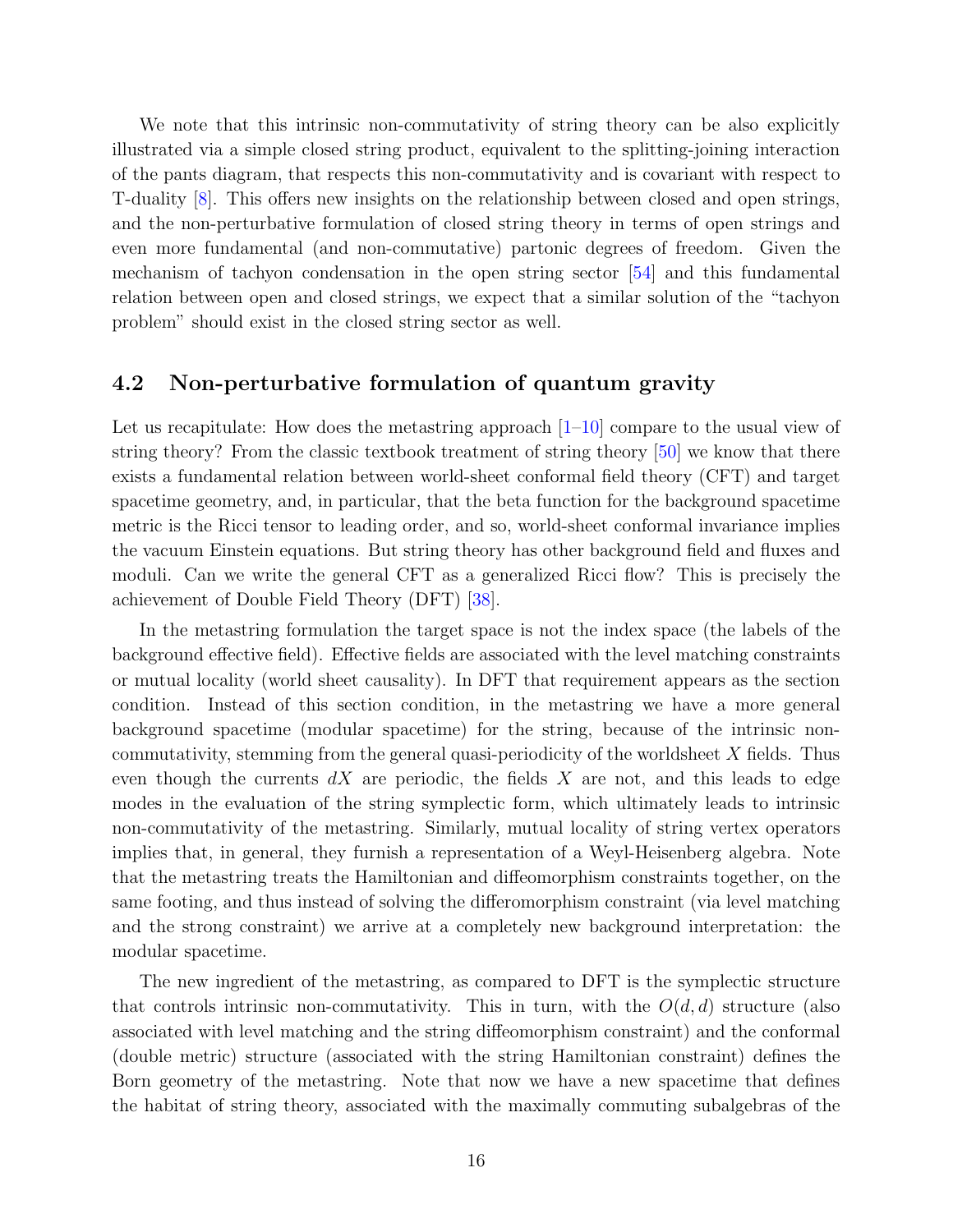Heisenberg algebra of the intrinsic string non-commutativity. This quantum Lagrangian is modular spacetime of the metastring. This in turn directly relates to the quantum spacetime formulation (modular polarization) of quantum theory in general. The 1d modular line is the 2d torus that is compact and not simply connected. Note the Lorentz covariance of modular spacetime, because the intersection of the symplectic,  $O(d, d)$  and the double metric structures leads to the Lorentz group.

In the context of general curved Born geometry the symplectic structure is not closed, and we have non-associativity [\[53\]](#page-31-15). Finally, supersymmetry (SUSY) is in principle emergent (as in the constructions of the superstring from the bosonic string [\[49\]](#page-31-11)). The uniqueness of the connection in generalized geometry can be fixed by the phase space structure, instead of SUSY.

In thinking about this new framework for quantum gravity, the teleparallel formulation [\[55\]](#page-31-17) of gravity appears as the natural language, because of the inherent "flatness" of Tduality (which might be important in the cosmological context for the geometry of classical spacetime at large scales). In this formulation, gravity is described as a Yang-Mills theory, and it is put on the same footing as the matter sector. (It is an interesting question to understand whether teleparallel equations follow from the requirement of the associativity of the symplectic form? That Einstein equations, as well as other equations for the massless modes of the string, follow from the closure of a symplectic-like form is the hallmark of the Bowick-Rajeev geometric quantization approach to string theory [\[56\]](#page-32-0).)

The metastring offers a new view on the fundamental question of a non-perturbative formulation of quantum gravity  $[1-10]$ . Note that the world-sheet can be made modular in our formulation, with the doubling of  $\tau$  and  $\sigma$ , so that  $\mathbb{X}(\tau,\sigma)$  can be in general viewed as an infinite dimensional matrix (the matrix indices coming from the Fourier components of the doubles of  $\tau$  and  $\sigma$ ). Then the corresponding metastring action should look like

$$
\int Tr[\partial_{\tau} \mathbb{X}^{A} \partial_{\sigma} \mathbb{X}^{B}(\omega_{AB} + \eta_{AB}) - \partial_{\sigma} \mathbb{X}^{A} H_{AB} \partial_{\sigma} \mathbb{X}^{B}] d\tau d\sigma, \tag{30}
$$

where the trace is over the matrix indices. Then we could associate the natural partonic degrees of freedom with matrix entries. We arrive at a non-perturbative quantum gravity by replacing the sigma derivative with a commutator involving one extra  $\mathbb{X}^{26}$  (with  $A =$  $(0, 1, 2, \ldots, 25)^{14}$  $(0, 1, 2, \ldots, 25)^{14}$  $(0, 1, 2, \ldots, 25)^{14}$ 

$$
\partial_{\sigma} \mathbb{X}^A \to [\mathbb{X}^{26}, \mathbb{X}^A]. \tag{31}
$$

This dictionary suggests the following fully interactive and non-perturbative formulation of metastring theory in terms of a (M-theory-like) matrix model form of the above metastring action (with  $a, b, c = 0, 1, 2, ..., 25, 26$ )

$$
\int Tr(\partial_{\tau} \mathbb{X}^{a}[\mathbb{X}^{b}, \mathbb{X}^{c}] \eta_{abc} - H_{ac}[\mathbb{X}^{a}, \mathbb{X}^{b}][\mathbb{X}^{c}, \mathbb{X}^{d}] H_{bd}) d\tau, \tag{32}
$$

<span id="page-16-0"></span><sup>&</sup>lt;sup>14</sup>That the canonical world-sheet of string theory might become non-commutative in a deeper, nonperturbative formulation, was suggested in [\[57\]](#page-32-1).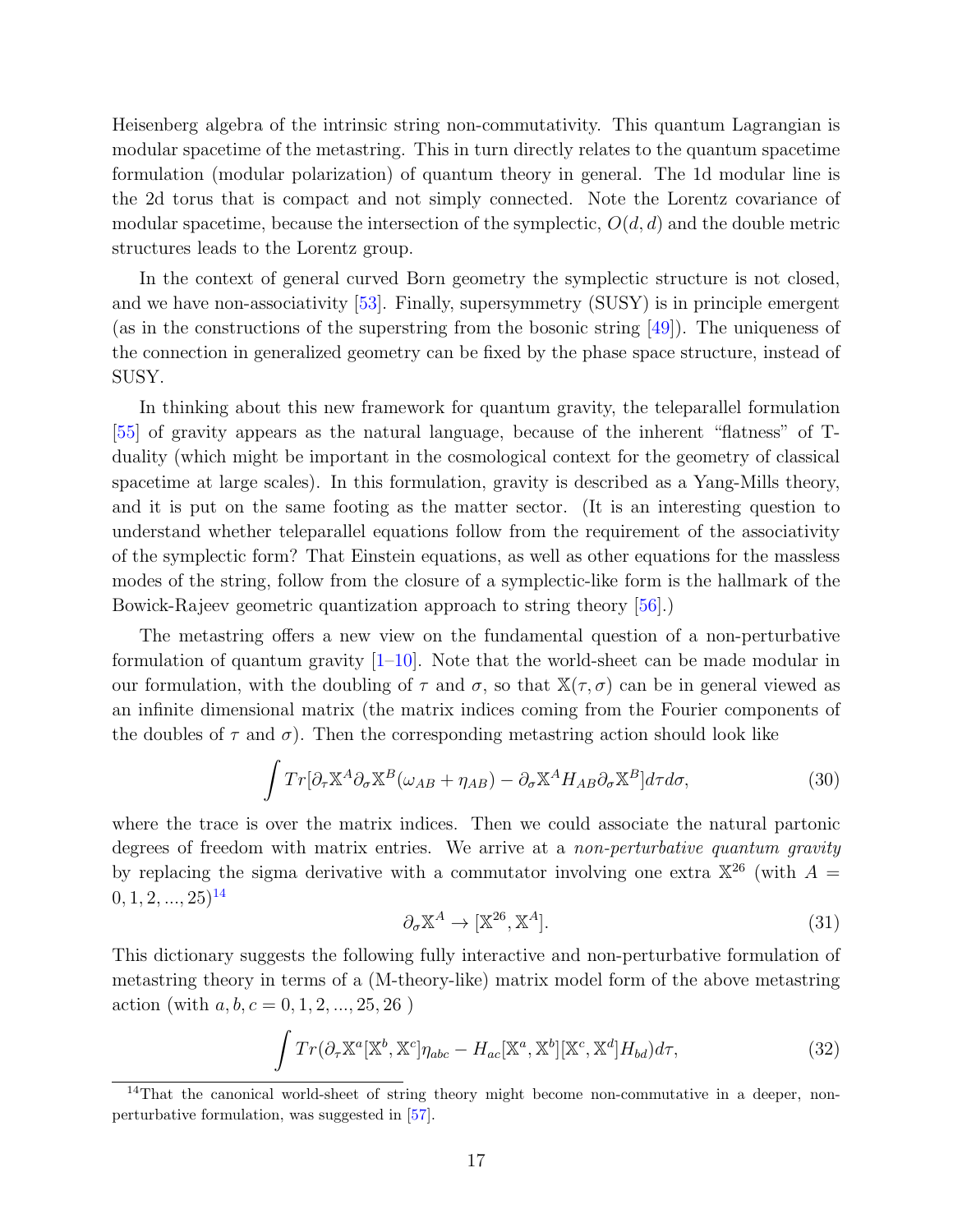where the first term is of a Chern-Simons form and the second of the Yang-Mills form, and  $\eta_{abc}$  contains both  $\omega_{AB}$  and  $\eta_{AB}$ . This is then the non-perturbative gravitization of the quantum.[15](#page-17-0)

When discussing a non-commutative phase of string theory it is natural to invoke the IIB matrix model  $[61]$ , which describes N D-instantons (and is by T-duality related to the Matrix model of M-theory  $[62]$ . Given our new viewpoint we can suggest a *new covariant* noncommutative matrix model formulation of string theory, as a theory of quantum gravity, by writing in the large N limit  $\partial_{\sigma} X^C = [X, X^C]$  (and similarly for  $\partial_{\tau} X^B$ ) in terms of commutators of two (one for  $\partial_{\sigma} \mathbb{X}^C$  and one for  $\partial_{\tau} \mathbb{X}^C$ ) extra  $N \times N$  matrix valued chiral X's. Notice that, in general, we do not need an overall trace, and so the action can be viewed as a matrix, rendering the entire non-perturbative formulation as purely quantum in the sense of the original matrix formulation of quantum mechanics (Born-Jordan and Born-Heisenberg- $Jordan (26)$ :

$$
\mathbb{S}_{\text{ncF}} = \frac{1}{4\pi} [\mathbb{X}^a, \mathbb{X}^b] [\mathbb{X}^c, \mathbb{X}^d] f_{abcd},\tag{33}
$$

where instead of 26 bosonic X matrices one would have 28, with supersymmetry emerging in  $10(+2)$  dimensions from this underlying bosonic formulation. (This would be a noncommutative matrix model formulation of F-theory.) By T-duality, the new covariant Mtheory matrix model reads as

$$
\mathbb{S}_{\text{ncM}} = \frac{1}{4\pi} \int_{\tau} \left( \partial_{\tau} \mathbb{X}^i [\mathbb{X}^j, \mathbb{X}^k] g_{ijk} - [\mathbb{X}^i, \mathbb{X}^j] [\mathbb{X}^k, \mathbb{X}^l] h_{ijkl} \right),\tag{34}
$$

with 27 bosonic X matrices, with supersymmetry emerging in 11 dimensions<sup>[16](#page-17-1)</sup>. The relevant information about  $\omega_{AB}$ ,  $\eta_{AB}$  and  $H_{AB}$  is now contained in the new dynamical backgrounds  $f_{abcd}$  in F-theory, and  $g_{ijk}$  and  $h_{ijkl}$  in M-theory<sup>[17](#page-17-2)</sup>.

This matrix like formulation should be understood as a general non-perturbative formulation of string theory. In this partonic formulation closed strings are collective excitations,

<span id="page-17-0"></span><sup>&</sup>lt;sup>15</sup>In the case of the non-perturbative matrix theory like formulation of the metastring (and quantum gravity) the matrices emerge from the modular world-sheet, and the fundamental commutator from the Poisson bracket with respect to the dual world sheet coordinates (of the modular/quantum world sheet) - that is, quantum gravity "quantizes" itself, and thus quantum mechanics originates in quantum gravity (see also, [\[58\]](#page-32-4)). This formulation should be distinguished from Penrose's "gravitization of the quantum" and gravity induced "collapse of the wave function" [\[59\]](#page-32-5). Also note some similarity of the metastring formulation, in its intrinsic non-commutative form, to the most recent proposal by Penrose regarding "palatial" twistor theory  $[60]$ .)

<span id="page-17-1"></span><sup>&</sup>lt;sup>16</sup>In this approach holography [\[63\]](#page-32-7) (such as AdS/CFT [\[64\]](#page-32-8), which can be viewed as a "quantum Jarzynski" equality on the space of geometrized RG flows" [\[65\]](#page-32-9)) is emergent in a particular "extensification" of quantum spacetime.

<span id="page-17-2"></span><sup>&</sup>lt;sup>17</sup>This offers a new formulation of covariant Matrix theory in the M-theory limit  $[66]$ , which is essentially a partonic formulation - strings emerge from partonic constituents in a certain limit. This new matrix formulation is fundamentally bosonic and thus it is reminiscent of bosonic M-theory [\[67\]](#page-32-11). The relevant backgrounds  $g_{ijk}$  and  $h_{ijkl}$  should be determined by the matrix RG equations. Also, there are lessons here for the new concept of "gravitization of quantum theory" as well as the idea that dynamical Hilbert spaces or 2-Hilbert spaces (here represented by matrices) are fundamentally needed in quantum gravity [\[68\]](#page-32-12).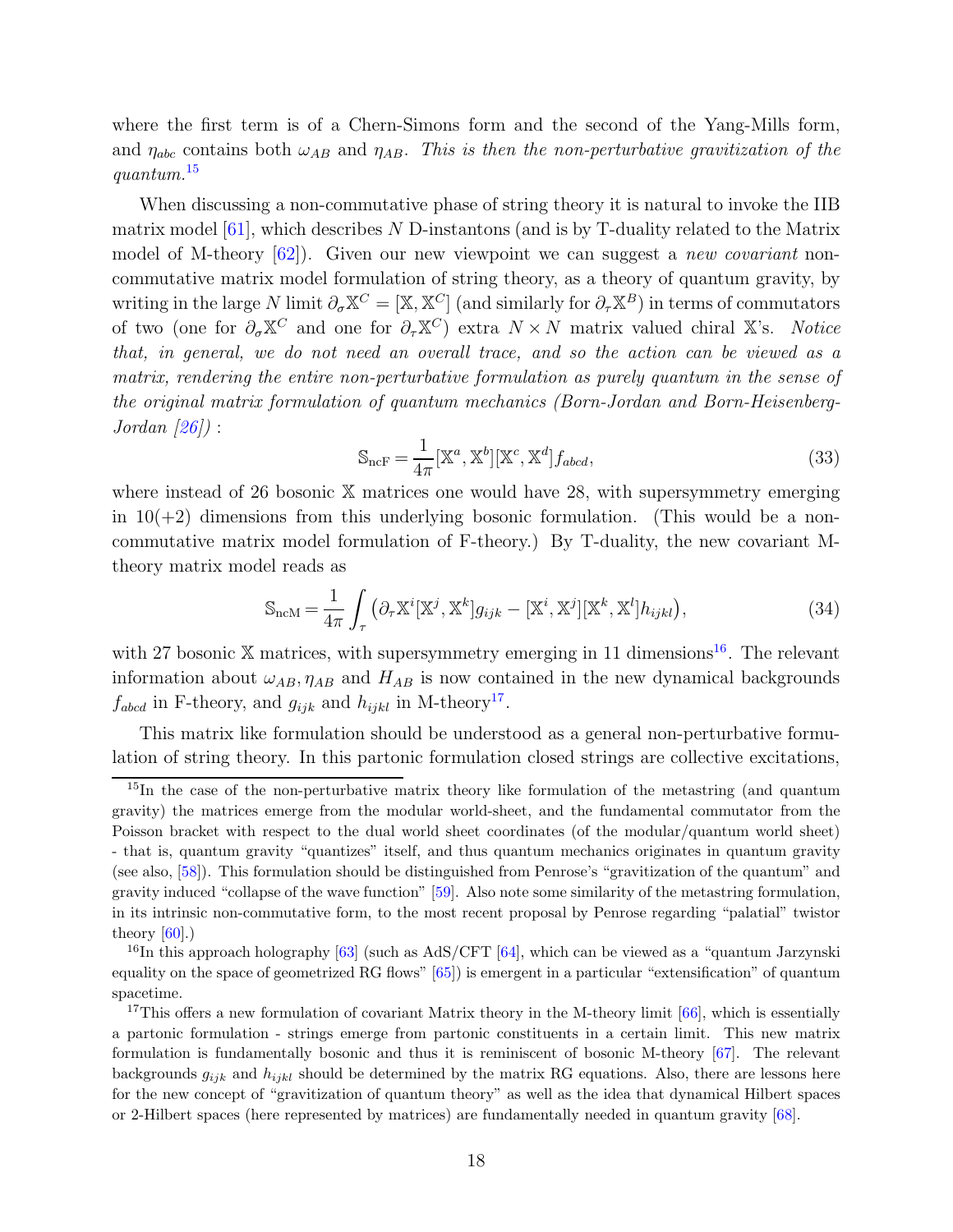in turn constructed from the product of open string fields. The observed classical spacetime emerges as an "extensification"  $[1-10]$ , in a particular limit, out of the basic building blocks of quantum spacetime. Their remnants can be found in the low energy bi-local quantum fields, with bi-local (metaparticle) quanta, to which we now turn.

#### 4.3 Metastrings, quantum fields and metaparticles

What is the effective description of closed strings that incorporates the above intrinsic noncommutativity? For a closed sting on a circle of radius R (where the dual radius  $\tilde{R}$ , is defined as  $R\tilde{R} = 2\lambda^2$  and the respective winding integers are n and w) this effective description is captured by the generalized field [\[7,](#page-29-18) [8\]](#page-29-9)

$$
\Phi(x,\tilde{x}) \equiv \sum_{w} \Phi_{w}(x) e^{iw\tilde{x}/\tilde{R}}.
$$
\n(35)

This meshes well with the observation [\[7,](#page-29-18)[8\]](#page-29-9) that the string product is essentially a representation of the Heisenberg group, which suggests that one should consider the "quantization" map

<span id="page-18-1"></span>
$$
\Phi(x,\tilde{x}) \to \hat{\Phi} = \sum_{w} \Phi_{w}(\hat{x}) e^{iw\hat{x}/\tilde{R}}, \tag{36}
$$

from generalized fields to non-commutative fields.<sup>[18](#page-18-0)</sup> Under this map the T-duality transformation becomes "localized" and is expressed as the exchange of  $\hat{x}$  with  $\hat{\tilde{x}}$ . The T-dual expression is given by [\[7,](#page-29-18) [8\]](#page-29-9)

$$
\hat{\Phi} = \sum_{n} e^{in\hat{x}/R} \Phi_n(\hat{\tilde{x}} - \pi n \tilde{R}) = \sum_{n} \Phi_n(\hat{\tilde{x}}) e^{in\hat{x}/R},\tag{37}
$$

which has a similar form to [\(36\)](#page-18-1). We see that the non-commutativity of  $\hat{x}$  with  $\hat{\tilde{x}}$  allows one to reabsorb all the shifts in terms of a simple reordering that exchanges  $\hat{x}$  with  $\hat{\tilde{x}}$  and is the expression of T-duality. The "quantized" field is simply expanded in terms of modes as

$$
\hat{\Phi} \equiv \sum_{w,n} e^{in\hat{x}/R} \Phi(n, w) e^{iw\hat{x}/\tilde{R}}.
$$
\n(38)

It is useful at this point to generalize the construction to higher dimensional tori. This can be done in a straightforward manner by introducing the modes  $\mathbb{K}^{A} = (\tilde{k}^{a}, k_{a})$ , generalizing  $(w/\tilde{R}, n/R)$ . The integrality condition for the lattice  $\Lambda$  of admissible modes K, K'  $\in \Lambda$  reads in this notation as<sup>[19](#page-18-2)</sup>  $(\eta \pm \omega)(\lambda \mathbb{K}, \lambda \mathbb{K}') \in \mathbb{Z}$ . We now write  $\Phi(\mathbb{K}) = \langle \mathbb{K} | \Phi \rangle$  with the ordering

<span id="page-18-0"></span><sup>&</sup>lt;sup>18</sup>Here, we have chosen a specific operator ordering. Given this ordering, the mapping is well-defined and consistent with the string product.

<span id="page-18-2"></span><sup>&</sup>lt;sup>19</sup>In the one dimensional case where  $\mathbb{K} = (w/\tilde{R}, n/R)$  this follows directly from  $(\eta + \omega)(\lambda \mathbb{K}, \lambda \mathbb{K}') = nw'$ and similarly  $(\eta - \omega)(\lambda \mathbb{K}, \lambda \mathbb{K}') = wn'$ , given that  $n, n', w, w' \in \mathbb{Z}$ .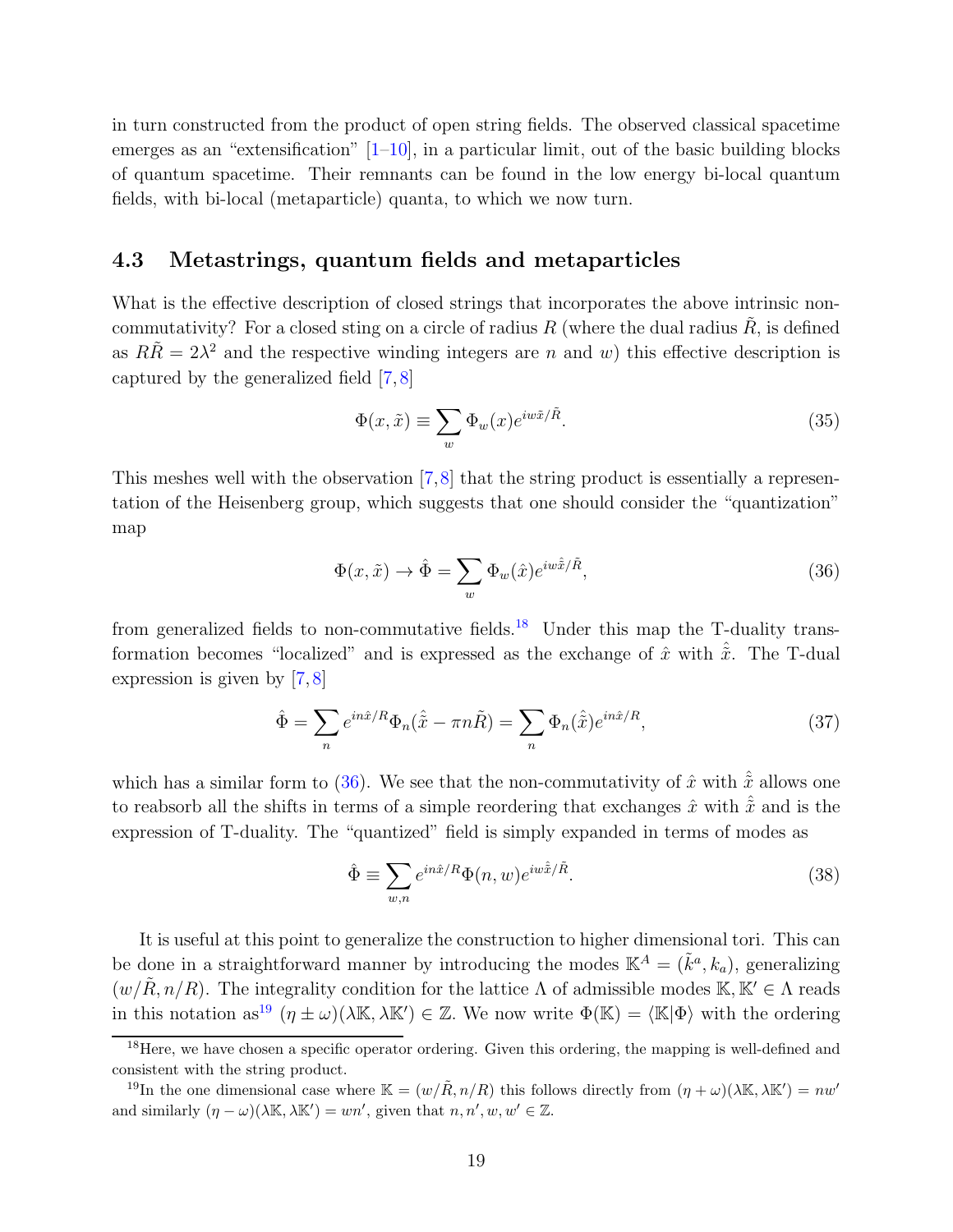chosen as  $\langle \mathbb{K} | = \langle 0 | \hat{U}_{-\mathbb{K}}$ , where  $\hat{U}_{\mathbb{K}} \equiv e^{ik\cdot\hat{x}} e^{i\tilde{k}\cdot\hat{\tilde{x}}}$ . This ordering can be seen to be related to the choice of an  $O(d, d)$  frame, where we place the operator associated with x on the left and the operator associated with the dual space  $\tilde{x}$  on the right. The key point is that this choice of frame is entirely encoded into the choice of symplectic potential  $\omega$  and the vertex operator can be covariantly written in terms of  $\mathbb{K} = (k, k)$  and  $\mathbb{X} = (x, \tilde{x})$  as

$$
\hat{U}_{\mathbb{K}} = e^{\frac{i}{2}(\eta + \omega)(\mathbb{K}, \hat{\mathbb{X}})} e^{\frac{i}{2}(\eta - \omega)(\mathbb{K}, \hat{\mathbb{X}})}.
$$
\n(39)

Given this notation we can write the string product covariantly as  $[7, 8]$  $[7, 8]$ 

$$
(\Phi \circ \Psi)(\mathbb{K}) = \sum_{\mathbb{K}' + \mathbb{K}'' = \mathbb{K}} \Phi(\mathbb{K}') e^{i\pi(\eta - \omega)(\lambda \mathbb{K}', \lambda \mathbb{K}'')} \Psi(\mathbb{K}''). \tag{40}
$$

The non-commutativity of the string product is encoded in terms of a  $\pi$ -flux due to  $\omega$ . As it turns out the phase factor is exactly the same as the cocycle factor  $\epsilon(\mathbb{K}, \mathbb{K}') = e^{i\pi(\eta - \omega)(\lambda \mathbb{K}, \lambda \mathbb{K}')}$ that appears in the definition of the vertex operator product [\[7,](#page-29-18) [8\]](#page-29-9).

Thus, quantum gravity, in the guise of metastring theory, produces at low energy bilocal quantum fields, with intrinsic non-commutatitivity  $\phi(x, \tilde{x})$  where  $[x, \tilde{x}] = i\lambda^2$ . As we have already discussed in section 3, and as we will see more explicitly in the following section 5, these bi-local fields are doubled, and their proper formulation requires a double scale renormalization group (RG) found in the context of non-commutative field theory [\[32\]](#page-30-10) (which in certain models lead to a finite non-perturbative renormalization). Such doubled bi-local fields  $(\phi(x, \tilde{x})$  and  $\phi(x, \tilde{x}))$  have metaparticle excitations to be discussed in the next section. One can view such (meta)fields as low energy manifestations of the metastring field. These intrinsically non-commutative quantum fields can also be understood to arise from the representation of the symmetry groups associated with Born geometry. They should be relevant both in the high energy context (see the discussion that follows on dark matter and dark energy<sup>[20](#page-19-0)</sup>) as well as in condensed matter physics (as new quantum order parameters for highly entangled and strongly correlated phases of quantum matter).

To summarize, the above manifestly T-duality covariant formulation of closed strings (i.e. the metastring) implies intrinsic non-commutativity of zero-modes. It is thus instructive to formulate a particle-like limit of the metastring that we call the metaparticle [\[9\]](#page-29-10). Given the form for the symplectic structure of the zero modes derived in section 4. of [\[7\]](#page-29-18) (equation (67) of that paper, without the contribution coming from string oscillators), the action  $S \equiv \int d\tau L$  of the metaparticle is governed by the following Lagrangian (implied by the symplectic structure of the closed string) [\[7,](#page-29-18) [8\]](#page-29-9)

$$
L = p_{\mu}\,\dot{x}^{\mu} + \tilde{p}^{\mu}\,\dot{\tilde{x}}_{\mu} + \alpha' p_{\mu}\,\dot{\tilde{p}}^{\mu} - \frac{N}{2}\left(p_{\mu}p^{\mu} + \tilde{p}_{\mu}\tilde{p}^{\mu} - m^{2}\right) + \tilde{N}\left(p_{\mu}\tilde{p}^{\mu} - \mu\right),\tag{41}
$$

<span id="page-19-0"></span> $^{20}$ Even the Standard Model of particle physics (coupled to Einstein's gravity) exhibits hidden noncommutative geometry (NCG), as discussed in [\[22\]](#page-30-0) (for recent reviews and references, consult [\[69\]](#page-32-13)), and this implies some unique phenomenological consequences [\[70\]](#page-32-14). The NCG action should be compared to (34), by replacing the commutators with the NCG Dirac operator.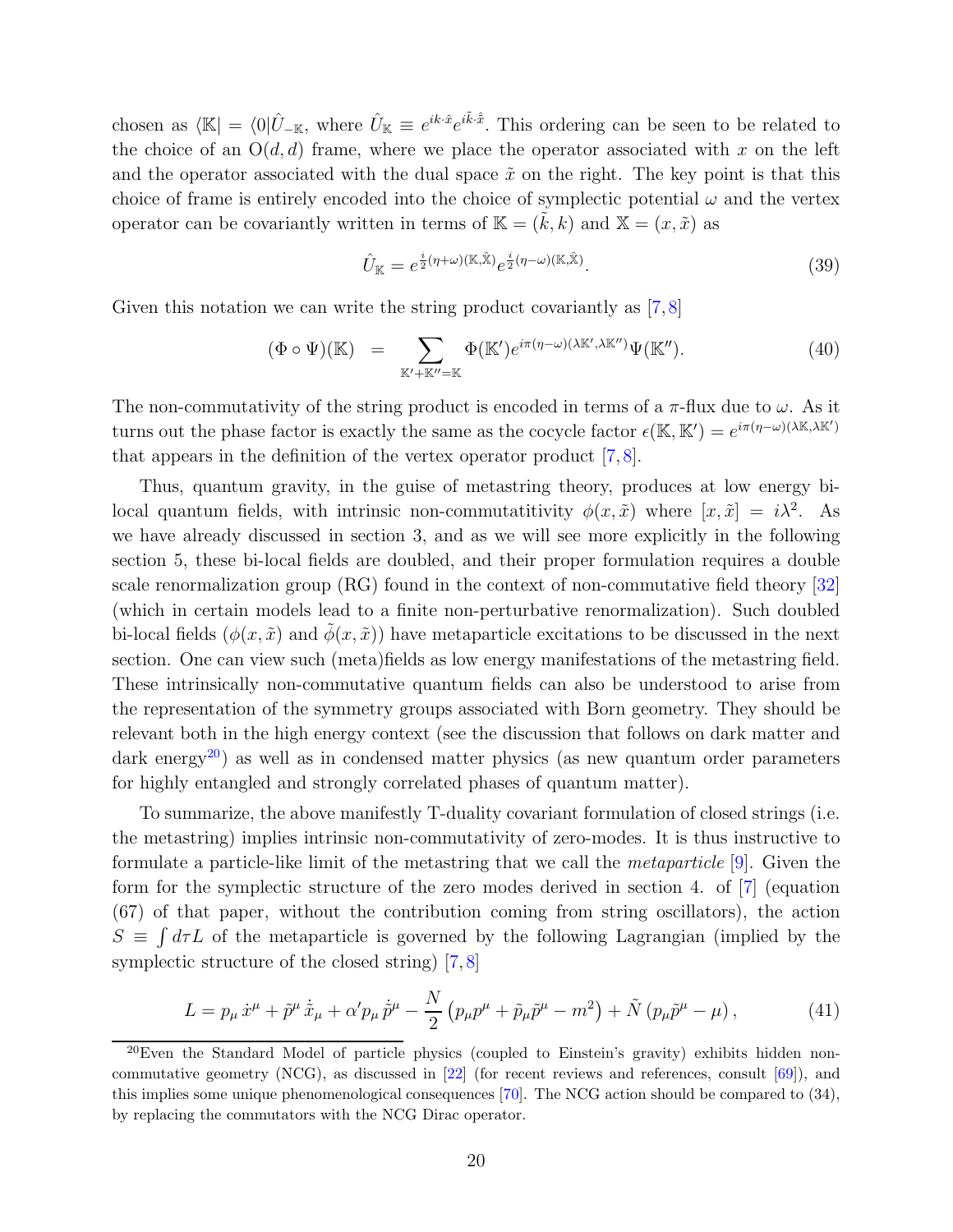where  $N$  and  $\tilde{N}$  are the Lagrange multipliers for the two constraints that follow from the Hamiltonian ( $H \equiv \partial_{\sigma} \mathbb{X}^{A} H_{AB} \partial_{\sigma} \mathbb{X}^{B} = 0$ ) and diffeomorphism constraints ( $D \equiv \partial_{\sigma} \mathbb{X}^{A} \eta_{AB} \partial_{\sigma} \mathbb{X}^{B} = 0$ 0) of the metastring  $[3, 6]$  $[3, 6]$ .

Note that the usual particle limit is obtained, at least classically, by taking  $\mu \to 0$  and  $\tilde{p} \rightarrow 0$ . The theory of metaparticles can be viewed as the theory of the zero modes of the closed string, which fully takes into account its intrinsic non-commutativity. Given the form of the above Lagrangian, the metaparticle looks like two particles that are entangled through a Berry phase-like  $p_{\mu} \dot{\bar{p}}^{\mu}$  factor. The metaparticle is fundamentally non-local, and thus it should not be associated with effective local field theory. In particular, by looking at the metaparticle constraints  $p^2 + \tilde{p}^2 = m^2$  and  $p\tilde{p} = \mu$ , we note that the momenta p and  $\tilde{p}$ can be, in principle, widely separated. For example, if  $m$  is of the order of the Planck energy, and  $\mu$  of the order of one TeV (which could be understood as a characteristic particle physics scale), then the momentum p can be of the order of the Planck energy, and the momentum  $\tilde{p}$ of the vacuum energy scale. Thus the metaparticle theory is able to naturally relate widely separated scales, which transcends the usual reasoning based on Wilsonian effective field theory (and should be relevant for the naturalness and hierarchy problems).

## 5 Quantum gravity, metaparticles and dark matter

The theory of metaparticles (the low energy remnants of the metastring, and as such, the low energy remnants of quantum gravity) can thus be defined by the following world-line action [\[9\]](#page-29-10)

$$
S \equiv \int_0^1 d\tau [p\dot{x} + \tilde{p}\dot{\tilde{x}} + \alpha' p\dot{\tilde{p}} - \frac{N}{2} (p^2 + \tilde{p}^2 + m^2) + \tilde{N} (p\tilde{p} - \mu)]. \tag{42}
$$

Here the signature  $(+, -, \ldots, -)$  and the contraction of indices are implicitly assumed. At the classical level, theory of metaparticles is a world-line theory with the usual reparameterization invariance and two additional features [\[9\]](#page-29-10). The first new feature of the model is the presence of an additional local symmetry, which from the string point of view corresponds to the completion of worldsheet diffeomorphism invariance. From the particle world-line point of view, this symmetry is associated with an additional local constraint. The second new feature is the presence of a non-trivial symplectic form on the metaparticle phase space, also motivated by string theory [\[7,](#page-29-18) [8\]](#page-29-9). Because of its interpretation as a particle model on Born geometry, associated with the modular representation of quantum theory, the space-time on which the metaparticle propagates is ambiguous, with different choices related by what in string theory we would call T-duality. The attractive feature of this model include world-line causality and unitarity, as well as an explicit mixing of widely separated energy-momentum scales. The metaparticle propagator follows from the world-line path-integral defined by the above action and it has the following form in momentum space [\[9\]](#page-29-10)

$$
G(p,\tilde{p};p_i,\tilde{p}_i) \sim \delta^{(d)}(p-p_i)\delta^{(d)}(\tilde{p}-\tilde{p}_i)\frac{\delta(p\cdot\tilde{p}-\mu)}{p^2+\tilde{p}^2+m^2-i\varepsilon}.\tag{43}
$$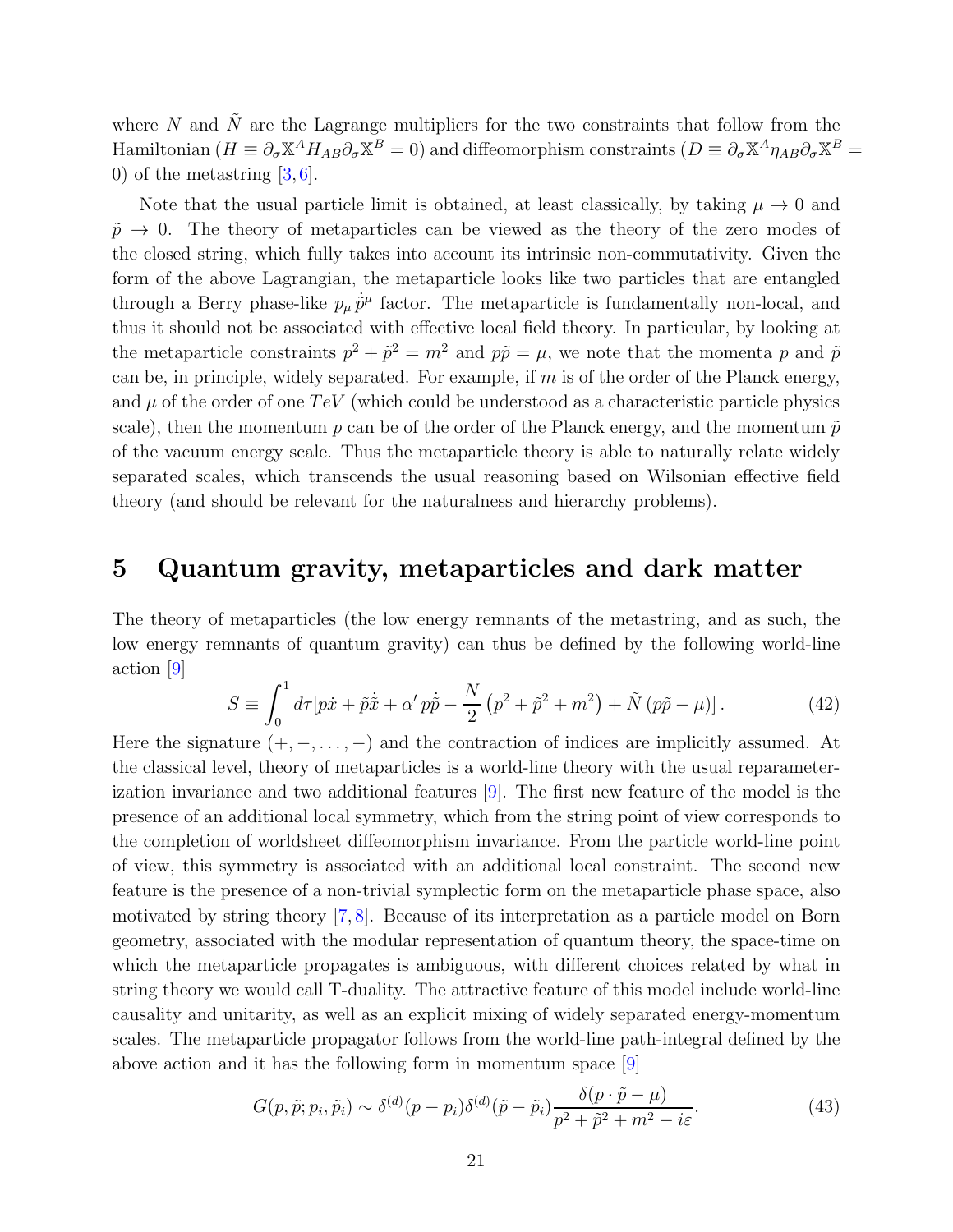The canonical particle propagator is a highly singular  $\tilde{p} \to 0$  (and  $\mu \to 0$ ) limit of this expression. This propagator also predicts the following dispersion relation (in a particular gauge [\[9\]](#page-29-10)) that can be tested in various experiments and with various probes

$$
E_p^2 + \frac{\mu^2}{E_p^2} = \vec{p}^2 + m^2.
$$
\n(44)

This formulation is fully compatible with Lorentz covariance, and is a direct consequence of the consistency of quantum theory and a minimal length (and thus Born geometry). In general, for each particle at energy E there exists a dual particle at energy  $\frac{\mu}{E}$ . (This is complete analogy for the well-known prediction of antiparticles in the union of special relativity and quantum theory.) $^{21}$  $^{21}$  $^{21}$ 

We can also discuss the background fields that couple to the metaparticle quanta. Following the well-known procedure of introducing the background fields in the case of particles, by shifting the canonical momentum by a gauge field, we might try to extend the gauging procedure to the metaparticle counterpart. There is a possible ambiguity in this gauging which depends on which configuration variables one decides to work with. If one takes  $(x, \tilde{x})$  as configuration variables, one obtains a gauging which could also be motivated by the presence of a "stringy gauge field" in metastring theory [\[3\]](#page-29-7)

$$
S \to \int \left( (p_{\mu} + A_{\mu}(x, \tilde{x})) \dot{x}^{\mu} + (\tilde{p}^{\mu} + \tilde{A}^{\mu}(x, \tilde{x})) \dot{\tilde{x}}_{\mu} + 2\pi \alpha' p_{\mu} \dot{\tilde{p}}^{\mu} - e \mathcal{H}(p, \tilde{p}) - \tilde{e} \mathcal{D}(p, \tilde{p}) \right). \tag{45}
$$

Indeed, if we introduce canonical momenta

$$
P_{\mu} = p_{\mu} + A_{\mu}(x, \tilde{x}), \qquad \tilde{P}^{\mu} = \tilde{p}^{\mu} + \tilde{A}^{\mu}(x, \tilde{x}), \qquad (46)
$$

we obtain then

$$
S \rightarrow \int \left( P_{\mu} \dot{x}^{\mu} + \tilde{P}^{\mu} \dot{\tilde{x}}_{\mu} + 2\pi \alpha' (P_{\mu} - A_{\mu}(x, \tilde{x})) (\dot{\tilde{P}}^{\mu} - \frac{d}{dt} \tilde{A}^{\mu}(x, \tilde{x})) \right)
$$
(47)

$$
-e\mathcal{H}(P - A(x,\tilde{x}), \tilde{P} - \tilde{A}(x,\tilde{x})) - \tilde{e}\mathcal{D}(P - A(x,\tilde{x}), \tilde{P} - \tilde{A}(x,\tilde{x}))\Big),\tag{48}
$$

but, now, because of the  $\alpha'$  term we see that  $\dot{\tilde{A}}$  contains  $\dot{\tilde{x}}$ . The background fields  $A_{\mu}(x, \tilde{x})$ and  $\tilde{A}^{\mu}(x, \tilde{x})$  are the natural modular fields in this case. (Note that this procedure explicitly realizes the general comments made in section 3 regarding quantum field theory in the modular polarization.) Thus, the generic prediction here is the existence of a dual field  $A$ , which is entangled, with the original  $A$  field<sup>[22](#page-21-1)</sup>.

<span id="page-21-0"></span> $^{21}$ Regarding the phenomenology of quantum gravity (including the phenomenology of the minimal length) another generic feature presents itself in the context of the quantum version of the gravitational memory effect [\[71\]](#page-32-15), which should involve "modular supermomentum". For some other tests of quantum gravity, and especially intrinsic non-locality and non-commutativity of quantum spacetime, see [\[72\]](#page-33-0).

<span id="page-21-1"></span><sup>&</sup>lt;sup>22</sup>Note that the metaparticle propagator leads to a "Friedel-like" bi-local static potential [\[73\]](#page-33-1) as well as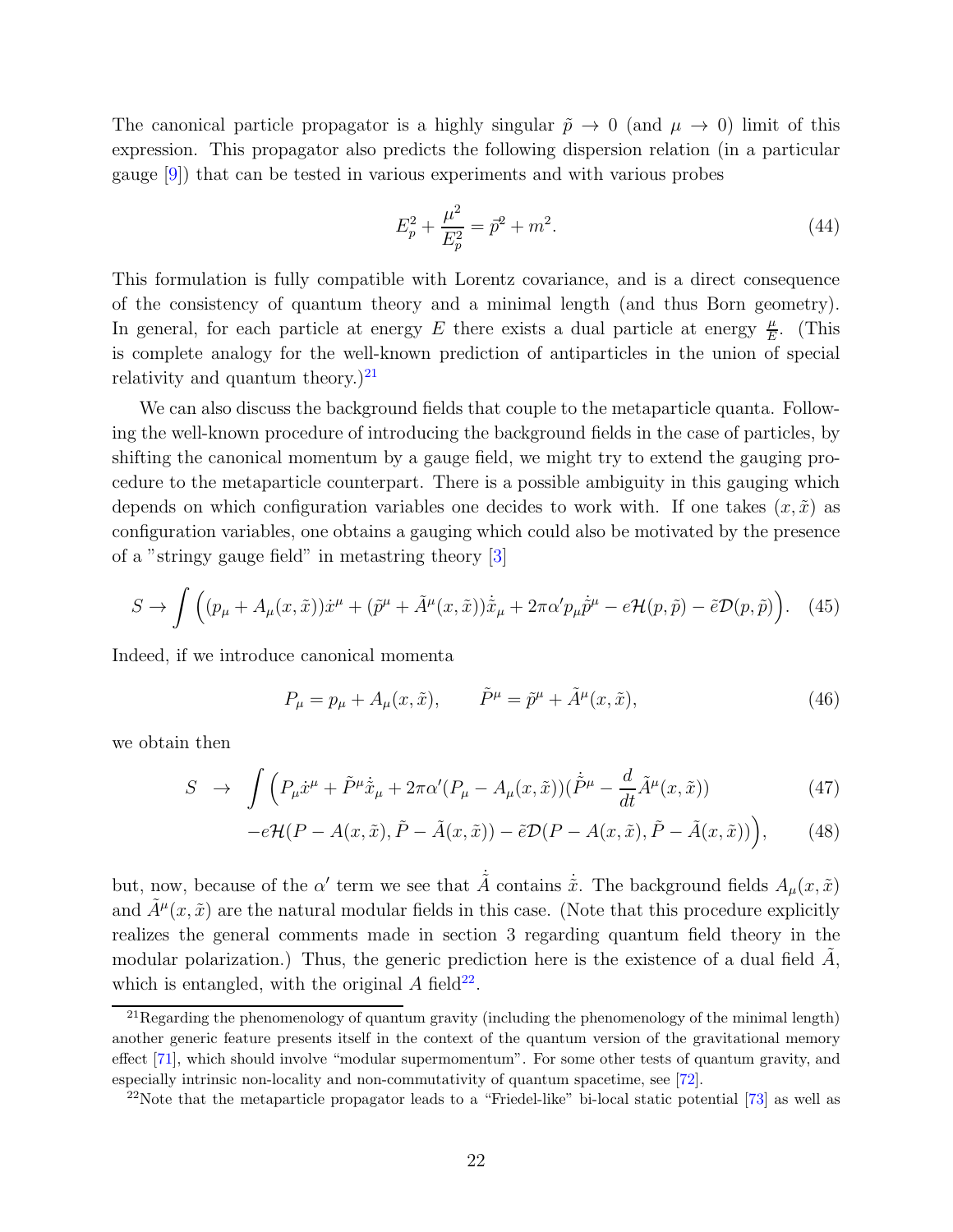We expect that the correct field theoretic description of the metaparticle is in terms of the above general non-commutative (modular) field theory  $\Phi(x, \tilde{x})$  limit of the metastring [\[1–](#page-28-0)[10\]](#page-29-0). Such effective non-commutative field theory is similar in spirit to [\[32\]](#page-30-10). Also, we note that the concept of metaparticles might be argued from the compatibility of the quantum spacetime that underlies the generic representations of quantum theory, as discussed in [\[5\]](#page-29-5), and thus the metaparticle might be as ubiquitous as the concept of antiparticles which is demanded by the compatibility of relativity and quantum theory. The metaparticles also provide a natural route to the problem of dark matter. To lowest (zeroth) order of the expansion in the noncommutative parameter  $\lambda$  the effective action for Standard Model matter Lagrangian  $(L_m)$ and their duals (that could be interpreted as dark matter Lagrangian  $L_{dm}$ )  $S_{eff}$  takes the following form (where we have included the gravitational background as non-dynamical):

$$
S_{eff} = -\iint \sqrt{g(x)\tilde{g}(\tilde{x})} [L_m(A(x,\tilde{x})) + \tilde{L}_{dm}(\tilde{A}(x,\tilde{x})) + \ldots]. \tag{49}
$$

Note that after integrating over the "hidden variable parameters  $\tilde{x}$  we get an effective theory of visible and dual (dark) matter in the observed spacetime  $x$ 

$$
S_{eff} = -\iint \sqrt{g(x)} [L_m(A(x)) + \tilde{L}_{dm}(\tilde{A}(x)) + ...]. \tag{50}
$$

Thus, the metaparticle can be understood as a generic message of string theory/quantum gravity for low energy physics. Like their visible particle cousins, dark matter quanta should be detectable through their particular metaparticle entanglement to visible matter, as indicated by equation (47):  $\alpha' A_\mu \frac{d}{dt} \tilde{A}^\mu$  (say, for a photon and its dual). This is a Berry-phase like term that comes from a fully covariant description, and is uniquely different from the usual effective field theory interaction terms between visible and dark matter particles.

Such dark matter quanta are correlated to visible matter and have been discussed in the literature as Modified dark matter [\[12\]](#page-29-2). Modified dark matter (MDM) is, at the moment, a phenomenological model of dark matter, inspired by gravitational thermodynamics. For an accelerating Universe with positive cosmological constant Λ, certain phenomenological considerations lead to the emergence of a critical acceleration parameter related to  $\Lambda$  (essentially that "fundamental acceleration" is just the value of  $\Lambda$  expressed as acceleration ~  $cH$ , where H is the Hubble parameter, and thus, it is of the order of  $10^{-10}m/s^2$ ). Such a critical acceleration is an effective phenomenological manifestation of MDM, and it is found in correlations between dark matter and baryonic matter in galaxy rotation curves. The resulting

non-local generalizations of quantum statistics. The traditional statement concerning quantum gravitational effects is that they are tied to the Planck scale. However, quantum gravity can be revealed at macroscopic scales via quantum statistics. In particular, it was argued in [\[74\]](#page-33-2) that black hole statistics is infinite statistics [\[75\]](#page-33-3) (which is consistent with non-locality and Lorentz symmetry). Also, in [\[76\]](#page-33-4) a statistical argument was used to argue for probable values of the cosmological constant. More recently, such statistical arguments were used in [\[77\]](#page-33-5) to analyze the black hole spin in gravitational wave observations. See [\[78\]](#page-33-6) for the relevance of infinite statistics for the fine structure of dark energy. As non-local objects, metaparticles can exhibit such quantum statistics.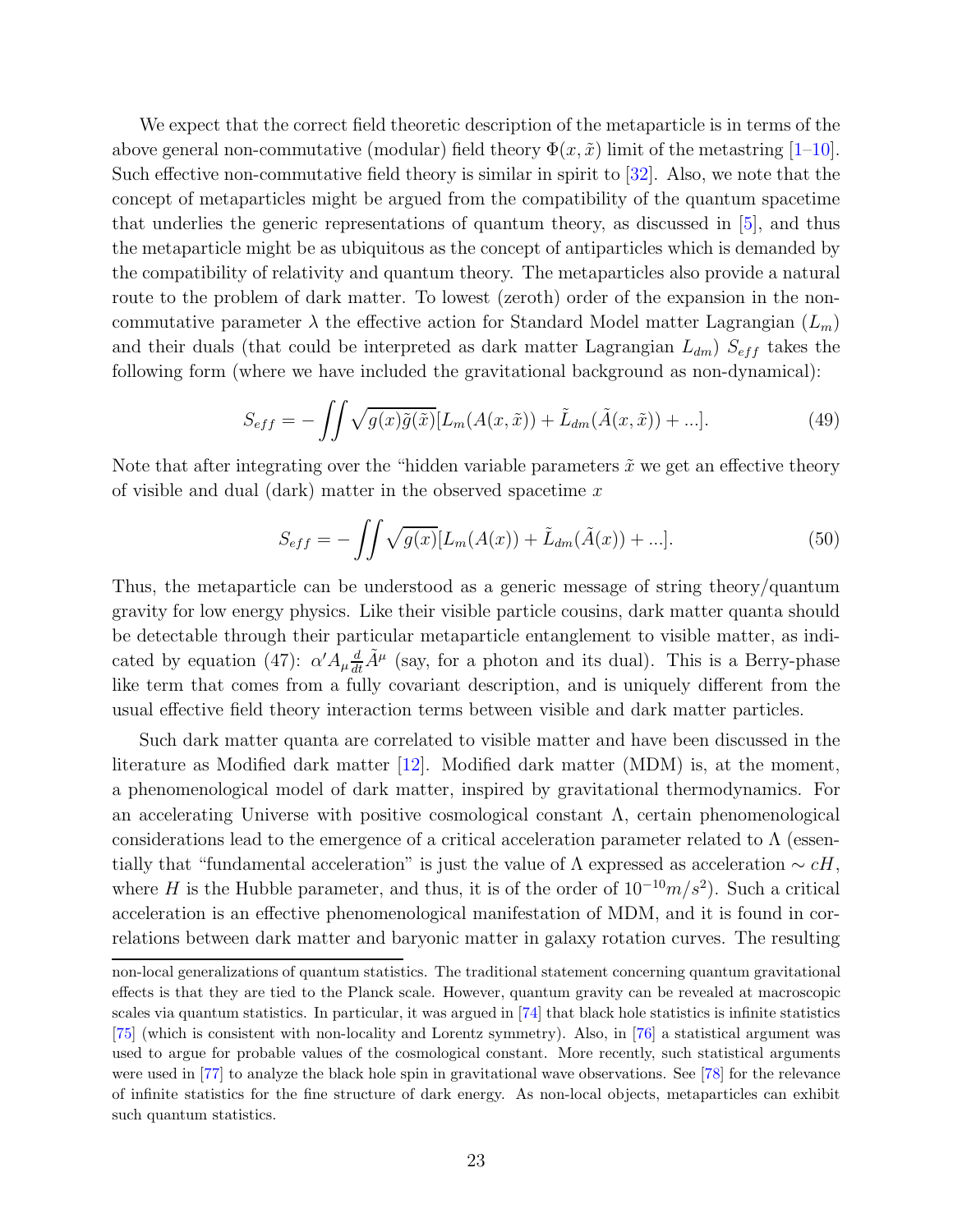MDM mass profiles, which are sensitive to  $\Lambda$ , are consistent with observational data at both the galactic and cluster scales. In particular, the same critical acceleration appears both in the galactic and cluster data fits based on MDM [\[12\]](#page-29-2). Furthermore, using some robust qualitative arguments, MDM appears to work well on cosmological scales. If the quanta of modified dark matter are metaparticles, this may explain why, so far, dark matter detection experiments have failed to detect dark matter particles. In particular, the natural model for MDM quanta could be provided by the metaparticle realizations of the Standard Model particles, associated with bi-local extensions of all Standard Model fields. Thus the baryon matter described by the Standard Model fields (the A backgrounds in the above discussion), would have natural cousins (the  $A$  backgrounds in the above discussion) in the dark matter sector, which in turn would be sensitive to the dark energy modeled by the cosmological constant Λ. This leads us naturally to the last topic of this talk - the realization of dark energy in the metastring approach to quantum gravity.

## 6 Quantum gravity, metastrings and dark energy

In this section we give a new interpretation [\[11\]](#page-29-1) of dark energy from this novel point of view of string theory (and quantum gravity)  $[1-10]$ . Ever since the seminal discovery of dark energy in the late 1990s [\[79\]](#page-33-7), string theory (viewed as a consistent theory of quantum gravity and matter) has been attempting to deal with this central ingredient of fundamental physics. (For the most recent measurements of the Hubble constant and the associated discrepancies (see [\[80\]](#page-33-8)). The existence of de Sitter space (dS) as a solution in string theory (and dark energy in the observable universe) is still considered an outstanding open question [\[81\]](#page-33-9), and the interest in this fundamental issue has been recently reignited in [\[82\]](#page-33-10).

#### 6.1 Metastring theory and dark energy

We now explain how the generalized geometric formulation of string theory discussed above provides for an effective description of dark energy that is consistent with de Sitter spacetime. This is essentially due to the theory's chirally and non-commutatively doubled realization of the target space and the stringy effective action on the doubled non-commutative spacetime  $(x^a, \tilde{x}^a)$ 

$$
S_{\text{eff}}^{nc} = \iint \text{Tr}\sqrt{g(x,\tilde{x})} \left[ R(x,\tilde{x}) + L_m(x,\tilde{x}) + \dots \right],\tag{51}
$$

<span id="page-23-0"></span>where the ellipses denote higher-order curvature terms induced by string theory. (Here we have included the matter Lagrangian  $L_m$  as well.) This  $S_{\text{eff}}^{nc}$  clearly expands into numerous terms with different powers of  $\lambda$ , which upon  $\tilde{x}$ -integration and from the x-space vantage point produce various effective terms. To lowest (zeroth) order of the expansion in the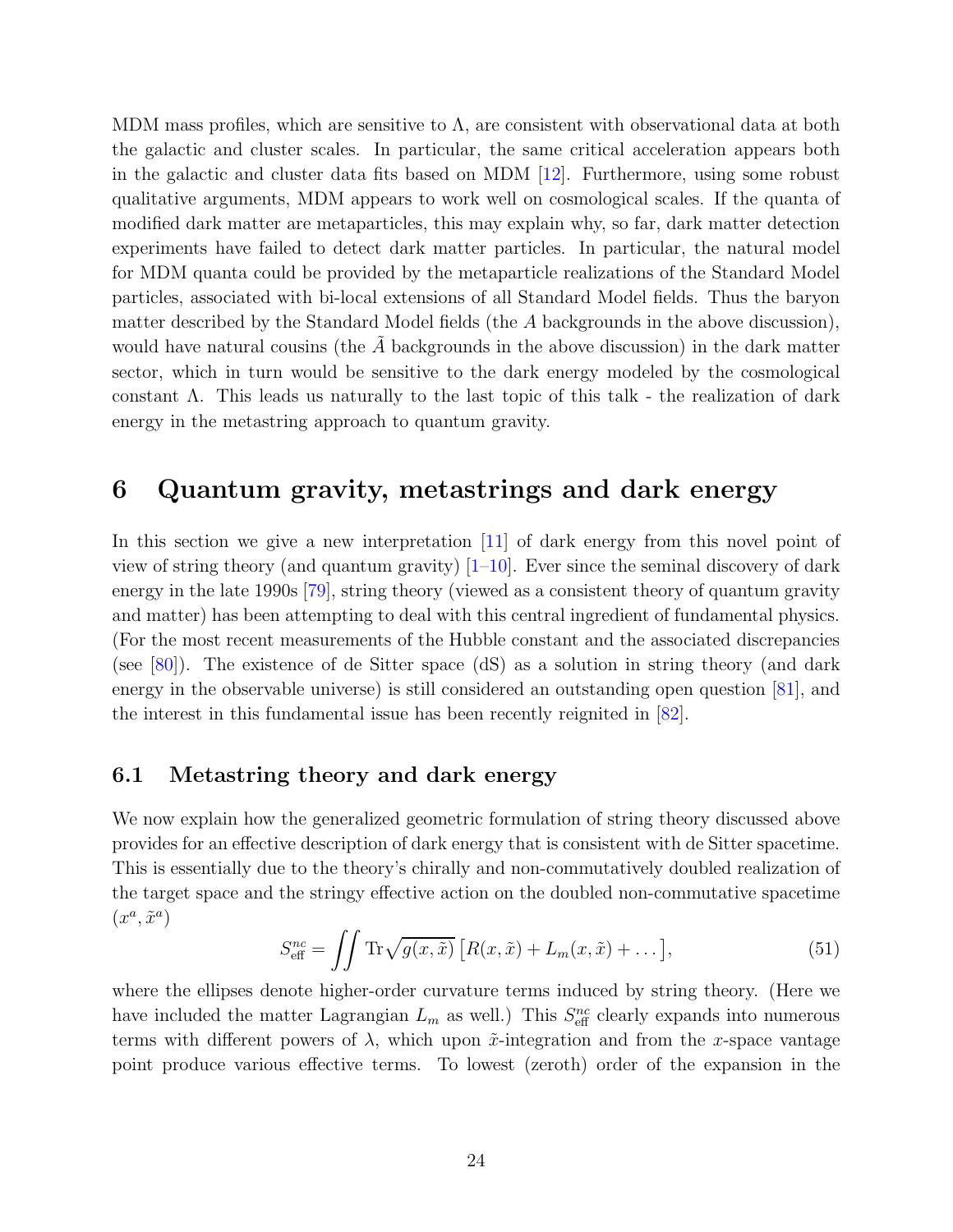non-commutative parameter  $\lambda$  of  $S_{\text{eff}}^{nc}$  takes the form:

$$
S_d = -\iint \sqrt{-g(x)} \sqrt{-\tilde{g}(\tilde{x})} [R(x) + \tilde{R}(\tilde{x})], \tag{52}
$$

a result which first was obtained almost three decades ago, effectively neglecting  $\omega_{AB}$  by assuming that  $[\hat{x}^a, \hat{\tilde{x}}_b] = 0$  [\[83\]](#page-33-11). In this leading limit, the  $\tilde{x}$ -integration in the first term defines the gravitational constant  $G_N$ , and in the second term produces a *positive* cosmological constant constant  $\Lambda > 0$ . In particular, we are lead to the following low energy effective action valid at long distances of the observed accelerated universe (focusing on the relevant 3+1-dimensional spacetime X, of the  $+ - - -$  signature):

$$
S_{\text{eff}} = \frac{-1}{8\pi G} \int_X \sqrt{-g} \left( \Lambda + \frac{1}{2} R + \mathcal{O}(R^2) \right),\tag{53}
$$

with  $\Lambda$  the positive cosmological constant (corresponding to the scale of  $10^{-3}$  eV) and the  $\mathcal{O}(R^2)$  denote higher order corrections (which are also required by the sigma model of string theory  $[84]$ .

It also follows from this construction that the weakness of gravity is determined by the size of the canonically conjugate dual space, while the smallness of the cosmological constant is given by its curvature. (Higher order terms in  $\lambda$  produce various forms of dark energy [\[85\]](#page-33-13) and this may even provide for a way of addressing the recent conflicting measurements of the Hubble constant [\[80\]](#page-33-8).) Given this action, we may proceed reinterpreting [\[83\]](#page-33-11): integrate out the dual spacetime coordinates, write the effective action as  $\bar{S} \sim \tilde{V} \int_X \sqrt{-g(x)} R(x) + ...$ where  $\tilde{V} = \int_{\tilde{X}} \sqrt{-\tilde{g}(\tilde{x})}$ , and then relate the dual spacetime volume to the observed spacetime volume as  $\tilde{V} \sim V^{-1}$  (T-duality). This produces an "intensive" effective action [\[83\]](#page-33-11)

$$
\bar{S} = \frac{\int_{X} \sqrt{-g(x)} \big( R(x) + L_m(x) \big)}{\int_{X} \sqrt{-g(x)}} + \dots \tag{54}
$$

By concentrating on the classical description first (we discuss below quantum corrections and the central role of intrinsic non-commutativity in string theory) we get the following Einstein equations [\[83\]](#page-33-11)

$$
R_{ab} - \frac{1}{2} R g_{ab} + T_{ab} + \frac{1}{2} \bar{S} g_{ab} = 0, \qquad T_{ab} \stackrel{\text{def}}{=} \frac{\partial L_m}{\partial g^{ab}} - \frac{1}{2} L_m g_{ab}.
$$
 (55)

We emphasize that our reinterpretation of [\[83\]](#page-33-11) does not follow the original presentation and intention. In particular, we directly relate the intensive action (54) to the cosmological constant,  $\bar{S} \sim \Lambda$ .

Note that this new approach to the question of dark energy (viewed as a cosmological constant) in quantum gravity is realized in certain stringy-cosmic-string-like [\[86\]](#page-33-14) toy models [\[87\]](#page-34-0), which can be viewed as illustrative of a generic non-commutative phase of F-theory [\[88\]](#page-34-1). In particular, the "see-saw" formula (54) is directly realized in [\[87\]](#page-34-0) as  $M_{\Lambda} \sim M^2/M_P$ , where  $M_{\Lambda}$ is the dark energy scale,  $M_P$  the Planck scale and  $M$ , and intermediate scale, coming from the matter sector.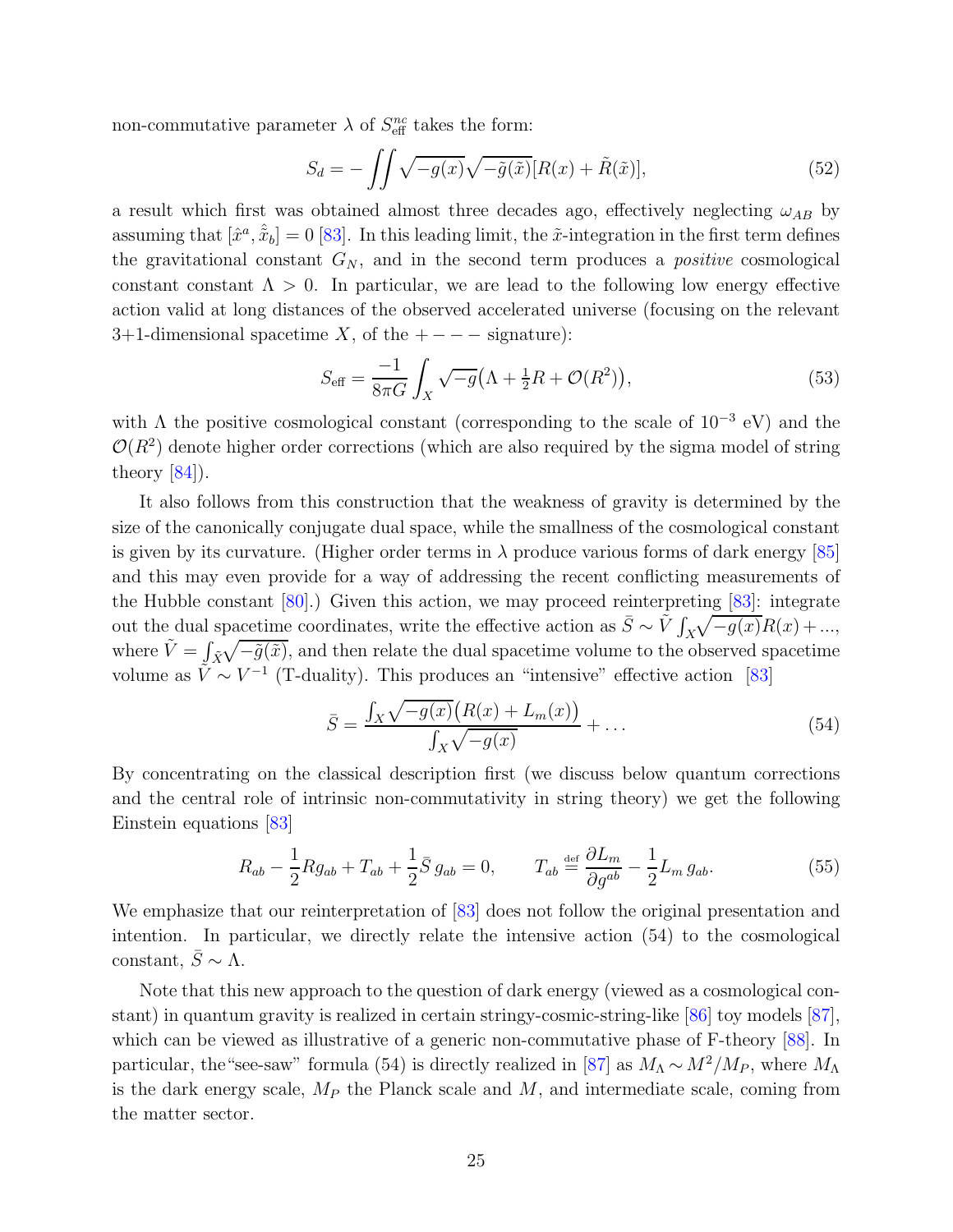#### 6.2 Dark energy and dark matter from metastring theory

Note that in general, to lowest (zeroth) order of the expansion in the non-commutative parameter  $\lambda$  of  $S_{\text{eff}}^{nc}$  takes the following form (that also includes the matter sector and its dual)  $|89|$ :

<span id="page-25-0"></span>
$$
S_d = -\iint \sqrt{g(x)\tilde{g}(\tilde{x})} [R(x) + \tilde{R}(\tilde{x}) + L_m(A(x,\tilde{x})) + \tilde{L}_{dm}(\tilde{A}(x,\tilde{x}))],\tag{56}
$$

Here the A fields denote the usual Standard Model fields, and the  $\tilde{A}$  are their duals, as predicted by the general formulation of quantum theory that is sensitive to the minimal length. Note that after integrating over the dual spacetime, and after taking into account T-duality, the equation (54) now reads

$$
\bar{S} = \frac{\int_{X} \sqrt{-g(x)} \big( R(x) + L_m(x) + \tilde{L}_{dm}(x) \big)}{\int_{X} \sqrt{-g(x)}} + \dots \tag{57}
$$

The proposal here is that the dual sector (as already indicated in the previous section) should be interpreted as the dark matter sector, which is correlated to the visible sector via the dark energy sector, as discussed in [\[12\]](#page-29-2). We emphasize the unity of the description of the entire dark sector based on the properties of the dual spacetime, as predicted by the generic formulation of string theory (as a quantum theory with a dynamical Born geometry).

#### 6.3 Dark energy and radiative stability

Let us return to the discussion of the dark energy sector. The above results from the commutative limit are not stable under loop corrections. which has been addressed in the recent work of Kaloper and Padilla (called the sequester mechanism) who also extended these results to loops of arbitrary order, in the effective field theory [\[90\]](#page-34-3). In that context, the effective field theory expansion has to have another global scale, s, so that the sequestering action is proportional to

$$
\int_X \sqrt{-g} \Big[ \frac{R}{2G} + s^4 L(s^{-2} g^{ab}) + \frac{\Lambda}{G} \Big] + \sigma \Big( \frac{\Lambda}{s^4 \mu^4} \Big),\tag{58}
$$

where L denotes the combined Lagrangians for the matter and dark matter sectors,  $\mu$  is a mass scale and  $\sigma(\frac{\Lambda}{s^4\mu})$  $\frac{\Lambda}{s^4\mu^4}$ ) is a global interaction that is not integrated over [\[90\]](#page-34-3). This can be provided by our set up: Start with bilocal fields  $\phi(x, \tilde{x})$  [\[5\]](#page-29-5), and replace the dual labels  $\tilde{x}$  and also  $\lambda$  (in a coarsest approximation) by the global dynamical scale  $s \sim \Delta \tilde{x} \sim \lambda^2 \Delta x^{-1}$ . Also, normal ordering produces  $\sigma$ . This is an effective realization of the sequester mechanism in a non-commutative phase of string theory. Furthermore, the intrinsic non-commutativity of the zero modes x and  $\tilde{x}$  in  $[x, \tilde{x}] = i\lambda^2$  corrects the zeroth order results in  $\lambda$  in several ways. In particular, it is natural to ask whether the non-zero  $\omega^{AB}$  in  $[\hat{X}^A, \hat{X}^B] = i\omega^{AB}$ stabilizes the cosmological constant directly on the level of the effective non-commutative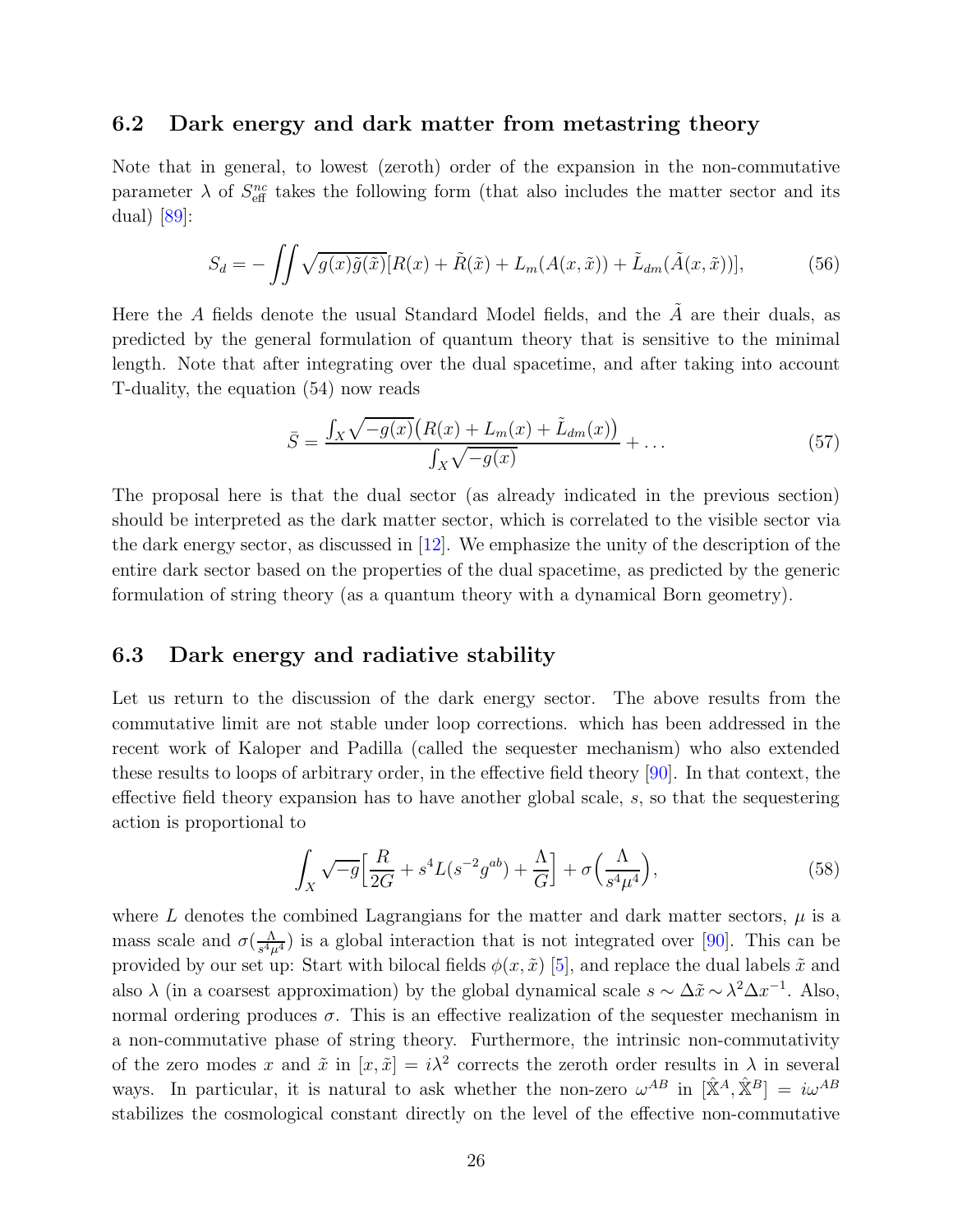action. The fully non-commutative analysis is intricate, but for conformally flat metrics,  $g_{\mu\nu} = \phi^2 \eta_{\mu\nu}$ , the action [\(51\)](#page-23-0)–[\(56\)](#page-25-0) produces a non-commutative  $\Lambda \phi^4$  theory, which is a natural non-commutative generalization of the effective action for conformal metrics  $\int_X(\partial_\mu\phi\partial^\mu\phi +$ Λ  $\frac{\Delta}{3}\phi^4$ , with the non-commutative product depending on  $\lambda^{23}$  $\lambda^{23}$  $\lambda^{23}$ . Unlike the commutative limit of the theory, the beautiful results of Grosse and Wulkenhaar [\[92\]](#page-34-4) demonstrate the nonperturbative solvability of the above non-commutative  $\Lambda \phi^4$  theory, explicitly showing the finite renormalization of  $\Lambda$  in terms of the bare coupling. At least in this highly simplified, conformal degree limit, non-commutativity thus can afford a small, radiatively and perhaps even non-perturbatively stable cosmological constant for the non-commutative form of the "doubled" effective action.

However, non-commutative field theories have both UV and IR scales and the effective description is defined by expanding around self-dual fixed points, and it is organized by keeping both the Wilsonian UV cutoff as well as the IR scale. This clearly meshes nicely with the UV and IR aspects of the see-saw formula. Identifying  $M_{\Lambda}$  and  $M_{P}$  as the IR and UV cut-offs, respectively, the double-scale RG flow identifies a self-dual fixed point [\[32\]](#page-30-10). Given that the phase-space formulation  $[1,4-7]$  $[1,4-7]$  is a T-duality covariant description of string theory, this naturally relates  $M_P \to M^2/M_P$  under T-duality. The prediction of our effective stringy [\[93\]](#page-34-5) cosmic-string-like models [\[87\]](#page-34-0)  $M_A \sim M^2/M_P$  then satisfies these conditions, with  $M_P \sim \epsilon = 1/\lambda$  the fundamental energy scale corresponding to the fundamental length  $\lambda$ , which is consistent with observations provided  $M$  is a TeV scale. We emphasize that the usual spacetime discussion of string theory is compatible with local effective field theory, which does not account for the radiative stability of vacuum energy. What we argue is that this feature of string theory is an artifact of a spacetime description which is not generic. The generic formulation of string theory is doubled and generalized-geometric, and intrinsically non-commutative, and it leads to an effective field theory that is sequestered, and thus, to leading order, to a radiatively stable vacuum energy. (Including further corrections due to intrinsic non-commutativity.) Only in a singular limit in which one neglects the intrinsic noncommutativity and works only within a spacetime section of the general doubled description does one find the usual effective field theory, with a spacetime interpretation, and the usual questions regarding the existence of dS background in string theory [\[81\]](#page-33-9) (and the related issues related to holography in the context of asymptotically de Sitter spaces [\[94\]](#page-34-6) as well as supersymmetry breaking and the existence of a small and positive cosmological constant  $[95]$ <sup>[24](#page-26-1)</sup>

<span id="page-26-0"></span><sup>&</sup>lt;sup>23</sup>See also [\[91\]](#page-34-8).

<span id="page-26-1"></span><sup>&</sup>lt;sup>24</sup>Note also that Starobinsky inflation [\[96\]](#page-34-9) may appear as a natural product of the higher order terms in the  $\lambda$  expansion that, after integrating over  $\tilde{x}$  can result in  $\int_X \sqrt{-g(R+aR^2)}$ , at the next to leading order in  $\lambda$ . Starobinsky inflation beautifully fits the observed data [\[97\]](#page-34-10), and is non-supersymmetric — which is consistent with the supersymmetry-breaking nature of our discussion.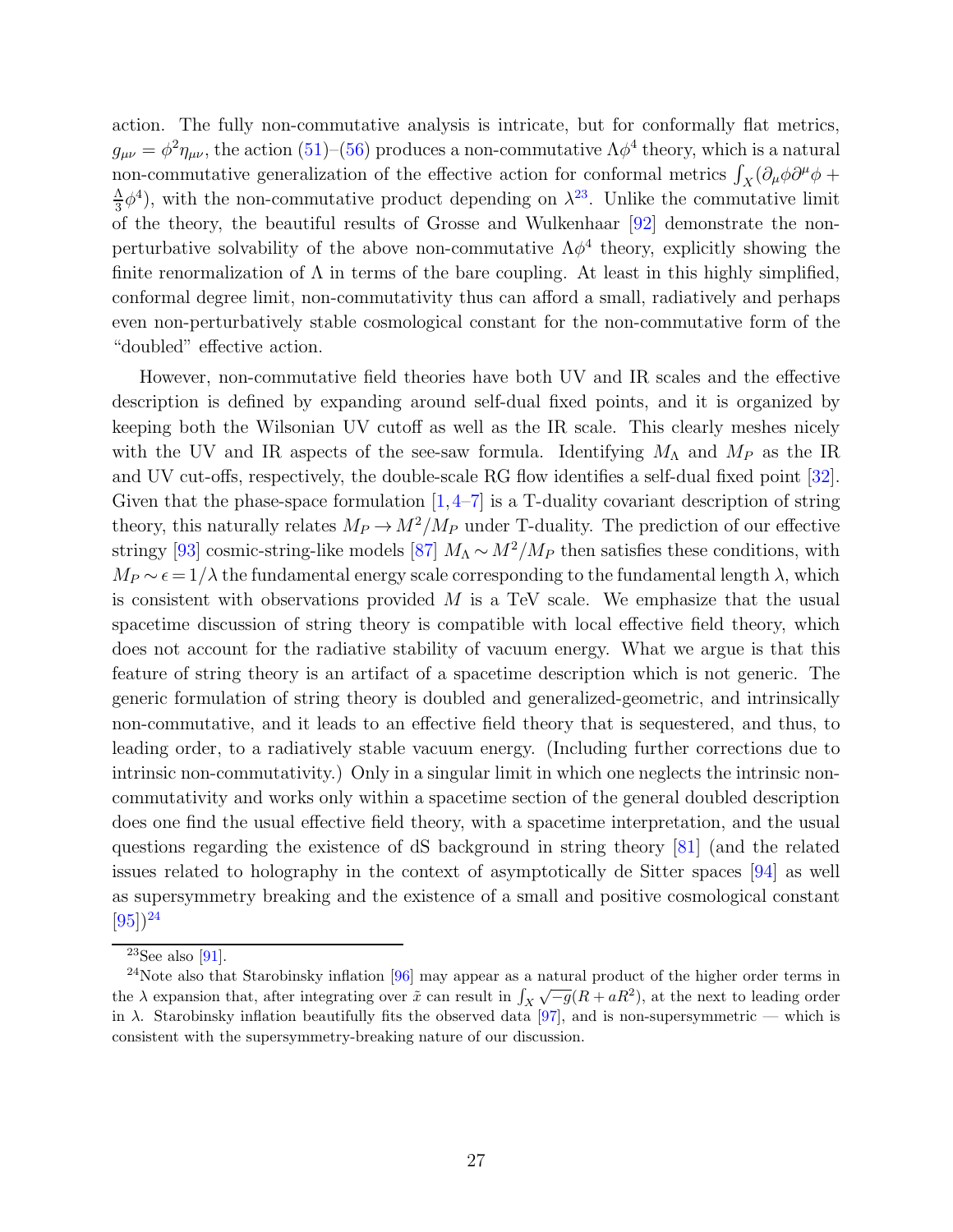## 7 Conclusion: Quantum gravity and the real world

In this talk we have summarized the recent work on quantum foundations of string theory and quantum gravity  $[1-10]$ . In particular, we have discussed intrinsic non-commutativity in quantum gravity related to a new concept of quantum spacetime, called modular spacetime that also appears as a habitat for metastring theory and that is deeply rooted in the foundations of quantum theory (and, especially, in the concept of modular variables that goes back to the work of Weyl, Schwinger and Aharonov). Note that this concept stems from a quantization of spacetime, and not from quantization of gravitational field/metric. Even the flat space is quantized according to our approach to quantum gravity. This allows for superposition and entanglement of spacetimes. Also, this formulation provides for an explicit construction of spacetime quanta or qubits (the fully "compactified" bosonic string), and a new non-perturbative definition of quantum gravity as "gravitization of the quantum". Such a fully dynamical (or "curved") construction of Born geometry can be approached from the point of view of "teleparallel gravity" in which one utilizes the at (zero-curvature) connection and crucially introduces non-zero torsion [\[55\]](#page-31-17). This viewpoint is natural for the rigid structure of Born geometry and it allows for "curving" of T-duality. In some sense, by going from our new formulation of quantum mechanics in terms of modular, or quantum spacetime, with hidden but fixed Born geometry, and its application to quantum field theory, to an explicit formulation of quantum gravity that involves dynamical Born geometry, as is the case in metastring theory, we are retracing (in a purely quantum context) the line of development that led from special relativity (and fixed Minkowski geometry) and its application to classical relativistic field theory, to general theory of relativity with a dynamical spacetime geometry<sup>[25](#page-27-0)</sup>.

The underlying physical principle here is relative locality - different observers probe different spacetimes; these different spacetimes are sections of a quantum (modular) spacetime - implying, in general, a dynamical momentum  $space^{26}$  $space^{26}$  $space^{26}$ . According to relative locality, quantum mechanics follows from non-locality that is consistent with causality. In particular, it follows from the existence of fundamental length and fundamental time that are consistent with Lorentz symmetry. The geometry of quantum non-locality is Born geometry. In particular, if the relevant physics lives on a spacetime lattice, the full set of quantum numbers involves the lattice and its dual. This leads to unitary (modular) variables, and modular spacetime (spacetime and its dual being tied via intrinsic non-commutativity that involves the fundamental length/time.) Then it follows that quantum gravity is dynamical Born geometry found in the metastring approach to quantum gravity. The effective description is given in terms of quantum field theory with intrinsic non-commutativity - with metaparticle

<span id="page-27-0"></span> $25$ There is an interesting connection here to quantum logic [\[98\]](#page-34-11), "Logic being to quantum theory what geometry is to gravity" (R. Sorkin). Quantum gravity then appears as "warped logic" (D. Finkelstein), and as "third relativity" (J. A. Wheeler); first relativity being represented as Galilean, special and general relativity and second relativity as quantum theory.

<span id="page-27-1"></span> $26$  Momentum space geometry is relevant for the recent progress in scattering amplitudes  $[99]$ .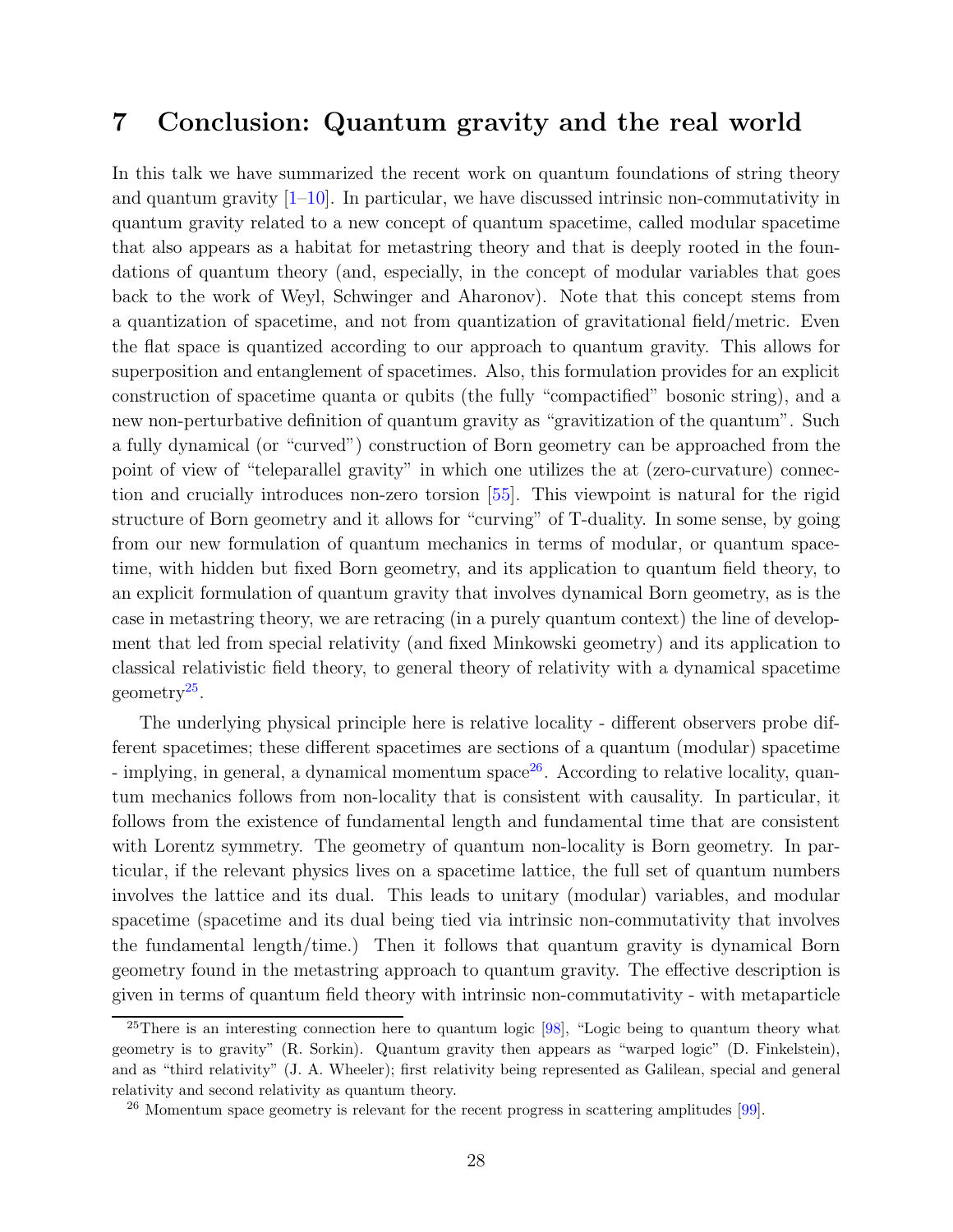excitations. The renormalization group has both UV and IR scales - leading to a double RG, with direct relevance for the recent discussion of the infrared limit of QFT [\[71\]](#page-32-15). This new understanding of quantum field theory with manifest quantum non-locality is relevant both for particle physics and also for condensed matter physics. In particular, some of the implications for the real world are dark energy as curvature of the dual spacetime [\[11\]](#page-29-1), and dark matter correlated to visible matter and dark energy [\[12\]](#page-29-2) and represented by metaparticles  $|10|$ .

Finally, we comment on the problem of vacuum selection. Born reciprocity [\[16\]](#page-29-12) demands a symmetric dynamical geometric structures in spacetime and energy momentum space. Thus matter and spacetime are put on equal footing (which reminiscent of with some intuitions from F-theory). The question is whether Born reciprocity can be used as a criterion for vacuum selection in quantum gravity, which selects "maximally symmetric solutions" both in spacetime (de Sitter space) and in the matter sector (Standard Model and its dual, describing the dark matter sector). Then the apparent robustness of the "genetic code" (masses and couplings) of particle physics (see, for example, [\[100\]](#page-34-13)) might be the consequence of an attractor mechanism that makes the observed cosmology and particle physics "universal" (this is similar to what happens in universal biology of the "genetic code" based on horizontal gene transfer [\[101\]](#page-34-14)). The idea here is that a universal "genetic code" for particle physics (that is, the particle masses and couplings, as well as cosmological parameters) can be obtained via a horizontal information transfer mechanism that apparently leads to a universal genetic code. In the case of universal cosmology, such horizontal information transfer can be provided by an interaction between spacetime quanta via the gravitization of the quantum, leading to a "maximally symmetric" attractor solution. It would be fascinated to explore this idea more concretely in the future.

Acknowledgements: DM is grateful to L. Freidel, R. G. Leigh, J. Kowalski-Glikman, P. Berglund, T. Hübsch, D. Edmonds, T. Takeuchi, D. C. Dai, D. Stojkovic, J. H. Simonetti, M. Kavic and V. Jejjala, for recent illuminating collaborations and insightful discussions. DM thanks the organizers of the international conference of the Polish Society on Relativity, the Bangkok workshop on High Energy Theory, the Multimessenger Universe conference at Penn State's Institute for Gravitation and the Cosmos, the 10th Mathematical Physics Meeting in Belgrade, Serbia, the Miami winter conferences, and the conference on quantum gravity phenomenology in Granada, Spain, for kind hospitality and invitations to present this talk. The research of DM is supported in part by the US Department of Energy (under grant DE-SC0020262) and the Julian Schwinger Foundation.

## <span id="page-28-0"></span>References

- <span id="page-28-1"></span>[1] L. Freidel, R. G. Leigh and D. Minic, Phys. Lett. B 730, 302 (2014).
- [2] L. Freidel, R. G. Leigh and D. Minic, Int. J. Mod. Phys. D 23, no. 12, 1442006 (2014).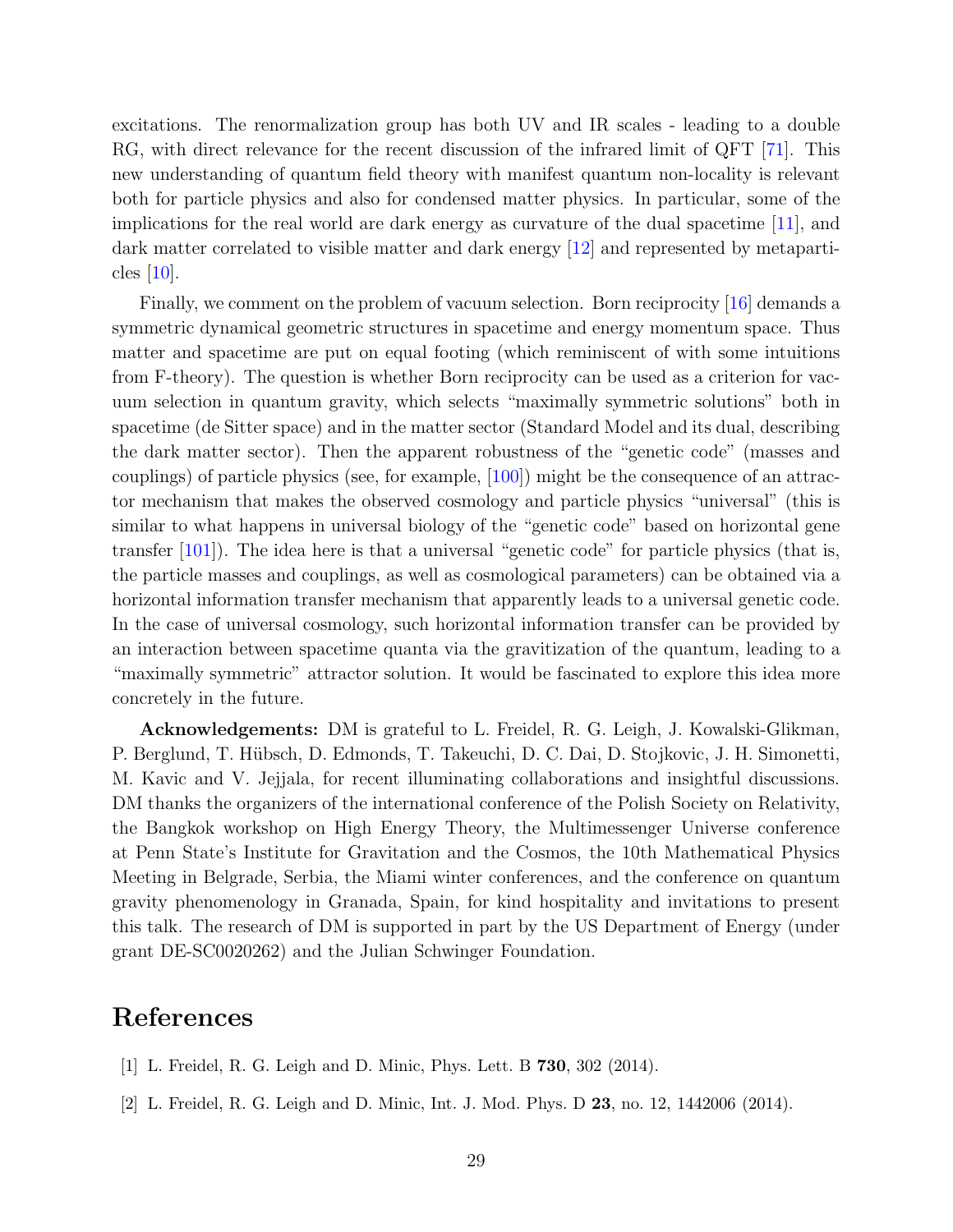- <span id="page-29-7"></span><span id="page-29-6"></span>[3] L. Freidel, R. G. Leigh and D. Minic, JHEP 1506, 006 (2015).
- <span id="page-29-5"></span>[4] L. Freidel, R. G. Leigh and D. Minic, Int. J. Mod. Phys. D 24, no. 12, 1544028 (2015).
- <span id="page-29-8"></span>[5] L. Freidel, R. G. Leigh and D. Minic, Phys. Rev. D 94, 104052 (2016).
- <span id="page-29-18"></span>[6] L. Freidel, R. G. Leigh and D. Minic, J. Phys. Conf. Ser. 804, no. 1, 012032 (2017).
- <span id="page-29-9"></span>[7] L. Freidel, R. G. Leigh and D. Minic, JHEP  $1709$ , 060  $(2017)$ *i*.
- <span id="page-29-10"></span>[8] L. Freidel, R. G. Leigh and D. Minic, Phys. Rev. D 96, no. 6, 066003 (2017).
- <span id="page-29-0"></span>[9] L. Freidel, J. Kowalski-Glikman, R. G. Leigh and D. Minic, Phys. Rev. D 99, no. 6, 066011 (2019).
- <span id="page-29-1"></span>[10] L. Freidel, R. G. Leigh and D. Minic, Int. J. Mod. Phys. A 34, no. 28, 1941004 (2019).
- <span id="page-29-2"></span>[11] P. Berglund, T. Hubsch and D. Minic, Phys. Lett. B 798, 134950 (2019) Int. J. Mod. Phys. D 28, 1902003 (2019). JHEP 1912, 166 (2019) [JHEP 2019, 166 (2020)].
- [12] C. M. Ho, D. Minic and Y. J. Ng, Phys. Lett. B 693, 567 (2010). Gen. Rel. Grav. 43, 2567 (2011) [Int. J. Mod. Phys. D 20, 2887 (2011)]. Phys. Rev. D 85, 104033 (2012). D. Edmonds, D. Farrah, C. M. Ho, D. Minic, Y. J. Ng and T. Takeuchi, Astrophys. J. 793, 41 (2014). Int. J. Mod. Phys. A 32, no. 18, 1750108 (2017). D. Edmonds, D. Farrah, D. Minic, Y. J. Ng and T. Takeuchi, Int. J. Mod. Phys. D 27, no. 02, 1830001 (2017). D. Edmonds, D. Minic and T. Takeuchi, in preparation.
- <span id="page-29-4"></span><span id="page-29-3"></span>[13] K. G. Wilson and J. B. Kogut, Phys. Rept. 12, 75 (1974); K. G. Wilson, Rev. Mod. Phys. 47, 773 (1975).
- <span id="page-29-11"></span>[14] J. Zak, Phys. Rev. 168, 686 (1968). Also, J. Zak, Phys. Rev. Lett. 19 (1967) 1385 - 1387.
- <span id="page-29-12"></span>[15] L. Freidel, F. J. Rudolph and D. Svoboda, JHEP 1711, 175 (2017); also, arXiv:1806.05992 [hep-th].
- <span id="page-29-13"></span>[16] M. Born, Nature 136 (1935) 952; Rev. Mod. Phys. 21 (1949) 463; Proc. Roy. Soc. London A165 (1938) 291.
- [17] G. Amelino-Camelia, L. Freidel, J. Kowalski-Glikman and L. Smolin, Phys. Rev. D 84, 084010 (2011); G. Amelino-Camelia, L. Freidel, J. Kowalski-Glikman and L. Smolin, Gen. Rel. Grav. 43, 2547 (2011) [Int. J. Mod. Phys. D 20, 2867 (2011)].
- <span id="page-29-15"></span><span id="page-29-14"></span>[18] Y. Aharonov, A. Petersen and H. Pendleton, Int. J. Theor. Phys. 2, 213 (1969).
- [19] J. Schwinger, *Quantum Kinematics and Dynamics*, Frontiers in Physics, Perseus, 2000; G. 't Hooft, "The Cellular Automaton Interpretation of Quantum Mechanics. A View on the Quantum Nature of our Universe, Compulsory or Impossible?", arXiv:1405.1548 [quant-ph]
- <span id="page-29-17"></span><span id="page-29-16"></span>[20] M. Gell-Mann and J. B. Hartle, Phys. Rev. D 47, 3345 (1993).
- [21] H. Weyl, *The theory of groups and quantum mechanics* (New York: Dover) (1931).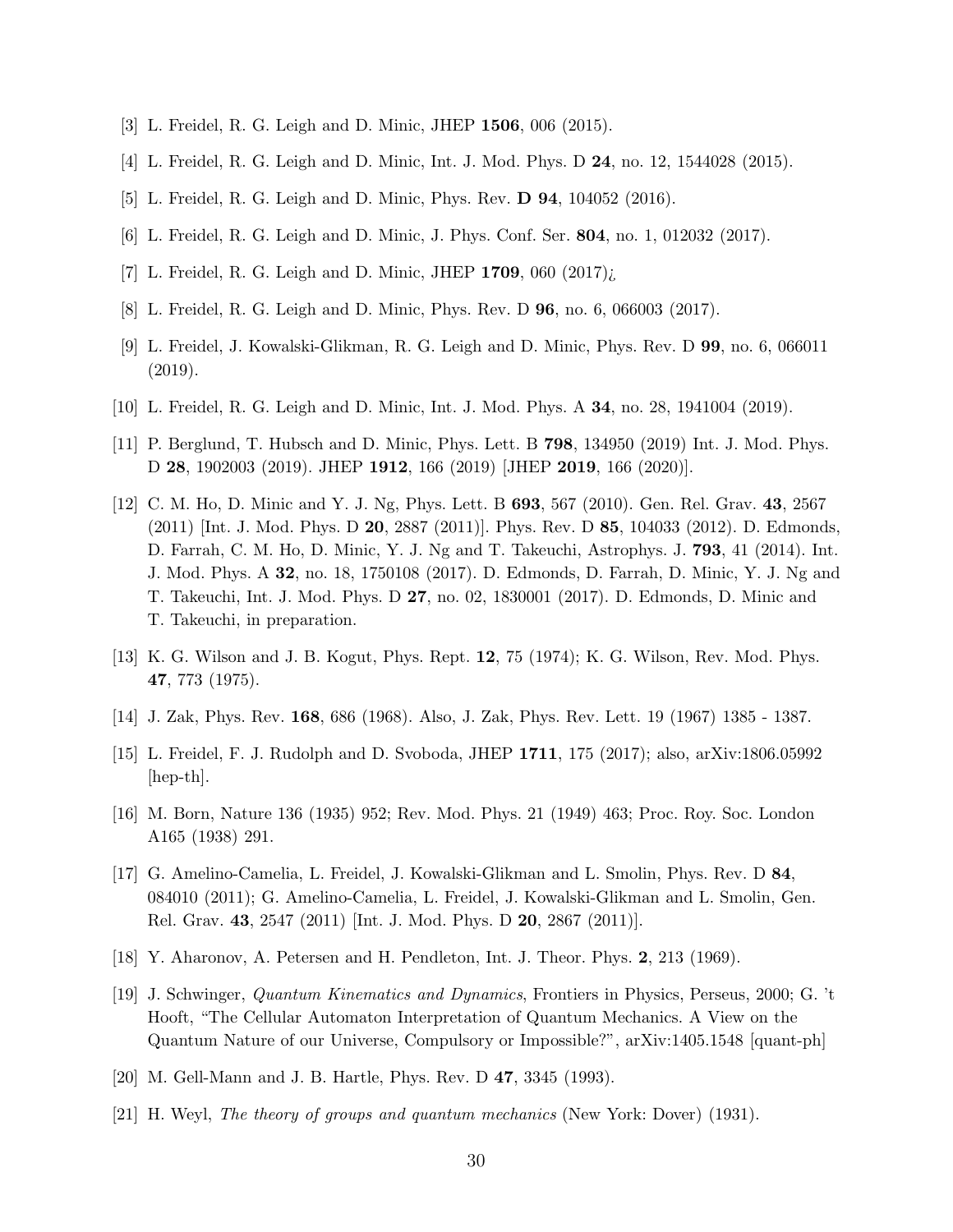- <span id="page-30-1"></span><span id="page-30-0"></span>[22] A. Connes, *Noncommutative Geometry*, Academic Press, San Diego, 1994; A. Connes and M. Marcolli, *Noncommutative Geometry, Quantum Fields and Motives*, AMS, 2007.
- <span id="page-30-2"></span>[23] I. M. Gelfand, and M. A. Naimark, *Mat.Sbornik* 12 197 (1943).
- <span id="page-30-3"></span>[24] Y. Aharonov, and D. Rohrlich, *Quantum Paradoxes: Quantum Theory for the Perplexed* (New York: Wiley) (2005).
- [25] L. N. Chang, Z. Lewis, D. Minic and T. Takeuchi, Mod. Phys. Lett. B 27, 1350064 (2013); J. Phys. A 46, 065304 (2013); J. Phys. A 46, 485306 (2013); Int. J. Mod. Phys. A 29, 1430006 (2014). T. Takeuchi, L. N. Chang, Z. Lewis and D. Minic, AIP Conf. Proc. 1508, no. 1, 502 (2012) L. N. Chang, D. Minic and T. Takeuchi, J. Phys. Conf. Ser. 1275, no. 1, 012036 (2019).
- <span id="page-30-5"></span><span id="page-30-4"></span>[26] B. L. van der Waerden, *Sources of Quantum Mechanics* (New York: Dover) (1968).
- <span id="page-30-6"></span>[27] S. L. Adler, *"Quaternionic quantum mechanics and quantum fields,"* New York, USA: Oxford Univ. Pr. (1995) 586 p.
- <span id="page-30-7"></span>[28] B. O. Koopman, Proceedings of the National Academy of Sciences. 17 (5), (1931) 315; J. von Neumann, Annals of Mathematics. 33 (3), (1932) 587.
- <span id="page-30-8"></span>[29] G. Mackey, *Acta Math.* 99 265 (1958); G. Mackey, *Annals Math.* 55 101 (1952).
- <span id="page-30-9"></span>[30] M. Stone, *Proc.Nat.Acad.Sci.* 16 172 (1930): J. von Neuman, *Math.Ann.* 104 570 (1931): G. Mackey, *Proc.Nat.Acad.Sci.* 35 537 (1949).
- <span id="page-30-10"></span>[31] Y. Aharonov and D. Bohm, Phys. Rev. **115**, 485 (1959).
- <span id="page-30-11"></span>[32] M. R. Douglas and N. A. Nekrasov, Rev. Mod. Phys. 73, 977 (2001); R. J. Szabo, Phys. Rept. 378, 207 (2003); H. Grosse and R. Wulkenhaar, Commun. Math. Phys. 256, 305 (2005).
- [33] A. M. Polyakov, Phys. Lett. B 59, 82 (1975) [Phys. Lett. 59B, 82 (1975)]; Nucl. Phys. B 120, 429 (1977); *Gauge Fields and Strings*, Harwood, 1987; I. I. Kogan and A. Kovner, Phys. Rev. D 51, 1948 (1995).
- <span id="page-30-12"></span>[34] R. P. Feynman, Nucl. Phys. B 188, 479 (1981); D. Karabali, C. j. Kim and V. P. Nair, Phys. Lett. B 434, 103 (1998); R. G. Leigh, D. Minic and A. Yelnikov, Phys. Rev. Lett. 96, 222001 (2006); Phys. Rev. D 76, 065018 (2007); L. Freidel, R. G. Leigh and D. Minic, Phys. Lett. B 641, 105 (2006); L. Freidel, R. G. Leigh, D. Minic and A. Yelnikov, AMS/IP Stud. Adv. Math. 44, 109 (2008).
- <span id="page-30-15"></span><span id="page-30-13"></span>[35] A. A. Tseytlin, *Nucl. Phys.* B 350 395 (1991); *Phys. Lett.* B 242 163 (1990); R. Floreanini, and R. Jackiw, *Phys. Rev. Lett.* 59 1873 (1987).
- <span id="page-30-14"></span>[36] I. R. Klebanov and L. Susskind, Nucl. Phys. B 309, 175 (1988).
- [37] J. Hughes, J. Liu and J. Polchinski, Nucl. Phys. B **316**, 15 (1989).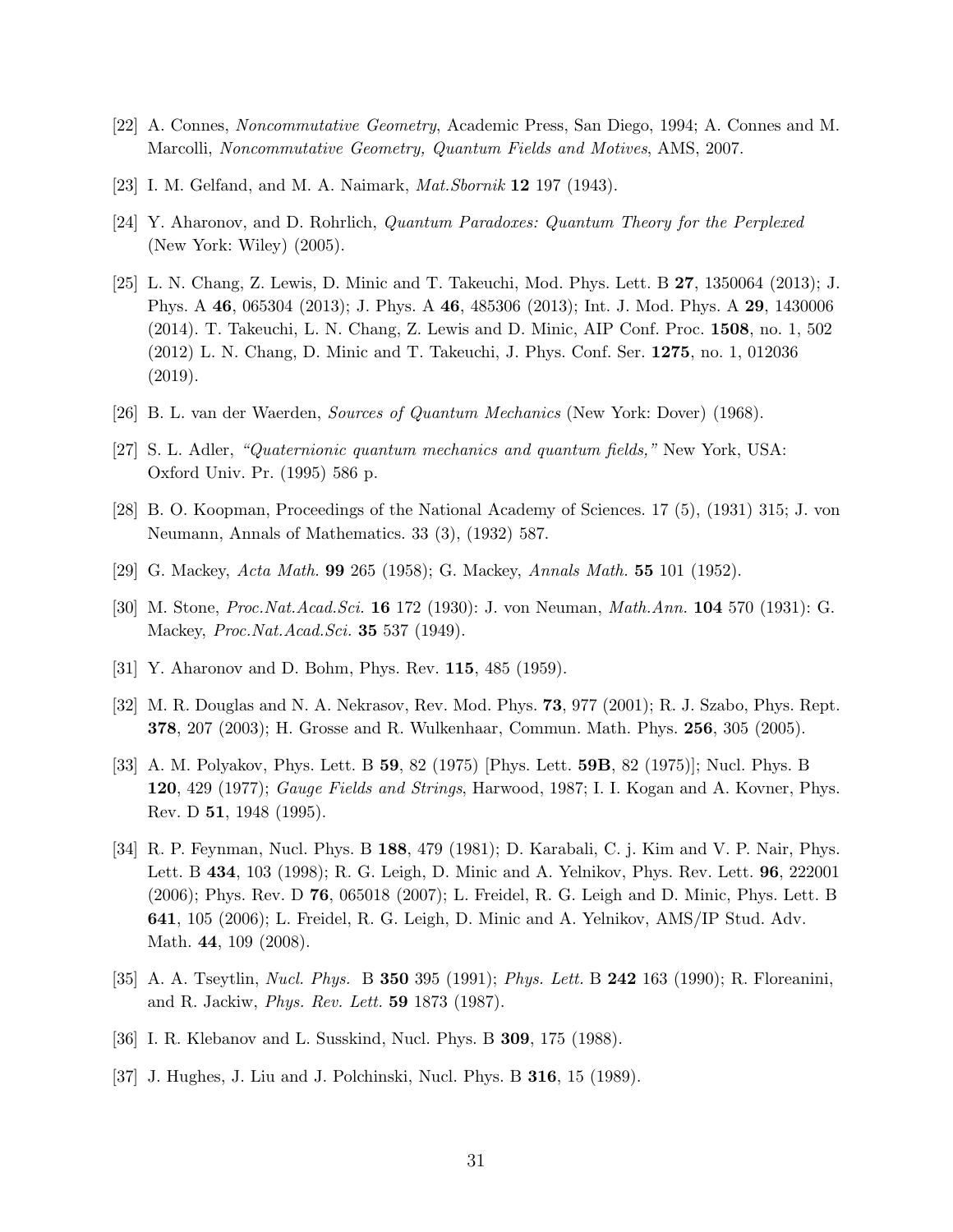- <span id="page-31-0"></span>[38] W. Siegel, *Phys. Rev.* D 47 5453 (1993); Phys. Rev. D 48, 2826 (1993) C. Hull, and B. Zwiebach, *JHEP* 0909 099 (2009); O. Hohm, C. Hull and B. Zwiebach, JHEP 1007, 016 (2010); O. Hohm, D. Lust and B. Zwiebach, Fortsch. Phys. 61, 926 (2013).
- <span id="page-31-2"></span><span id="page-31-1"></span>[39] D. Minic, J. Polchinski and Z. Yang, Nucl. Phys. B 369, 324 (1992); J. Polchinski, "What is string theory?", hep-th/9411028.
- [40] G. W. Gibbons, *J. Geom. Phys.* 8 147 (1992); A. Ashtekar and T. Schilling, *Geometrical formulation of quantum mechanics*, gr-qc/9706069; D. Minic, and H. C. Tze, *Phys. Rev.* D 68 061501 (2003); *Phys. Lett.* B 581 111 (2004); V. Jejjala, M. Kavic, and D. Minic, *Int. J. Mod. Phys.* A 22 3317 (2007).
- <span id="page-31-4"></span><span id="page-31-3"></span>[41] B. Fedosov, *Deformation quantization and index theory* (Berlin: Akademie-Verlag) (1996).
- <span id="page-31-5"></span>[42] N. Woodhouse, *Geometric Quantization* (Oxford: Clarendon Press) (1991).
- <span id="page-31-9"></span>[43] R. E. Borcherds, *Proc. Nat. Acad. Sci.* 83 3068 (1986); *Inventiones Mathematicae* 109 405 (1992).
- <span id="page-31-10"></span>[44] G. W. Moore, "Finite in all directions", [hep-th/9305139]
- <span id="page-31-6"></span>[45] E. Witten, JHEP **1504**, 055 (2015).
- <span id="page-31-7"></span>[46] S. B. Giddings, and S. A. Wolpert, *Commun. Math. Phys.* 109 177 (1987); I. M. Krichever, and S. P. Novikov, *Funct.Anal.Appl.* 21 294 (1987).
- <span id="page-31-8"></span>[47] S. Nakamura, *Tokyo J. Math.* 23 87 (2000).
- <span id="page-31-11"></span>[48] L. Freidel, D. Garner, and S. Ramgoolam, *Phys. Rev.* D 91 126001 (2015).
- <span id="page-31-12"></span>[49] F. Englert, H. Nicolai and A. Schellekens, Nucl. Phys. B 274, 315 (1986).
- [50] J. Polchinski, *String theory. Vol. 1: An introduction to the bosonic string*. Cambridge University Press, 1998. M. B. Green, J. H. Schwarz and E. Witten, *Superstring theory: volume 1*, Cambridge University Press, 1987.
- <span id="page-31-14"></span><span id="page-31-13"></span>[51] K. S. Narain, Phys. Lett. **169B**, 41 (1986).
- <span id="page-31-15"></span>[52] E. Boffo and P. Schupp, JHEP 2001, 007 (2020)
- [53] R. Blumenhagen and E. Plauschinn, J. Phys. A 44, 015401 (2011); R. Blumenhagen, A. Deser, D. Lust, E. Plauschinn and F. Rennecke, J. Phys. A 44, 385401 (2011); D. Lust, PoS CORFU 2011, 086 (2011); D. Andriot, M. Larfors, D. Lust and P. Patalong, JHEP 1306, 021 (2013) M. Gunaydin and D. Minic, Fortsch. Phys. 61, 873 (2013); D. Mylonas, P. Schupp and R. J. Szabo, PoS ICMP 2013, 007 (2013); P. Aschieri, M. Dimitrijevic Ciric and R. J. Szabo, JHEP 1802, 036 (2018); R. J. Szabo, PoS CORFU 2018, 100 (2019).
- <span id="page-31-17"></span><span id="page-31-16"></span>[54] A. Sen, JHEP **9808**, 012 (1998).
- [55] A. Einstein, Preussische Akademie der Wissenschaftern, Phys-math. Klasse, Sitzungsberichte, 217221 (1928).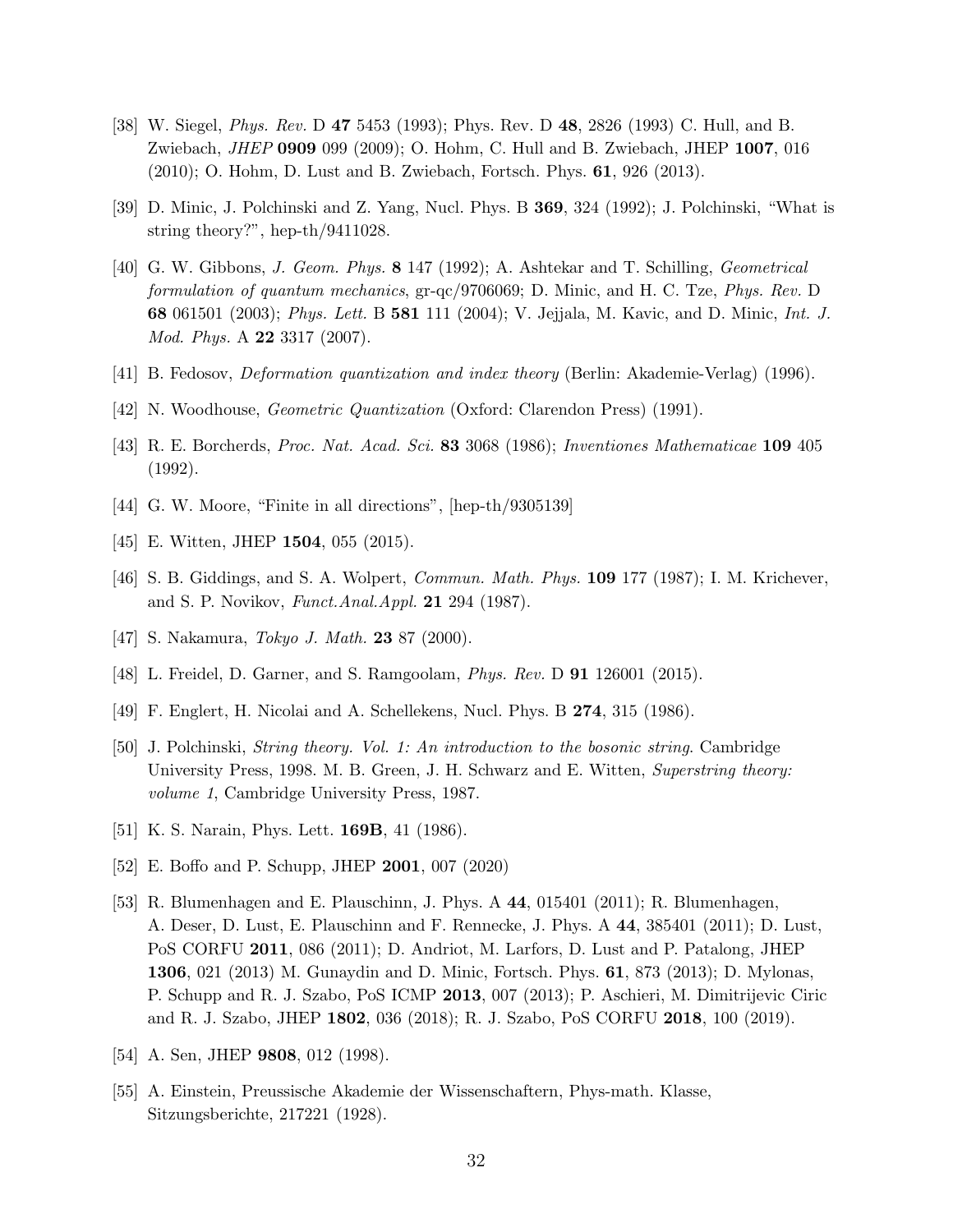- <span id="page-32-1"></span><span id="page-32-0"></span>[56] M. J. Bowick and S. G. Rajeev, Phys. Rev. Lett. 58, 535 (1987) Erratum: [Phys. Rev. Lett. 58, 1158 (1987)]; Nucl. Phys. B 293, 348 (1987).
- <span id="page-32-4"></span>[57] J. J. Atick and E. Witten, Nucl. Phys. B 310, 291 (1988).
- <span id="page-32-5"></span>[58] S. L. Adler, *Quantum theory as an emergent phenomenon: The statistical mechanics of matrix models as the precursor of quantum field theory,* hep-th/0206120.
- <span id="page-32-6"></span>[59] R. Penrose, Found. Phys. 44, 557 (2014).
- <span id="page-32-2"></span>[60] R. Penrose, Phil. Trans. Roy. Soc. Lond. A 373, 20140237 (2015).
- <span id="page-32-3"></span>[61] N. Ishibashi, H. Kawai, Y. Kitazawa, and A. Tsuchiya, *Nucl. Phys.* B498 (1997) 467–491.
- <span id="page-32-7"></span>[62] T. Banks, W. Fischler, S. H. Shenker, and L. Susskind, *Phys. Rev.* D55 (1997) 5112–5128.
- <span id="page-32-8"></span>[63] G. 't Hooft, Conf. Proc. C 930308, 284 (1993); L. Susskind, J. Math. Phys. 36, 6377 (1995).
- [64] J. M. Maldacena, Int. J. Theor. Phys. 38, 1113 (1999) [Adv. Theor. Math. Phys. 2, 231 (1998)]; S. S. Gubser, I. R. Klebanov and A. M. Polyakov, Phys. Lett. B 428, 105 (1998); E. Witten, Adv. Theor. Math. Phys. 2, 253 (1998).
- <span id="page-32-10"></span><span id="page-32-9"></span>[65] D. Minic and M. Pleimling, Phys. Lett. B 700, 277 (2011); N. Gray, D. Minic and M. Pleimling, Int. J. Mod. Phys. A 28, 1330009 (2013).
- [66] D. Minic, hep-th/9909022. hep-th/0009131. H. Awata, M. Li, D. Minic and T. Yoneya, JHEP 0102, 013 (2001). D. Minic and H. C. Tze, Phys. Lett. B 536, 305 (2002); Phys. Lett. B 581, 111 (2004).
- <span id="page-32-12"></span><span id="page-32-11"></span>[67] G. T. Horowitz and L. Susskind, J. Math. Phys. 42, 3152 (2001).
- [68] S. Bunk, L. Muller and R. J. Szabo, Lett. Math. Phys. 109, no. 8, 1827 (2019); V. Balasubramanian, J. de Boer and D. Minic, gr-qc/0211003; L. Smolin, J. Math. Phys. 36, 6417 (1995); L. Crane, J. Math. Phys. 36, 6180 (1995). D. Minic, Phys. Lett. B 442, 102 (1998); T. Banks and W. Fischler, "M theory observables for cosmological space-times," hep-th/0102077.
- <span id="page-32-13"></span>[69] A. H. Chamseddine and W. D. Van Suijlekom, "A survey of spectral models of gravity coupled to matter," arXiv:1904.12392 [hep-th]. A. Devastato, M. Kurkov and F. Lizzi, Int. J. Mod. Phys. A 34, no. 19, 1930010 (2019).
- <span id="page-32-14"></span>[70] U. Aydemir, D. Minic and T. Takeuchi, Phys. Lett. B 724, 301 (2013); U. Aydemir, D. Minic, C. Sun and T. Takeuchi, Phys. Rev. D 91, 045020 (2015); Int. J. Mod. Phys. A 31, no. 01, 1550223 (2016); Mod. Phys. Lett. A 31, no. 18, 1650101 (2016); JHEP 1809, 117 (2018).
- <span id="page-32-15"></span>[71] A. Strominger, "Lectures on the Infrared Structure of Gravity and Gauge Theory," arXiv:1703.05448 [hep-th], Princeton University Press, 2018.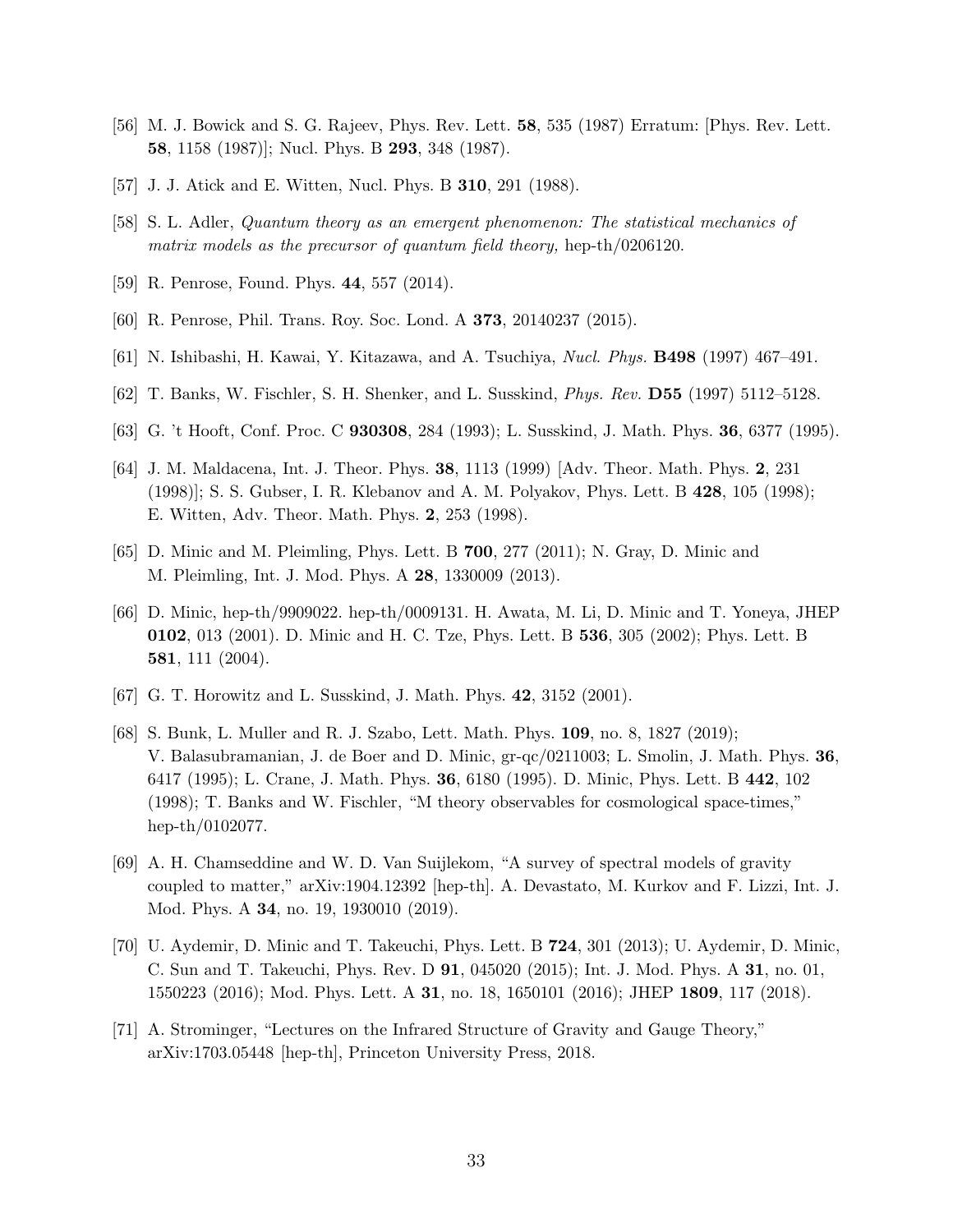- <span id="page-33-0"></span>[72] M. Kavic, J. H. Simonetti, S. E. Cutchin, S. W. Ellingson and C. D. Patterson, JCAP 0811, 017 (2008); M. Kavic, D. Minic and J. Simonetti, Int. J. Mod. Phys. D 17, 2495 (2009); Int. J. Mod. Phys. D 27, no. 14, 1847007 (2018); J. H. Simonetti, M. Kavic, D. Minic, U. Surani and V. Vijayan, Astrophys. J. 737, L28 (2011); J. Estes, M. Kavic, M. Lippert and J. H. Simonetti, Int. J. Mod. Phys. D 26, no. 12, 1743004 (2017); S. L. Liebling, M. Lippert and M. Kavic, JHEP 1803, 176 (2018); D. C. Dai, D. Minic and D. Stojkovic, Phys. Rev. D 98, no. 12, 124026 (2018); D. C. Dai, D. Minic, D. Stojkovic and Changbo Fu, "Testing ER=EPR", [arXiv:2002.08178 [hep-th]]; D. C. Dai, M. J. Kavic, D. Minic, J. Simonetti and D. Stojkovic, in preparation.
- <span id="page-33-2"></span><span id="page-33-1"></span>[73] L. Freidel, J. Kowalski-Glikman, R. G. Leigh and D. Minic, in preparation.
- <span id="page-33-3"></span>[74] A. Strominger, Phys. Rev. Lett. 71, 3397 (1993).
- <span id="page-33-4"></span>[75] O. W. Greenberg, Phys. Rev. Lett. **64**, 705 (1990).
- <span id="page-33-5"></span>[76] P. Horava and D. Minic, Phys. Rev. Lett. 85, 1610 (2000).
- [77] E. Bianchi, A. Gupta, H. M. Haggard and B. S. Sathyaprakash, "Quantum gravity and black hole spin in gravitational wave observations: a test of the Bekenstein-Hawking entropy," arXiv:1812.05127 [gr-qc].
- <span id="page-33-7"></span><span id="page-33-6"></span>[78] V. Jejjala, M. Kavic and D. Minic, Adv. High Energy Phys. 2007, 21586 (2007); V. Jejjala, M. Kavic, D. Minic and T Takeuchi, in preparation.
- <span id="page-33-8"></span>[79] A. G. Riess *et al.*, *Astron. J.* 116 (1998) 1009–1038. S. Perlmutter *et al.*, *Astrophys. J.* 517 (1999) 565–586.
- [80] A. G. Riess *et al.*, *Astrophys. J.* 826 no. 1, (2016) 56; *Astrophys. J.* 861 no. 2, (2018) 126. N. Aghanim *et al.*, "Planck 2018 results. VI. Cosmological parameters," arXiv:1807.06209 [astro-ph.CO].
- <span id="page-33-9"></span>[81] M. Grana, Phys. Rept. 423 (2006) 91. M. R. Douglas and S. Kachru, Rev. Mod. Phys. 79 (2007) 733. S. R. Green et al. Class. Quant. Grav. 29 (2012) 075006. D. Kutasov et al. Phys. Rev. Lett. 115, no. 7 (2015) 071305. U. H. Danielsson and T. Van Riet, *Int. J. Mod. Phys.* D27 no. 12, (2018) 1830007.
- <span id="page-33-10"></span>[82] G. Obied, H. Ooguri, L. Spodyneiko, and C. Vafa, "De Sitter Space and the Swampland," arXiv:1806.08362 [hep-th]. P. Agrawal *et al.*, *Phys. Lett.* B784 (2018) 271–276.D. Andriot, Fortsch. Phys. 67, no. 7, 1900026 (2019) E. Palti, Fortsch. Phys. 67, no. 6, 1900037 (2019).
- <span id="page-33-12"></span><span id="page-33-11"></span>[83] A. A. Tseytlin, *Phys. Rev. Lett.* 66 (1991) 545–548.
- <span id="page-33-13"></span>[84] D. H. Friedan, *Ann. Phys.* 163 (1985) 318–419; *Phys. Rev. Lett.* 45 (1980) 1057.
- <span id="page-33-14"></span>[85] A. Joyce, B. Jain, J. Khoury, and M. Trodden, *Phys. Rept.* 568 (2015) 1–98.
- [86] B. R. Greene, A. D. Shapere, C. Vafa, and S.-T. Yau, *Nucl. Phys.* B337 (1990) 1.